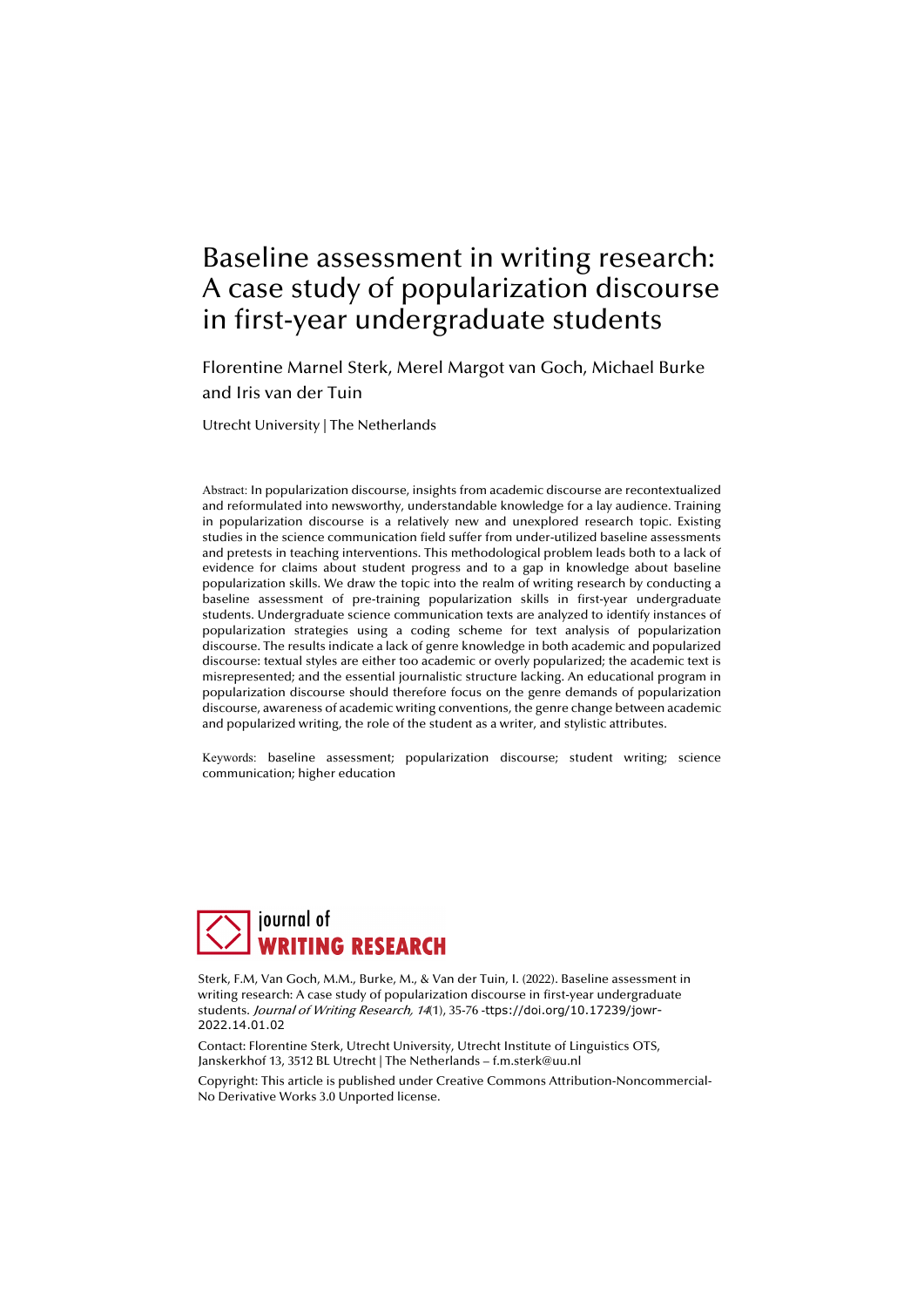## **1. Introduction**

As seen from the field of linguistics, popularization skills deal with the genre demands of popularization discourse. Popularization is a process of remodeling academic discourse into understandable text accessible to a non-academic audience. In discourse studies, the process of popularization is not merely defined by textual features, but also through social characteristics (Calsamiglia & Van Dijk, 2004). As Myers (2003) suggests, "[p]opularization is a matter of interaction as well as information; it involves persons and identities as well as messages" (p. 273). Although in the "dominant view" of popularization, scientific and popularized discourse are seen as two distinct genres, they are in fact part of the same spectrum of genres (Myers, 2003). Yet, in terms of textual features, popularization discourse is described as a product of the recontextualization and reformulation of academic discourse via which knowledge produced by the academic community is represented for a lay audience and formulated in an understandable way (Calsamiglia & Van Dijk, 2004; Gotti, 2014; Hyland, 2010). Recontextualization is a process of representing scientific knowledge in a new, non-specialist context, and in a manner understandable to a lay audience (Calsamiglia & Van Dijk, 2004; Hall et al., 1999 in Ciapuscio, 2003). Reformulation implies a necessary "redrafting" of the language used (Gotti, 2014). These two processes together construct the textual strategies, or in other words, genre features, that are emblematic of popularization discourse. They include, but are certainly not limited to, contextualization of the research, presenting the main findings, explanation, the use of examples, imagery, and references to the reader.

Popularization training – i.e., training in science communication or science journalism skills – is a new and largely undiscovered research topic.° Only a decade ago it was noted that despite the importance of training in science communication, such training was largely absent and thus it urgently needed to become part of university curricula (Besley & Tanner, 2011; Brownell, et al., 2013b; Heath et al., 2014; Latimore et al., 2014). Indeed, more recently, programs offering such training have started to appear. These courses, which cater for undergraduate and graduate students, scientists, or science communication practitioners, focus not only on practical skills, but also on the broader context in which science communication is performed (Baram-Tsabari & Lewenstein, 2017; Besley & Tanner, 2011). Research from Besley and Tanner (2011) indicates that 57% of science communication experts provide formal communication training in some form. However, as Hundey et al. (2016) claim, graduate students face a lack of opportunities in which to put their science communication training into practice. Furthermore, insights from experts into the essential elements of science communication courses for post-graduate students also underlined the need for science communication courses to be offered in higher education (Bray et al., 2012). Others report on the results achieved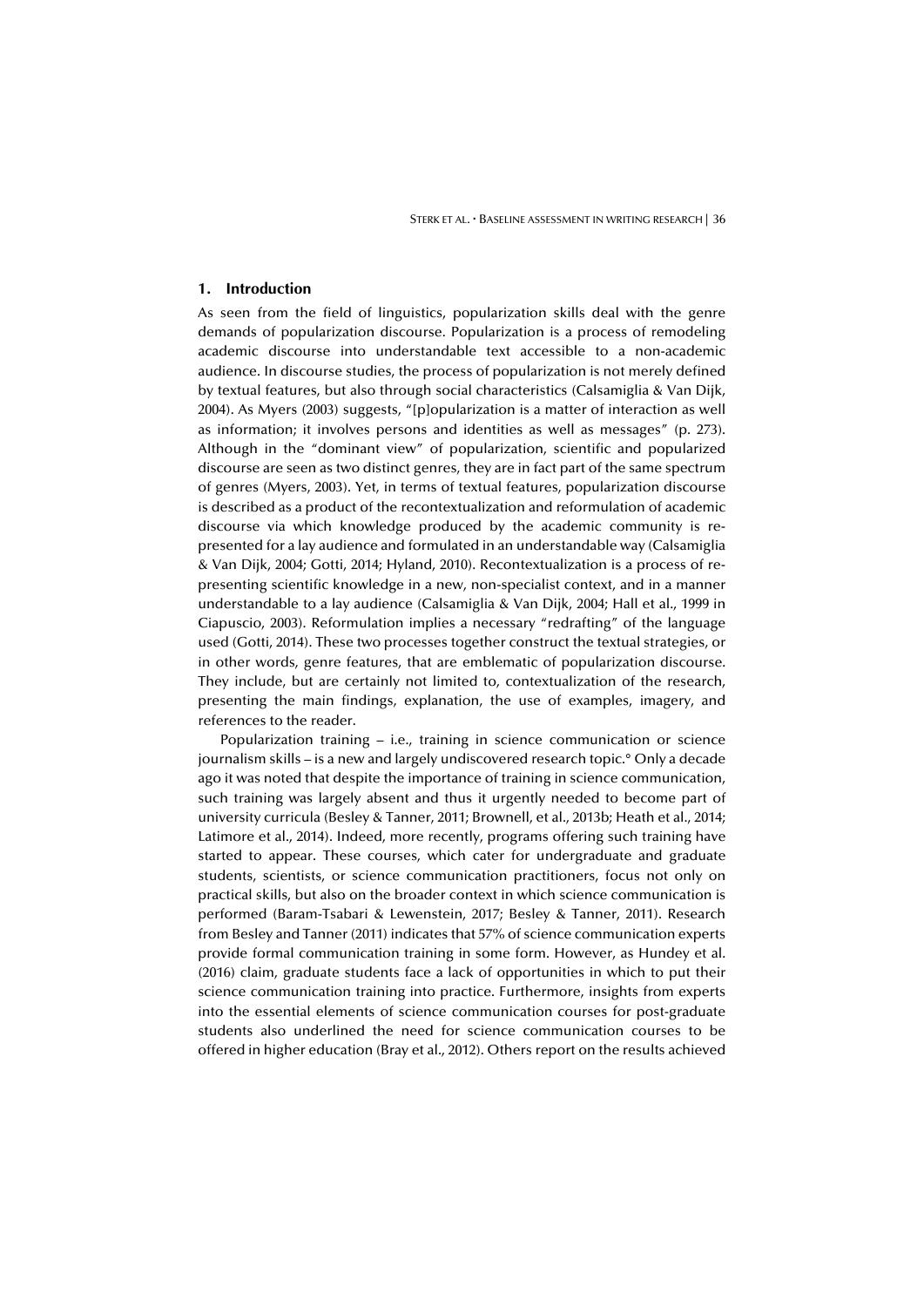by courses (McKinnon & Bryant, 2017; Mellor, 2013) or entire science communication Master programs (Trench, 2009) that have been up and running for some time. These studies focus upon the employment of graduated students; their results underpin the importance of explicit training in science communication in ensuring career opportunities in (science) communication jobs. While the abovenamed sources clearly demonstrate progress is being made, the field remains very much new and evolving.

An enduring deficiency in the field of science communication research is the way in which popularization training research is methodologically constructed. There is a lack of baseline assessments and pretests in intervention research. Not only does this mean that such training does not match students' needs, but it is also impossible to obtain meaningful insights into the development (or not) of skills as a consequence of training. It is for this reason that we draw the topic of popularization training into the field of writing research. Importantly, this paper intervenes both in the methodology and the knowledge base of the science communication research field, offering insights into a case study of popularization writing skills in undergraduate students. In the following section, we juxtapose intervention studies in the science communication field with the methodological options found in writing research.

# **2. Intervention research in science communication versus writing research**

#### **2.1 Methodological gaps in science communication research**

In recent years, courses or assignments in science communication from educational practice have been used in case study research to explain the effects of popularization training in undergraduate or graduate training settings. Although some of the courses researched focus solely on speaking skills (Cirino et al., 2017; Whittington et al., 2013), most were developed to teach writing skills (Boynton, 2018; Brownell et al., 2013a; Bruno & Vercellesi, 2002; Moni et al., 2007; Poronnik & Moni, 2006; Rakedzon & Baram-Tsabari, 2017; Sivey & Lee, 2008). Other courses focus on a combination of the two skills (Heath et al., 2014; Kloepper, 2017; Latimore et al., 2014; Mercer-Mapstone & Kuchel, 2016; O'Keeffe & Bain, 2018; Yeoman et al., 2011). It should be noted that all the above studies are rooted in STEM fields. Looking more deeply we find that, while some studies have merely offered a description of a given science communication course and the educational choices made in developing its curriculum (Bruno & Vercellesi, 2002; Kloepper, 2017; Sivey & Lee, 2008; Whittington et al., 2013), others focus specifically on the *effects* of the explicit teaching of science communication skills. For some of these courses, their effectiveness is based solely on the self-reporting of participating students, who evaluate: their ability to communicate science (Brownell et al., 2013a); learning gains (Cirino et al., 2017);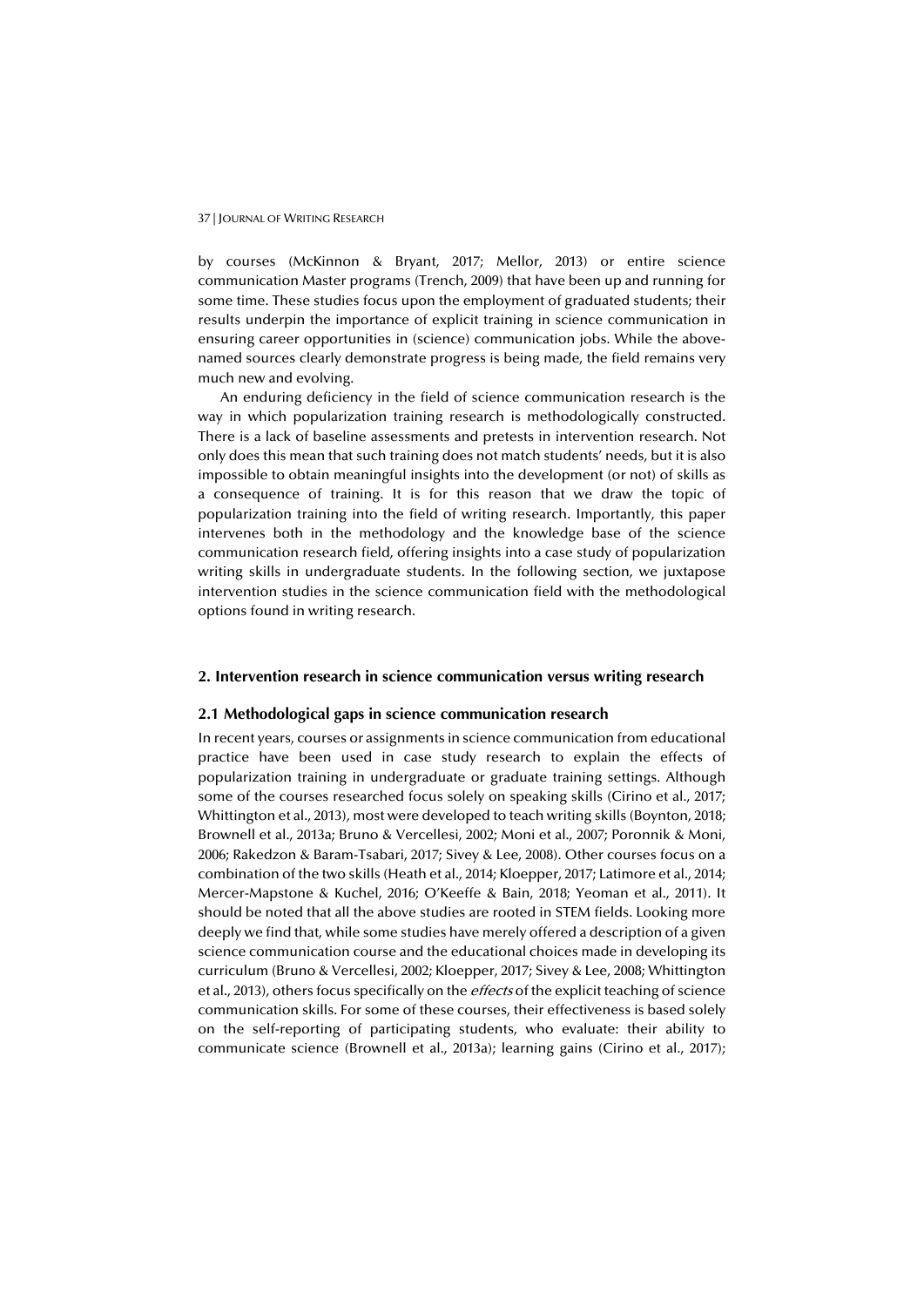confidence levels in science communication skills (O'Keeffe & Bain, 2018); and development of employability skills (Yeoman et al., 2011). In other sources, in addition to self-reporting, an assessment is made of student output – for example, in the form of popular science articles (Boynton, 2018; Heath et al., 2014; Mercer-Mapstone & Kuchel, 2016), outreach experience plans (Latimore et al., 2014), or opinion editorials (Poronnik & Moni, 2006).

The majority of these studies offers insights that are both positive and in agreement with one another. Self-reporting shows that self-perception of (popularized) writing skills, science communication skills, and overall communication skills is high or has increased as a result of teaching, that confidence in communicating science has also increased, and that students found the course useful (Boynton, 2018; Brownell et al., 2013a; Cirino et al., 2017; Heath et al., 2014; Latimore et al., 2014; Mercer-Mapstone & Kuchel, 2016; Moni et al., 2007; O'Keeffe & Bain, 2018; Poronnik & Moni, 2006; Yeoman et al., 2011). However, even though these studies shed light on the way in which educational programs are applied, their reliance on data obtained via self-reporting is problematic, not least as the individual self-perception of skill level cannot alone be trusted to offer a clear indicator of the actual skill level possessed.

Notwithstanding the above, studies that utilize the assessment of writing products indicate that popular science writing skills increased with training (Rakedzon & Baram-Tsabari, 2017); that students' written texts are assessed on average to contain only minor faults (Mercer-Mapstone & Kuchel, 2016); and that their ability to write a popular genre-specific text increased (Heath et al., 2014; Latimore et al., 2014; Moni et al., 2007). The only dissenting voice here was that of Boynton (2018), whose work displayed mixed results regarding the way students apply genre features of popular science in their writing. Generally speaking, the studies demonstrate the positive effects of science communication training and/or the positive results that stem from participation in a science communication course.

However, one of the prevailing issues with most of the studies described above is their lack of a pretest or baseline assessment. In practice, the assessment of grades and skills in these studies is based solely on post-intervention measurements (Boynton, 2018; Brownell et al., 2013a; Cirino et al., 2017; Heath et al., 2014; Latimore et al., 2014; Mercer-Mapstone & Kuchel, 2016; O'Keeffe & Bain, 2018; Poronnik & Moni, 2006; Yeoman et al., 2011). While some studies apply pre- and posttest surveys geared towards the development of students' self-perception of skills (Brownell et al., 2013a; Cirino et al., 2017; O'Keeffe & Bain, 2018; Poronnik & Moni, 2006; Yeoman et al., 2011), others apply either a post-course survey (Heath et al., 2014; Mercer-Mapstone & Kuchel, 2016), or assessments throughout the course (Latimore et al., 2014). Because they lack the appropriate data to make inferences about skill development, such studies can, at best, only offer insights into the current state of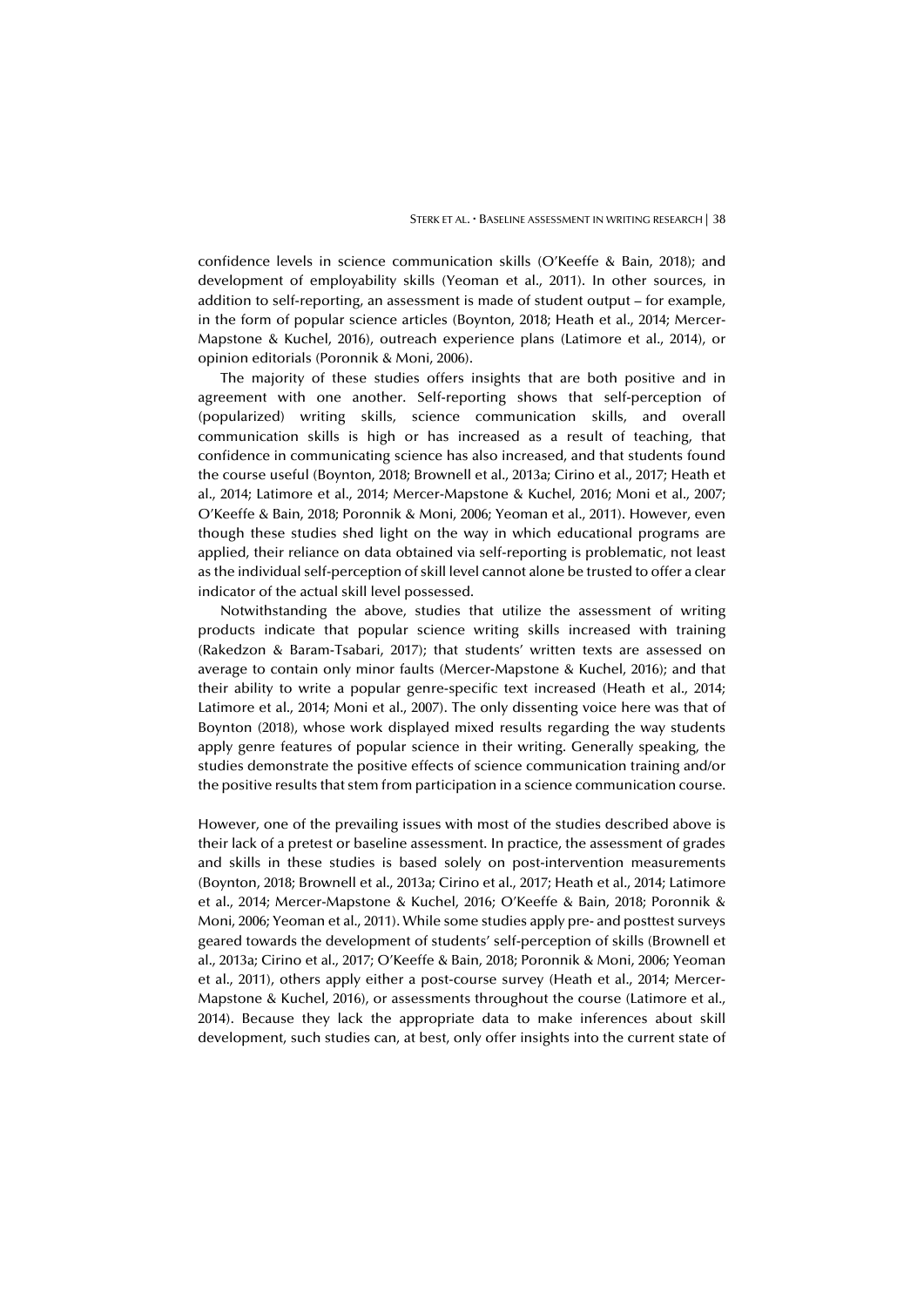students' popularization skills, or into changes in self-perception following a teaching intervention.

In our review of current literature, we encountered two studies that used a pretest and two studies that used a baseline assessment. A pretest was used in Rakedzon and Baram-Tsabari (2017) and Moni et al. (2007). Rakedzon and Baram-Tsabari (2017) used a quasi-experimental design to assess improvement in academic and popular science writing in L2 (post-)graduate students. Identical pre- and posttests required students to write texts for an academic and a general audience, which were assessed using a popular science writing rubric. Moni et al. (2007) used a pretest-posttest design to assess improvement in undergraduate students' ability to write for a lay audience. However, in this instance, the pre- and posttests were not identical: students wrote a communication assignment to establish their baseline writing skills, after which the text-type Opinion Editorial was explicitly taught and assessed in a posttest using an assignment-specific rubric. Studies by Shivni et al. (2021) and Mercer-Mapstone and Kuchel (2015b) utilized a baseline assessment. Shivni et al. (2021) described the baseline of science communication skills in students of an undergraduate environmental science course, although the baseline is tested pre-course, not pre-program. Participation in this study consisted almost exclusively of higher-year students, and a range of media types was assessed. In another study, Mercer-Mapstone and Kuchel (2015b), rather than the baseline of skills themselves, discussed the baseline of how communication skills are taught and assessed in undergraduate science training in Australian universities.

In the context this paper, the studies cited above are the exception to the rule, and although they do provide insights into the development of popularization writing skills and the baseline of science communication skills, the overall use of pretests or baseline assessment in intervention research has not been institutionalized in the research field of science communication.

## **2.2 Pretests versus baseline assessments in writing research**

If the research field of science communication is to make a robust assessment of the development of writing skills, a methodological step first needs to be added and, with this in mind, it is to the field of writing research that we turn to give greater insight into two methodological choices available to test skills pre-intervention: the pretest, and the baseline assessment. Pretests are administered pre-intervention and used to offset posttest results from that same intervention. Baseline assessments are usually conducted at the start of an educational program and can include both an assessment of skills and the broader educational context. Overall, in the context of writing research, the current literature suggests a pretest-posttest design is employed more often than a baseline assessment. In this section we discuss both forms to show the different ways in which baseline writing skills can be tested.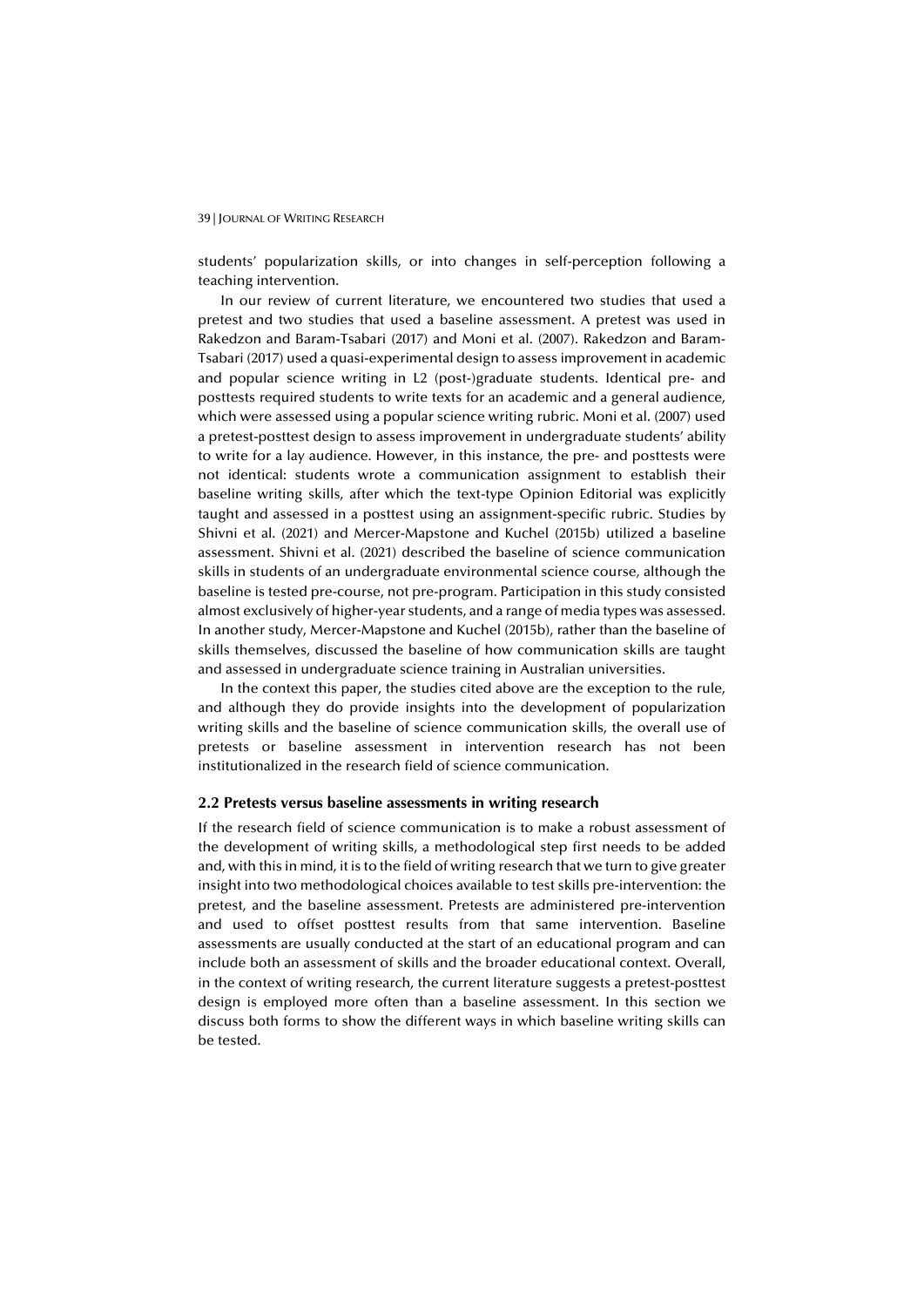#### **2.2.1 The use of pretests**

Typically, pretests are used to compare pre-intervention and post-intervention skills. A methodological design often employed is the pretest-posttest experimental or quasi-experimental design (see Kuiper et al., 2017; Rietdijk et al., 2017). An example of such a study is that of Early and De Costa (2011), who researched the effect of genre-specific instruction in the context of writing college admission essays. An identical pretest-posttest assignment asked students to write an essay responding to a college admission prompt. Pretests are also used to check the reliability of the study – as is the case in Van Drie et al. (2015), who tested the impact of general versus disciplinary-specific writing instructions. A pretest argumentative essay writing task was used, not only to sort high-school students into weak and strong writers, but also to compare the cohorts and test-conditions. Boettger (2014) researched the explicit teaching of technical genres in undergraduate L1 learners. A pretest – consisting of writing a memo discussing the academic major, desired career, and the type(s) of writing students would like to encounter – was used to determine the differences between groups. These studies typically focus on the development of writing skills between the pre- and posttests.

Pretests are also used in testing skills associated with, or of influence on, writing skills. Braaksma et al. (2018) used multiple pretests – an aptitude test, self-efficacy test, and the drawing of a concept map – to pretest content knowledge in a study into the effects of hypertext writing. Luna et al. (2020) pretested the number of arguments found in a source text in a study about argumentative writing instruction for undergraduate students. In other cases, studies include other variables next to student performance, for example, the professional performance of teachers. In such a case, pretesting can also include multiple variables from classroom practice (Rietdijk et al., 2017). While these studies do not focus on writing skills specifically, they do shed light on conditions related to writing competency. Within these designs, variations are possible, see for example Bouwer et al. (2018) regarding an effect study of an instructional program in upper elementary schools, which used a switching replication design in which two groups were tested on three occasions and switched between intervention and regular teaching between tests. In this way, the two acted as each other's control group, additionally creating the possibility for a delayed posttest for one of the groups.

Still, pretesting is not universally employed in writing research. A meta-analysis on writing intervention research in elementary schools from Koster et al. (2015) showed that 34% of studies used a posttest-only design. Furthermore, 47% used a pretest-posttest design with the posttest immediately following the intervention, instead of employing a delayed posttest, which Koster et al. deemed better suited to make claims about long-term effectiveness. Graham and Harris (2014) advocated the use of pretesting in writing intervention studies. They noted that earlier research by Graham and Perin (2007) showed pretests were used in only 57% of studies in a meta-analysis on writing instruction for high-school students.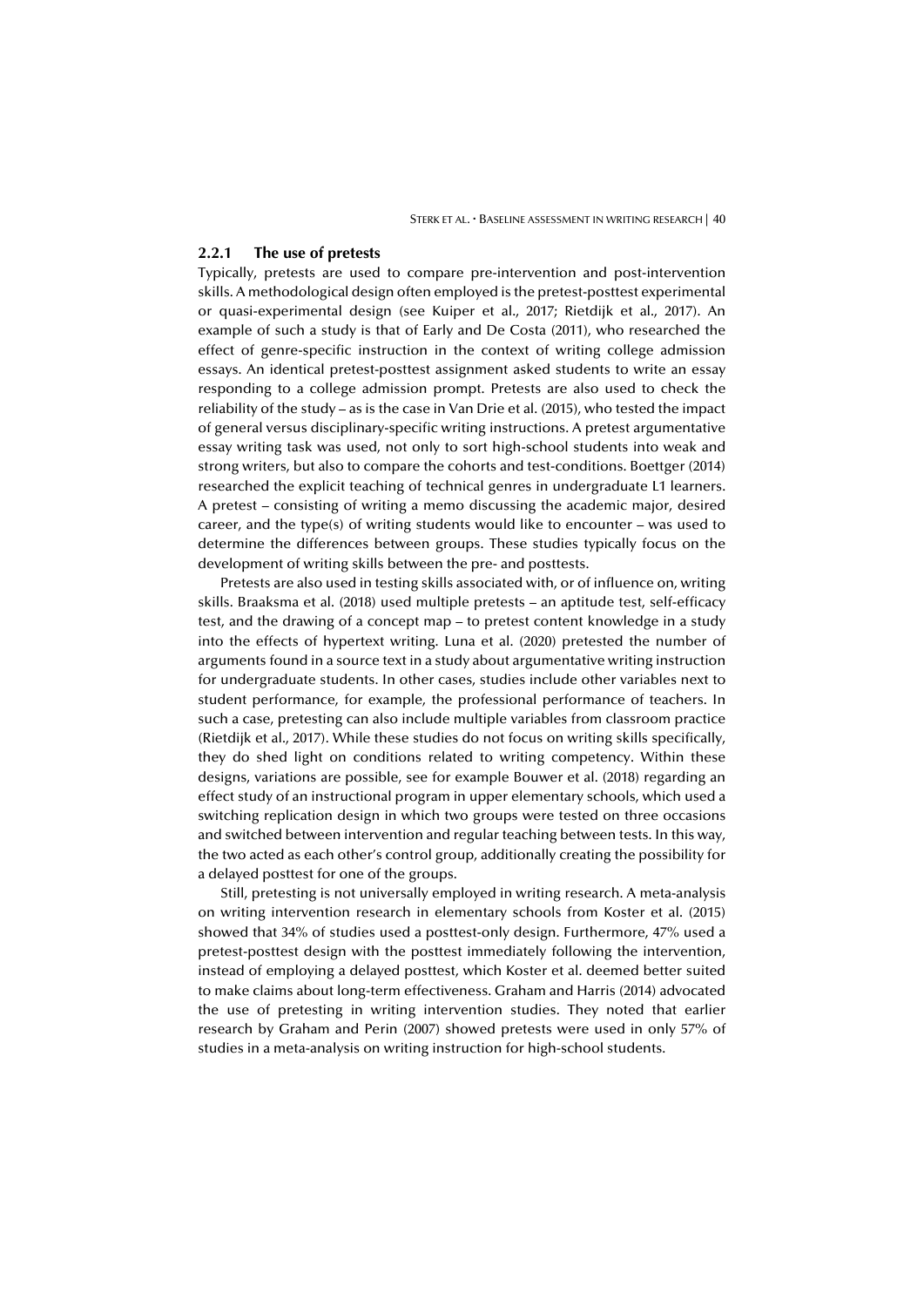## **2.2.2 The use of baseline assessment**

Baseline assessment is used to measure skills before the start of an educational program. Baseline assessments offer a description of the attributes of an educational context before a certain change or intervention is implemented (Wall & Horák, 2007). Kyriakides (1999) identified four goals of baseline assessment: to identify the learning needs of the student, as a summative assessment, to identify students with learning difficulties, and to measure educational progress. Instruments often employed in baseline assessment are interviews, observations, performance tests or tasks, and self-assessments (see Bromley et al., 2007; Nutbrown, 1999; Tymms, 1999; Wall & Horák, 2007; Wilkinson et al., 2001). The results obtained from baseline assessments are not only used to shape educational programs but can also be used to tailor teaching to individual needs (Kyriakides, 1999). Although baseline assessments could help in the development of new educational material, when used in isolation they cannot measure a change in outcome or performance (Wall and Horák, 2007). Baseline assessments are thus administered to investigate an educational context pre-intervention, or to identify the skills and needs of students at the start of an educational program.

This type of study, however, seems to be employed predominantly in elementary school settings. Indeed, the use of baseline assessment in a higher education setting is scarce. A prevalent strand of research was produced in the UK context in the late 1990s/early 2000s, where baseline assessment in elementary schools was part of national policy. In the United Kingdom, baseline assessment has been used both as an assessment tool, and in curricular design (see Nutbrown, 1999; Sammons & Smees, 1998; Tymms, 1999; Wilkinson et al., 2001). A study by Bromley et al. (2007) examining self-assessment as a tool of competence in transferable skills for PhD students is one of the few studies on baseline skills conducted outside of an elementary school setting. For our purposes, and in the context of this paper, it is important to note that, to date, no studies have been conducted at the start of higher education programs to give insight into popularization writing skills.

To conclude, both methodological choices can yield useful insights into baseline skills. Pretests are generally used to compare writing skills pre- and postintervention, to check the reliability of a given study, or to test skills associated with writing skills. Baseline assessment is used to describe multiple facets of an educational setting before the introduction of an intervention. Such facets can include student learning needs, learning difficulties, and educational progress. A notable difference between them emerges in the way in which pretests are frequently used to offset posttest results – which are often given center stage in pretest-posttest studies – while in baseline assessments, the focus is solely on pretraining skills.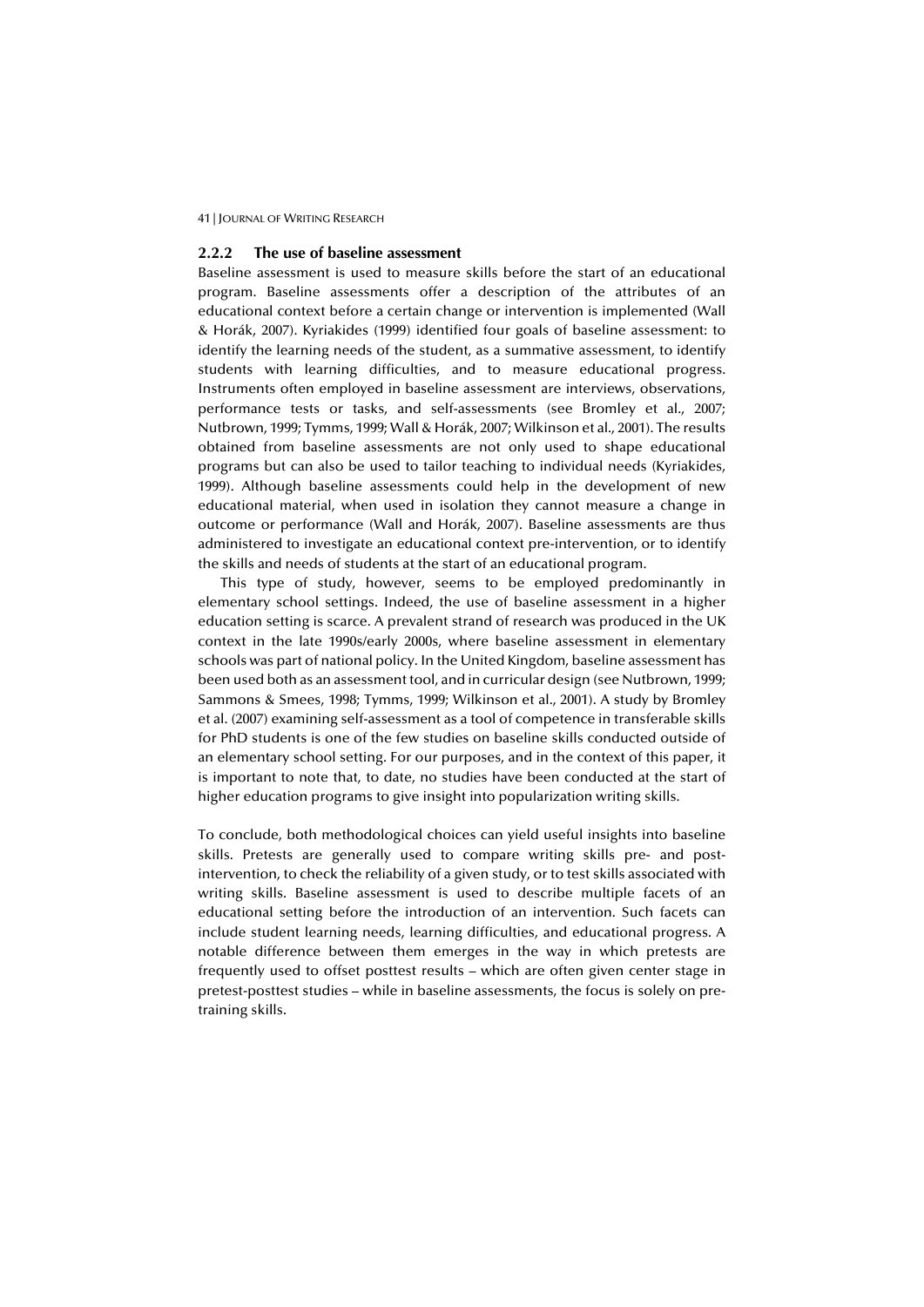#### **2.3 The aim of this study**

The general lack of pretesting and almost total lack of baseline assessment into popularization skills in science communication research present two interrelated problems: a gap in both knowledge and methodology. First, a gap in knowledge exists, as the aforementioned studies can only show the level of skills postintervention. The level pre-educational program/pre-intervention, or indeed any change in skills, is unknown. Therefore, it becomes impossible to effectively tailor training to meet the needs of students. Second, a methodological gap becomes visible. If intervention studies in popularization discourse do not consistently apply baseline assessments or pretests, then no clear methodological framework will be formed about how the baseline of skills can best be measured, nor will it be updated according to the current state of the art. These deficits in knowledge and methodology are also emblematic of a larger issue, namely that (quasi-) experimental intervention studies comprise an underexposed topic in the research field of science communication. Combined, they negatively impact not only educational practice, but also the ability of students to meet their learning objectives.

As was shown in the literature review, the baseline assessment of popularization writing skills is currently almost non-existent. Therefore, in this study we employ precisely this approach. Furthermore, because we want to focus purely on the skill levels exhibited by students at the start of their educational program, we implement our research pre-training. This study is part of a larger project that aims to develop educational material for popularization writing skills in undergraduate programs. The insights drawn from this study will provide input for the development of further educational material.

The aim of this study, therefore, is twofold: first, we want to contribute to the theoretical base of the science communication research field by gaining more insight into the baseline of popularization writing skills of students at the start of their educational program in a setting without explicit teaching in popularization discourse. Second, we want to contribute to the *methodology* of the field by showing that baseline assessment can be used effectively when developing an educational trajectory for popularization. The questions that we will answer in this paper are:

- 1. What is the baseline of popularization skills in undergraduate students who have just started their educational program?
- 2. What insights can a baseline assessment give for the development of an educational trajectory for popularization writing?

In the following section, we will discuss the methodological choices of the baseline assessment, and its analysis using a coding scheme. Section 4 will outline the main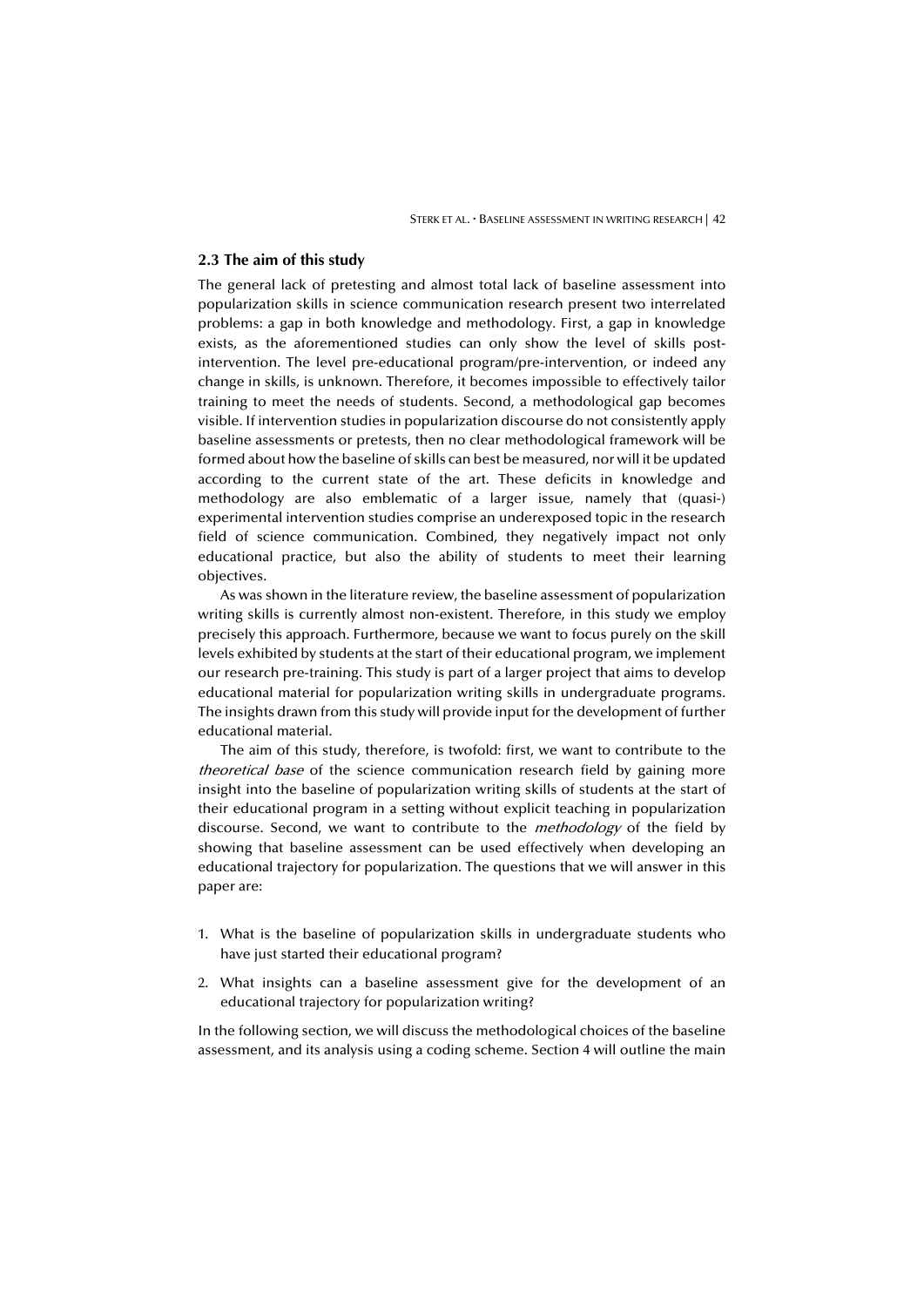findings from the text analysis, which are then used to answer the two research questions in section 5.

## **3. Methods and materials**

## **3.1 Context**

#### **3.1.1 Aim of the study**

The aim of this study is to assess the baseline of popularization skills in first-year undergraduate students. To do so, we aim to construct a corpus of science communication texts written by these students.

## **3.1.2 Target group**

Participants for this study are first-year students from the undergraduate program Liberal Arts and Sciences at Utrecht University, the Netherlands. Liberal Arts and Sciences is a program that combines liberal education with training in interdisciplinary research skills. Every student chooses their own disciplinary specialization (major) and completes 30 EC in general education (courses outside their disciplinary specialization), as well as 30 EC in interdisciplinary research skills. The main language of lectures, tutorials, and writing assignments is Dutch, while students primarily read textbooks and papers in English. This means students need to have a command of both languages – to speak and write (Dutch) and read (English) at an academic level. The cohort of first-year students from the 2018-2019 academic year consisted of 234 students, of which 140 participated in the study (30 male, 110 female, mean age = 19.53, SD = 1.17, range = 17-24). The chosen cohort met our condition of a minimum level of academic training received. Furthermore, the chosen program ensured the testing of baseline skills across disciplinary backgrounds.

#### **3.1.3 Contextual factors**

The Liberal Arts and Sciences curriculum contains four core courses on interdisciplinary methodology, the first of which is The Writing Academy, a levelone undergraduate course that runs twice in the first semester of the academic year. It is a writing-intensive course that focusses on academic essay writing and academic skills. It also lays the foundation for further courses in interdisciplinary research skills by teaching students how to make connections between texts from different disciplinary backgrounds. The goals of the course are learning how to critically and creatively read and write; how to integrate different perspectives about a given phenomenon; how to give and work with constructive criticism; how to discuss and behave according to academic norms and values; and how to work with at least one recognized academic referencing style. Unfortunately, the full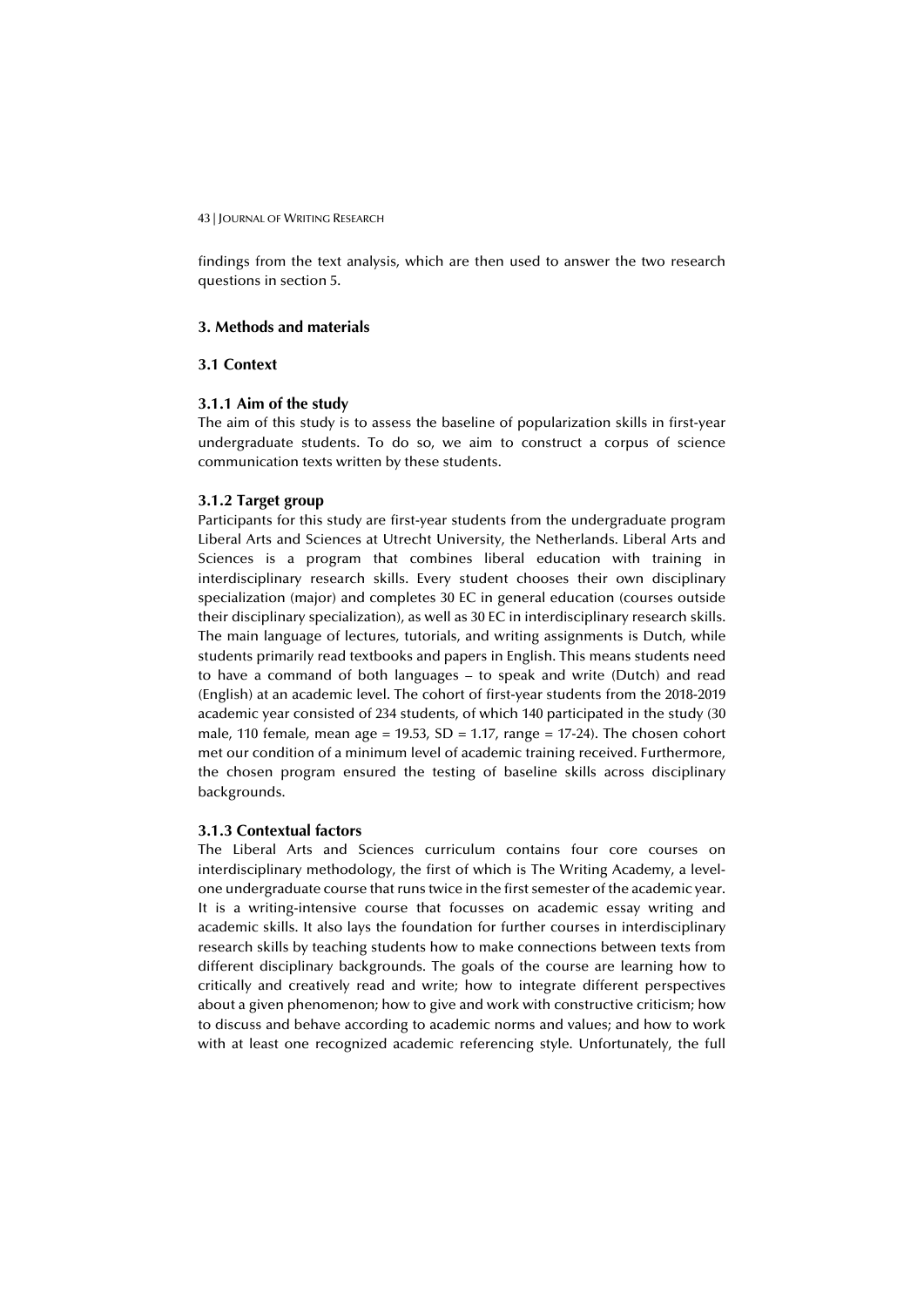schedule of the course meant research could not be conducted earlier than week four. Therefore, students had already received writing instruction about academic essays – a text type that shows some links with science communication and science journalism.

#### **3.1.4 Delivery of the study**

The research was supervised by the teachers delivering the seminars (eight teachers spread across eleven seminar groups, one of whom was the first author of this study). This approach was chosen to ensure balance, as the multiple seminar groups were scheduled simultaneously. Teachers received consent forms, a list of pseudoanonymized codes, copies of the academic source text, the writing assignment, and research forms for students who did not (or were unable to) bring a laptop to class. In order to standardize the procedure between groups, teachers also received a set of written instructions. These instructions contained information about the research goal, placement within the course, background information about the research, a step-by-step protocol for how to conduct the research, and an explanation of how to debrief. The protocol consisted of steps to take before the research (such as sending out a reminder to students regarding preparation), steps to take during the research (such as the instructions to read out, how to ensure pseudo-anonymity, how to keep track of time, and how to work with students who did not bring a laptop to class), and steps to take at the end of the research (such as checking if consent forms were filled in correctly, and keeping track of the submission of writing assignments). The debrief consisted of questions and discussion points intended to facilitate a plenary discussion about the content of the academic source text and the text genre.

## **3.2 Procedure and materials**

We used the source text "#Sleepyteens: Social media use in adolescence is associated with poor sleep quality, anxiety, depression and low self-esteem", by Heather Cleland Woods and Holly Scott. It describes an empirical study of the influence of night-time social media use and emotional investment in social media on sleep quality, anxiety, depression, and self-esteem in teens (Woods & Scott, 2016). It was chosen from a pre-selection of 15 academic texts that adhered to our inclusion criteria: a maximum of seven pages in length; clear structure; understandable use of statistics; a topic connected to the theme of the course; and content with a real-world application. Participants read the text in their own time, before the seminar.

During the seminar, participants were first asked to fill in a questionnaire with items on a 1-5 Likert scale, with 1 being the lowest value ('do not agree at all') and 5 the highest ('highly agree'). This showed that on average, participants rated their overall preparation 3.02, time spent on reading the academic article 2.95,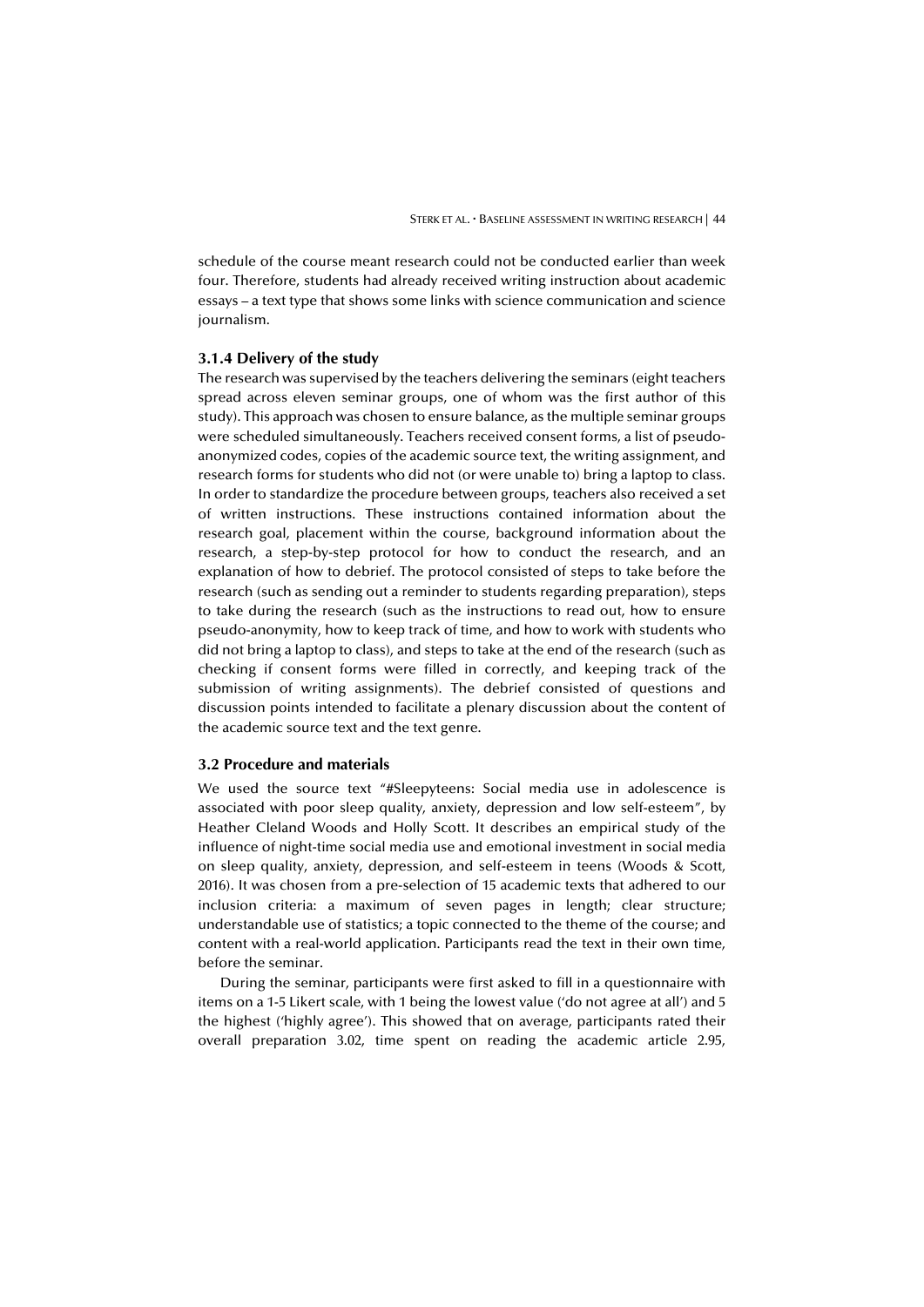understanding of the content of the academic text 3.81, and interest in its topic 3.74. This means that participants moderately agreed that they were well prepared and had spent enough time reading the article, whilst they agreed that they understood the content of the text and were interested in the topic.

Participants were then given a writing assignment, which asked them to write a journalistic text about the Woods and Scott publication. It had to be written in Dutch, be within a 400-word limit, and publishable in the science section of a Dutch quality newspaper. The target audience consisted of all readers who are interested in science but have not necessarily received higher education. The goal was to write a text that would interest the readers and present the information in an understandable way. Participants were allowed to consult the original text and look up information online. We asked participants to imagine themselves as the authors of the publication by Woods and Scott, as this would enable them to write a science communication text (popularization by the researcher) instead of a science journalism text (popularization by a journalist). This was done because the overarching aim of the educational program is for students to become more proficient at communicating the aims, practice, and results of their own research. Finally (although this is not discussed further in this paper), participants were asked to complete a short questionnaire with items pertaining to self-assessment of their written product and writing skills. The time limit for writing the science communication text and filling in the two questionnaires was set at one hour.

Research data were collected in accordance with guidelines of the faculty's Ethics Assessment Committee. To obtain informed consent, an information letter was uploaded to the online course environment at the start of the course. Participants were asked to fill in a consent form during class. The information letter, consent form, and instruction given by the teachers all explicitly stated that participation in the study would not impact students' grades and that participation was voluntary. Every student received a code with which to pseudo-anonymize their assignment.

## **3.3 Coding scheme**

We developed a scheme to code textual features, or strategies, of popularization discourse. Here, we will give a short overview of the coding scheme and its development. See (Sterk et al., forthcoming) for more information.

For the construction of the coding scheme, we used part of the corpus also used for this study. All texts are based on the same source text, meaning their content and the strategies used in them are easily comparable to each other and to the academic text. We worked in seven rounds, using descriptive coding (Saldaña, 2015) as a first cycle method to code randomly selected texts – ten per round, which were switched every two rounds. We also used consensual coding (Schmidt, 2004), in which we independently analyzed and then compared coding, and discussed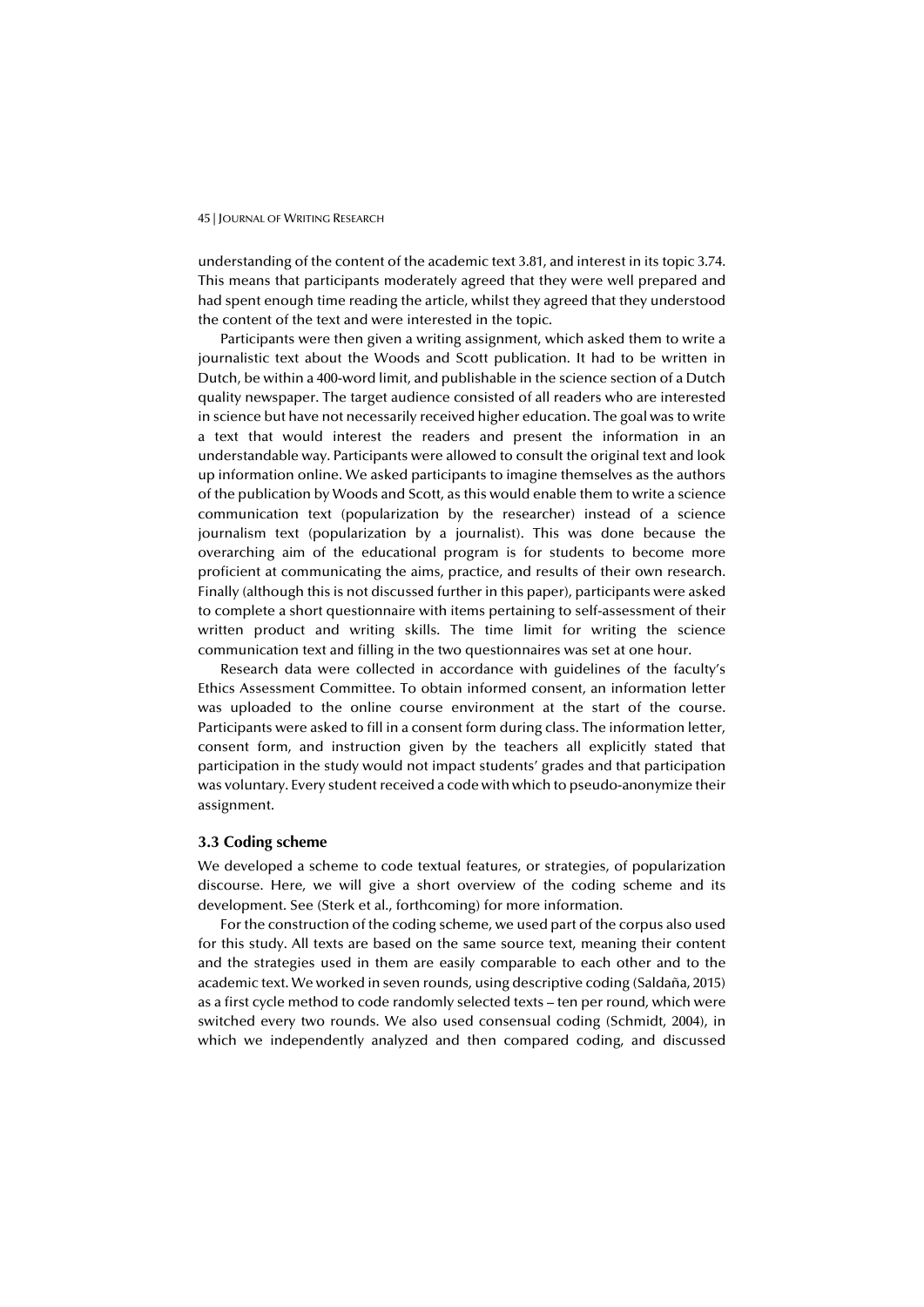difficulties and uncertainties, differences in coding, emerging codes, and superfluous codes. In the first round, Luzón's (2013) empirically constructed list of rhetorical, recontextualization, and linguistic strategies used in science blog posts was employed as an a priori list of codes, which was further adapted after each round. In the seventh round, the ten texts that had led to the most disagreements in earlier coding were recoded as a final check. We checked the inter-rater reliability after each round, calculating percent agreement, Cohen's kappa, and its 95% confidence intervals following McHugh (2012). After round seven, the interrater agreement had reached a kappa of 0.9 with confidence intervals of 0.86 to 0.95, which relates to an almost perfect level of agreement. We used pattern coding as a second cycle coding technique via which to thematize the strategies, in part using themes from Hyland's (2010) framework on proximity.

To counteract the possible effects of using a corpus that was based on a single academic text and written by students, a validation round was conducted. We used a corpus of 38 popularization texts written by professionals from different science journalism outlets based on Berezow's (2017) infographic on the quality of science news reporting. This corpus thus contained texts about many different topics written in many different writing styles. The focus in coding was on the use of existing strategies and the occurrence of additional strategies. Through this validation step, a final five strategies were added to the coding scheme.

Table 1 details the strategies in the coding scheme, which consists of five themes that are considered important in current literature on the popularization of academic discourse. Subject matter contains the rhetorical strategies that are part of the popularization text (Luzón, 2013). They usually have a focus on the object studied and use a "narrative of nature" (Hyland, 2010, pp. 120-121). Tailoring information to the reader means that the academic content and discourse need to be recontextualized for a non-academic audience (Gotti, 2014). Credibility is constructed by focusing both on the credibility of the source (i.e., the researcher), and personalization strategies (Hyland, 2010). Stance is used in two ways, not only to form an opinion about the scientific community (Calsamiglia & Van Dijk, 2004), but also to establish proximity with the reader (Hyland, 2010). Engagement establishes a connection with the reader: by reformulating academic discourse into informal discourse that is geared towards the reader, the writer can attract the attention of the reader and connect to them (Hyland, 2010; Luzón, 2013).

#### **3.4 Analysis**

Data for this study were gathered qualitatively through text analysis in two rounds of descriptive coding (Saldaña, 2015). The first round of coding was conducted by the first and second author using the coding scheme as an a priori list of codes. In the second round of coding, the first author sub-coded the references in each strategy to characterize their use. Texts were coded in NVivo® (QSR International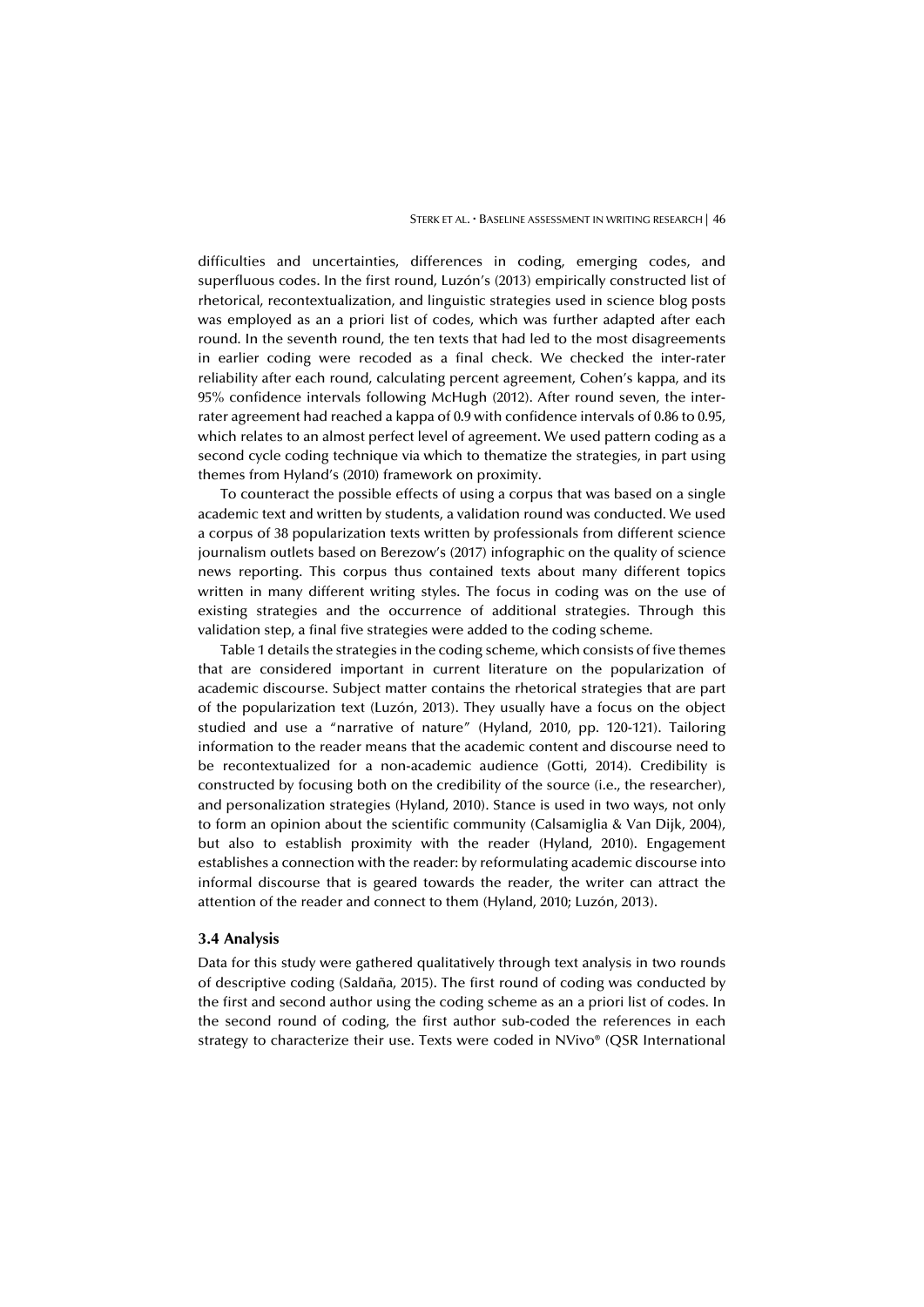Pty Ltd., Version 12, 2018). The breadth of coding was compliant with the size of a strategy and could range from a single word to multiple paragraphs.

*Table 1.* The coding scheme of popularization strategies

| Theme                 | Strategy                                                     |
|-----------------------|--------------------------------------------------------------|
| Subject matter        | Lede                                                         |
|                       | Contextualize the research                                   |
|                       | Announcing the new finding or new contribution to the        |
|                       | discipline                                                   |
|                       | Novelty                                                      |
|                       | Describing the method                                        |
|                       | Presenting and explaining results/conclusions                |
| Tailor information to | Applied implications                                         |
| the reader            | Explanations                                                 |
|                       | Imagery                                                      |
|                       | Examples from daily life                                     |
|                       | <b>Hyperlinks</b>                                            |
|                       | Visuals                                                      |
| Credibility           | Scientific implications                                      |
|                       | Mentioning more research is necessary/next step in research  |
|                       | Contribution of the research to science                      |
|                       | <b>Mention of statistics</b>                                 |
|                       | Giving the researcher an active voice/direct quotes from the |
|                       | researcher                                                   |
|                       | Lexical mention of the original research                     |
|                       | Additional sources                                           |
|                       | Link to the academic publication                             |
|                       | Direct quote from the academic publication                   |
|                       | In-text specification of a source                            |
| Stance                | Opinion                                                      |
|                       | Stance markers                                               |
| Engagement            | Titles/subheadings                                           |
|                       | References to popular lore and beliefs, and popular culture  |
|                       | Self-disclosure of the author's public or personal life      |
|                       | Inclusive pronouns                                           |
|                       | References to the reader                                     |
|                       | Giving non-researchers an active voice/direct quotes         |
|                       | Features of conversational discourse                         |
|                       | Questions                                                    |
|                       | Humor                                                        |
|                       | Explicit self-reference                                      |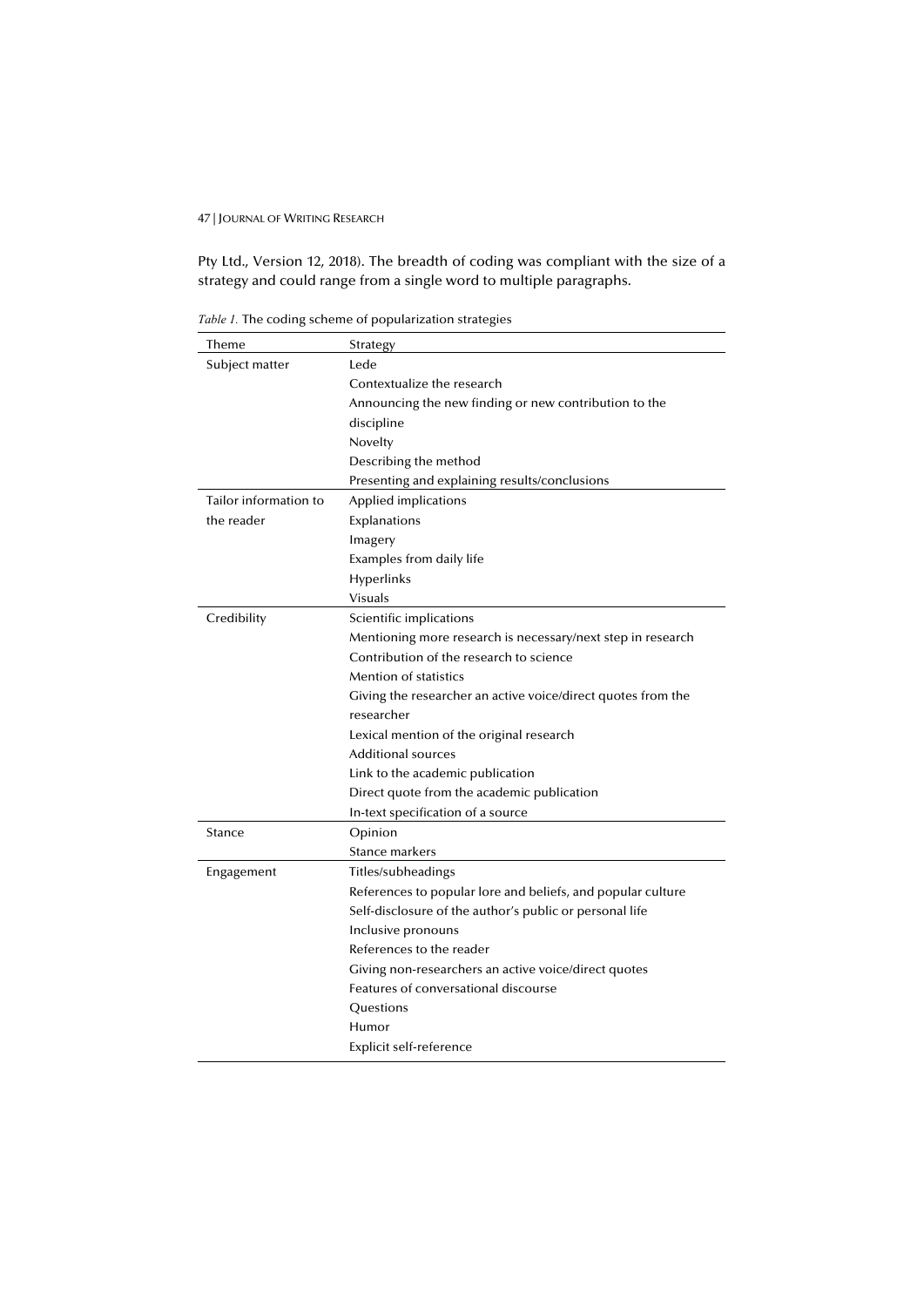We checked the inter-rater agreement by both scoring the same 10% of the texts. We checked consistency in coding, both on the level of strategies and of coding size. Our inter-rater agreement on the level of strategies had a kappa of 0.89 with 95% confidence intervals of 0.84-0.93. The inter-rater agreement on the level of size of coding was calculated per strategy with scores weighted by length of texts (see Table 2). Although most kappas are within an acceptable range, scores overall range between 0.35 and 1.00. The lower kappas reflect those strategies that led to more issues throughout coding. Part of these lower scores can be attributed to a relatively low number of texts analyzed for inter-rater reliability. Some strategies were only coded a few times, so that a single difference in coding strongly impacted the kappa.

## **4. Results**

Participants produced texts that averaged 298 words in length. Three participants noted at the end of their text that they had been unable to finish writing it, whereas one added their computer had crashed, thus forcing them to retype. One submission contained a title, but no text. Two texts were written in English and fourteen texts were longer than 400 words; these were included in the analysis. Six participants were unable to bring a laptop and wrote their texts on paper; their research data were digitalized before analysis.

Table 3 displays a quantitative representation of the use and coverage of each strategy. In sections 4.1 to 4.5, a short qualitative assessment is given for the match of each strategy to its definition in the coding scheme. An example of each strategy can be found in Supplement 1.

|                                               | Weighted | Number of texts a     |
|-----------------------------------------------|----------|-----------------------|
| Strategy                                      | kappa    | strategy was coded in |
| <b>Subject matter</b>                         | .72      | 14                    |
| Lede                                          | N/A      | $\bf{0}$              |
| Contextualize the research                    | .90      | 12                    |
| Announcing the new finding or new             |          |                       |
| contribution to the discipline                | .96      | 13                    |
| Novelty                                       | .43      | 8                     |
| Describing the method                         | .92      | 10                    |
| Presenting and explaining results/conclusions | .84      | 14                    |
| <b>Tailor information to the reader</b>       | .76      | 13                    |
| Applied implications                          | .72      | 9                     |
| Explanations                                  | .57      | 3                     |
| Imagery                                       | .82      | 6                     |

*Table 2.* Weighted inter-rater reliability (kappa) per strategy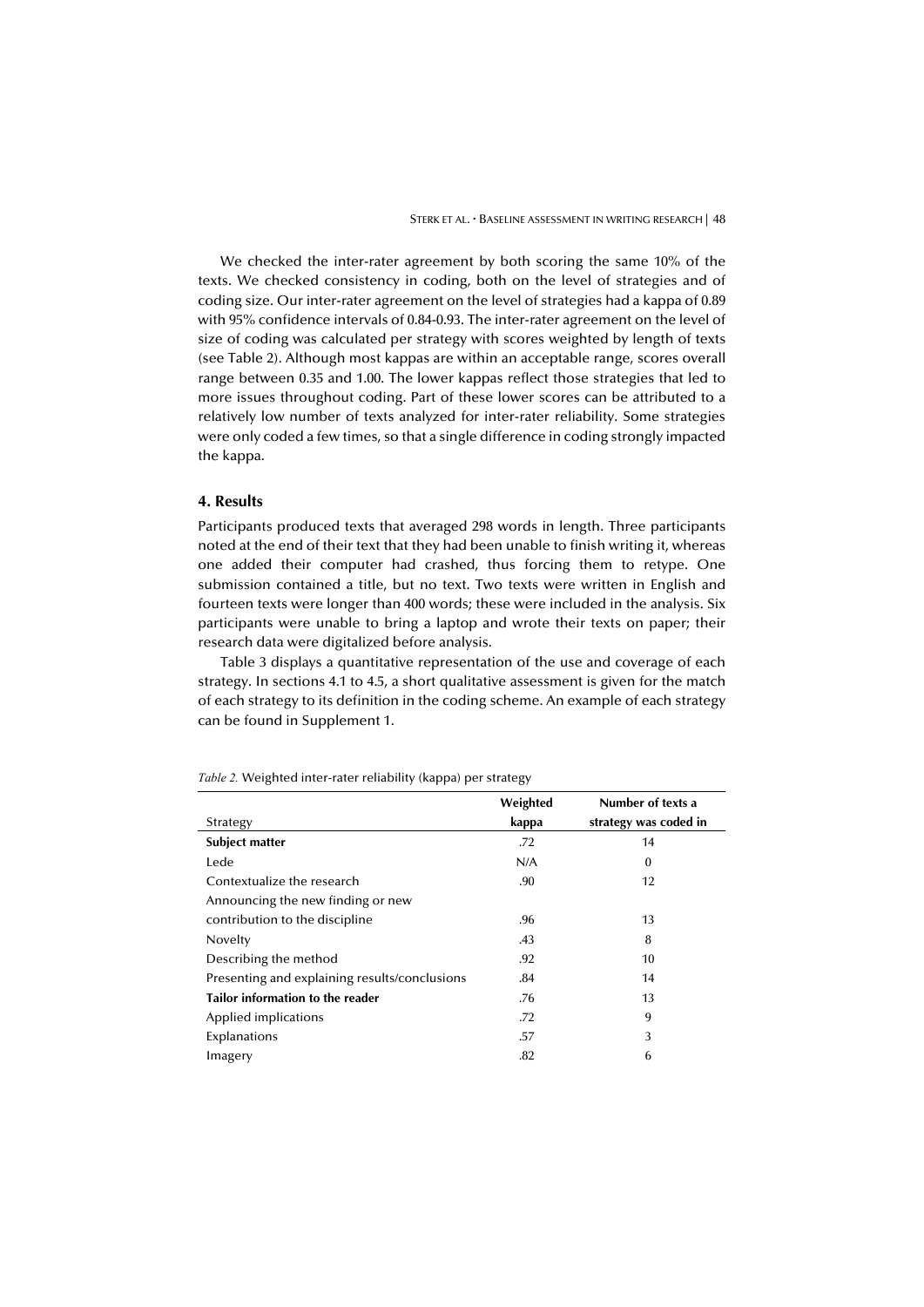| Examples from daily life                      | .84  | 9              |
|-----------------------------------------------|------|----------------|
| Hyperlinks                                    | N/A  | 0              |
| <b>Visuals</b>                                | N/A  | $\Omega$       |
| <b>Credibility</b>                            | .86  | 14             |
| Scientific implications                       | 1.00 | 1              |
| Mentioning more research is necessary/next    |      |                |
| step in research                              | .76  | $\overline{4}$ |
| Contribution of the research to science       | .94  | 1              |
| Mention of statistics                         | .84  | 6              |
|                                               |      |                |
| Giving the researcher an active voice/direct  |      |                |
| quotes from the researcher                    | N/A  | $\theta$       |
| Lexical mention of the original research      | .97  | 9              |
| Additional sources                            | N/A  | $\Omega$       |
| Link to the academic publication              | N/A  | 0              |
| Direct quote from the academic publication    | N/A  | 0              |
| In-text specification of a source             | N/A  | $\theta$       |
| <b>Stance</b>                                 | .68  | 12             |
| Opinion                                       | .73  | 5              |
| Stance markers                                | .51  | 12             |
| <b>Engagement</b>                             | .67  | 15             |
| Titles/subheadings                            | .99  | 13             |
| References to popular lore and beliefs, and   |      |                |
| popular culture                               | .35  | $\overline{2}$ |
| Self-disclosure of the author's public or     |      |                |
| personal life                                 | N/A  | $\Omega$       |
| Inclusive pronouns                            | .55  | 4              |
| References to the reader                      | .59  | 6              |
| Giving non-researchers an active voice/direct |      |                |
| quotes                                        | N/A  | $\bf{0}$       |
| Features of conversational discourse          | .56  | 11             |
| Questions                                     | .99  | 8              |
| Humor                                         | .99  | $\overline{2}$ |
| Explicit self-reference                       | .66  | 1              |
|                                               |      |                |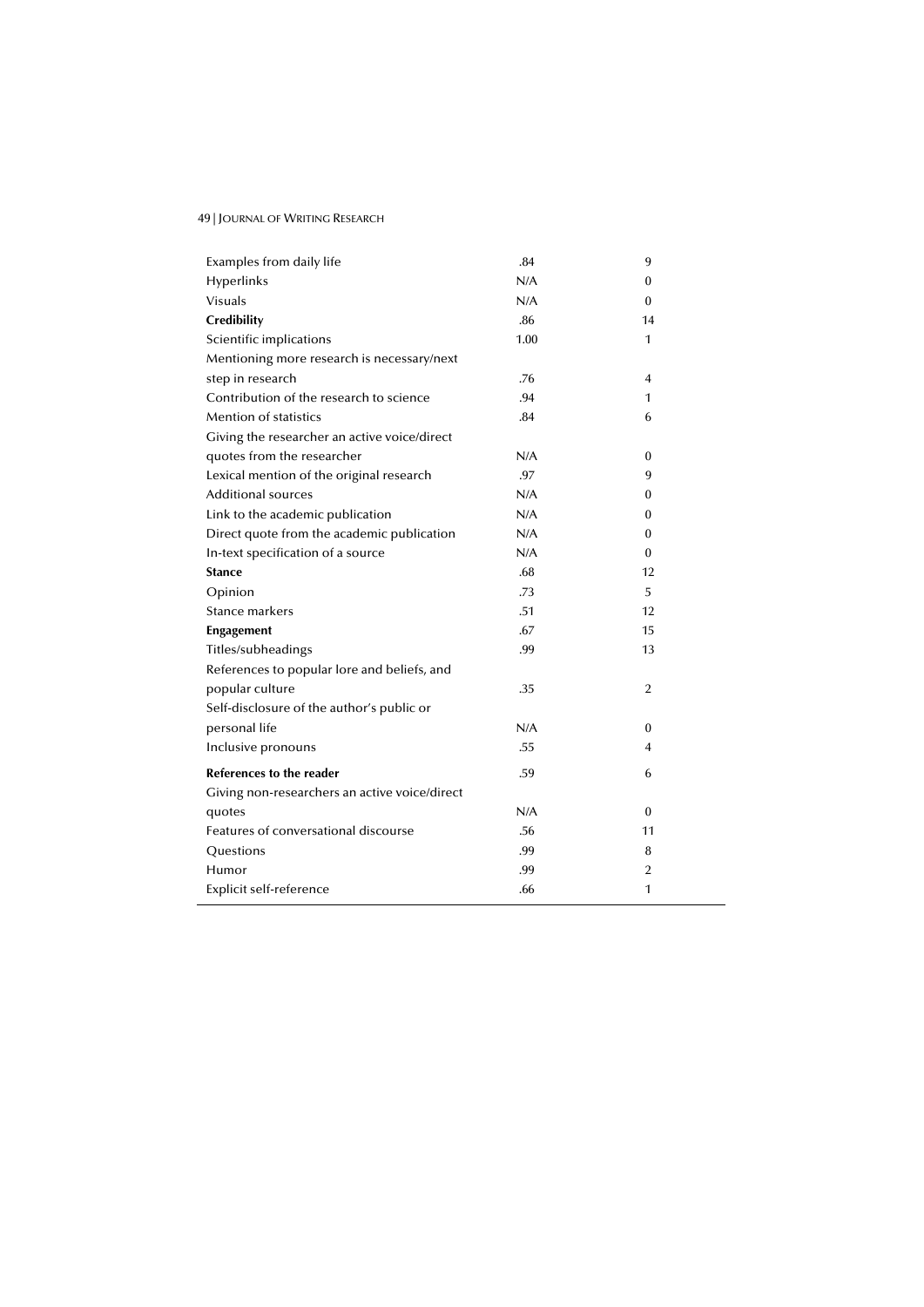## STERK ET AL. **· BASELINE ASSESSMENT IN WRITING RESEARCH** | 50

|                       |                              | <b>Texts that</b><br>use the | Coverage in<br>texts that use | Coverage<br>in texts |  |
|-----------------------|------------------------------|------------------------------|-------------------------------|----------------------|--|
| Theme                 | Strategy                     | strategy                     | the strategy                  | overall              |  |
| <b>Subject matter</b> | Lede                         | $0.0\%$                      | $0.0\%$                       | $0.0\%$              |  |
|                       | Contextualize the research   | 79.3%                        | 21.6%                         | 17.5%                |  |
|                       | Announcing the new finding   |                              |                               |                      |  |
|                       | or new contribution to the   |                              |                               |                      |  |
|                       | discipline                   | 90.0%                        | 11.1%                         | 10.1%                |  |
|                       | Novelty                      | 54.3%                        | 19.4%                         | 10.9%                |  |
|                       | Describing the method        | 71.4%                        | 18.5%                         | 13.6%                |  |
|                       | Presenting and explaining    |                              |                               |                      |  |
|                       | results/conclusions          | 98.6%                        | 59.4%                         | 59.2%                |  |
| <b>Tailor</b>         | Applied implications         | 47.9%                        | 13.9%                         | 7.1%                 |  |
| information to        | Explanations                 | 21.4%                        | 7.5%                          | 1.7%                 |  |
| the reader            | Imagery                      | 27.1%                        | $3.3\%$                       | $1.0\%$              |  |
|                       | Examples from daily life     | 52.1%                        | 14.8%                         | $8.0\%$              |  |
|                       | Hyperlinks                   | $0.0\%$                      | $0.0\%$                       | $0.0\%$              |  |
|                       | <b>Visuals</b>               | $0.0\%$                      | $0.0\%$                       | $0.0\%$              |  |
| <b>Credibility</b>    | Scientific implications      | 0.7%                         | 11.8%                         | 0.1%                 |  |
|                       | Mentioning more research is  |                              |                               |                      |  |
|                       | necessary/next step in       |                              |                               |                      |  |
|                       | research                     | 23.6%                        | 10.8%                         | 2.6%                 |  |
|                       | Contribution of the research |                              |                               |                      |  |
|                       | to science                   | 11.4%                        | 11.2%                         | 1.4%                 |  |
|                       | <b>Mention of statistics</b> | 38.6%                        | 0.7%                          | 0.3%                 |  |
|                       | Giving the researcher an     |                              |                               |                      |  |
|                       | active voice/direct quotes   |                              |                               |                      |  |
|                       | from the researcher          | $0.0\%$                      | $0.0\%$                       | $0.0\%$              |  |
|                       | Lexical mention of the       |                              |                               |                      |  |

original research 65.7% 3.3% 2.2% Additional sources 8.6% 11.0% 1.1%

publication 0.0% 0.0% 0.0% 0.0%

academic publication  $0.7\%$  25.9%  $0.2\%$ 

source 0.0% 0.0% 0.0% 0.0%

*Table 3.* Results on the level of popularization strategies

Link to the academic

Direct quote from the

In-text specification of a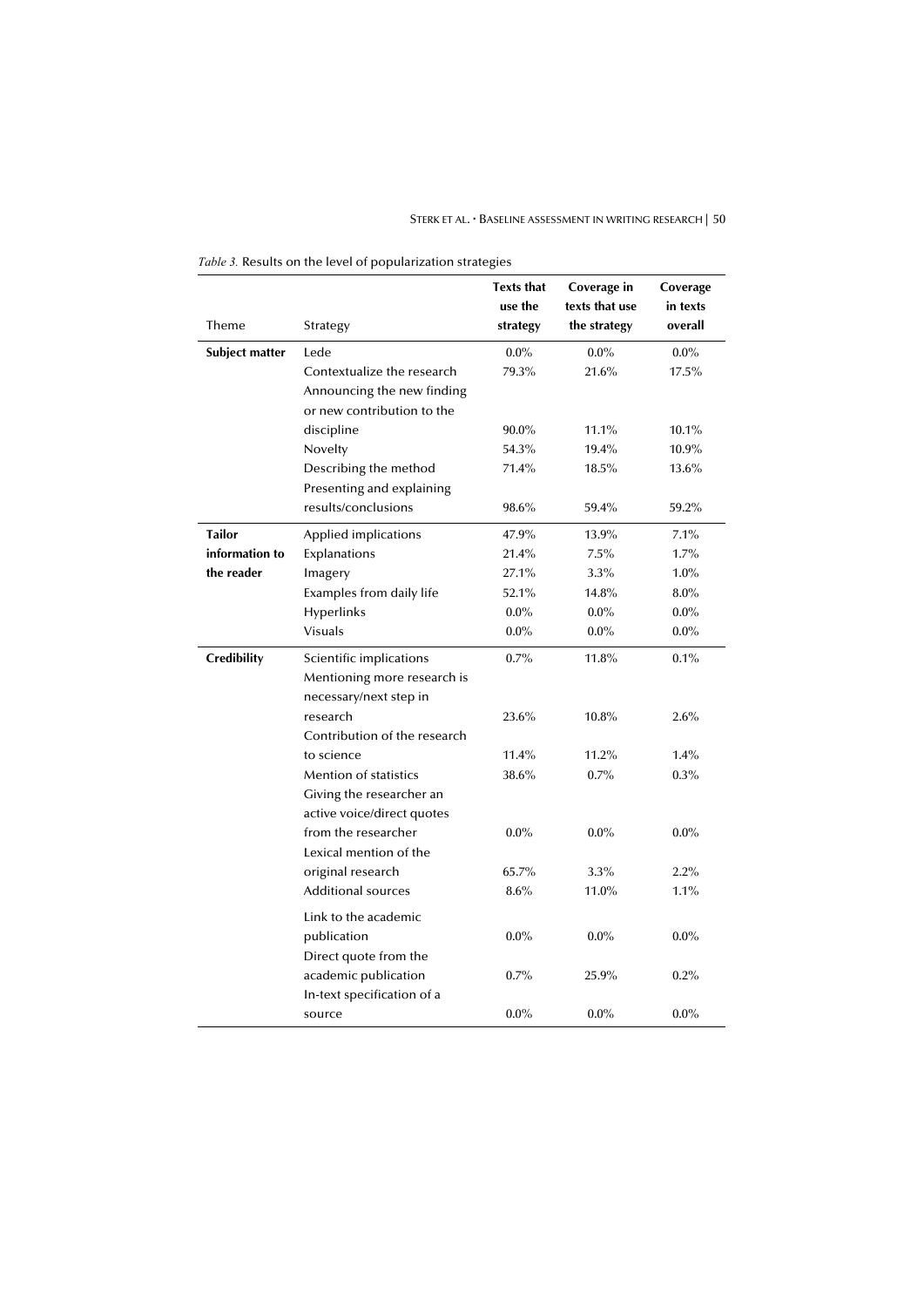| <b>Stance</b>     | Opinion                         | 30.7%    | $10.6\%$ | 3.4%    |
|-------------------|---------------------------------|----------|----------|---------|
|                   | Stance markers                  | $71.4\%$ | 1.5%     | $1.1\%$ |
| <b>Engagement</b> | Titles/subheadings              | 81.4%    | $2.4\%$  | $1.9\%$ |
|                   | References to popular lore      |          |          |         |
|                   | and beliefs, and popular        |          |          |         |
|                   | culture                         | $10.7\%$ | $4.9\%$  | $0.5\%$ |
|                   | Self-disclosure of the author's |          |          |         |
|                   | public or personal life         | 2.1%     | $5.7\%$  | $0.2\%$ |
|                   | Inclusive pronouns              | 32.1%    | $0.5\%$  | $0.2\%$ |
|                   | References to the reader        | 30.7%    | $0.6\%$  | $0.2\%$ |
|                   | Giving non-researchers an       |          |          |         |
|                   | active voice/direct quotes      | $0.0\%$  | $0.0\%$  | $0.0\%$ |
|                   | Features of conversational      |          |          |         |
|                   | discourse                       | $71.4\%$ | 20.1%    | 14.8%   |
|                   | Questions                       | 39.3%    | $5.4\%$  | $2.3\%$ |
|                   | Humor                           | $8.6\%$  | $5.0\%$  | $0.5\%$ |
|                   | Explicit self-reference         | 12.9%    | $0.4\%$  | $0.1\%$ |

*Note*: The column *Coverage within texts* displays the percentage of characters that were spent on a strategy solely in texts where the strategy was used, with percentages weighed by text length. Coverage in texts overall refers to the percentage of characters spent on a strategy throughout all texts, including those in which the strategy was not used. For both types of coverage, the percentage of characters is used because NVivo calculates percentages in characters, rather than words.

## **4.1 Subject matter**

## **4.1.1 Lede**

A lede is a short introductory section with a length ranging from once sentence to a (short) paragraph. It is used to establish the most important findings and to attract the attention of the reader. None of the participants use a lede.

## **4.1.2 Contextualize the research**

Contextualization is an organizational strategy used to introduce a topic and attract the attention of the reader, most often used in the first paragraph of the text. Other strategies, such as novelty, examples, anecdotes, and questions are used to construct contextualizations. Participants write contextualizations that structurally consist of a combination of moves reminiscent of an academic introduction (connection to the reader, anecdote, complication, question). Content-wise, contextualizations focus on telephone or social media use generally, or specifically in teens, and on parent-child interactions.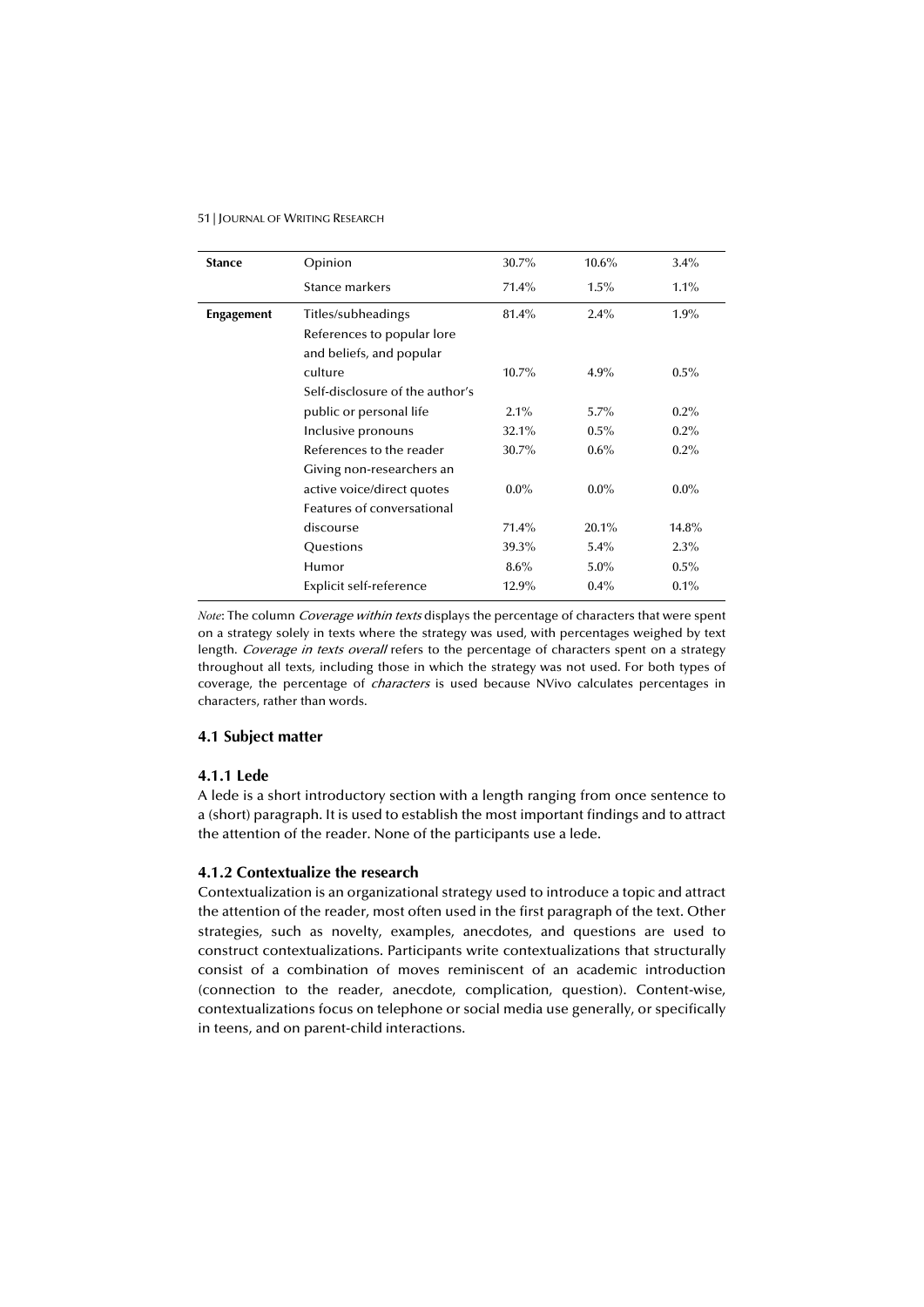#### **4.1.3 Announcing the new finding or new contribution to the discipline**

Announcements focus on the news value of research. They contain an announcement claim and a newsworthiness claim. However, announcements written by participants usually contain an announcement claim plus a content claim. The announcement claim focuses either on the fact that research shows new findings or on the researchers that conducted it (here participants that write from the perspective of the researcher use I or we). Content claims focus on results – presenting (parts of) the main claim or focusing on the research set-up.

## **4.1.4 Novelty**

Novelty shows the motivation for doing research, either by giving an overview of preexisting knowledge, revealing a knowledge gap, or by pointing out why research is necessary. Participants use novelty to point to preexisting knowledge or to express newness, but never to define an existing knowledge gap. Some participants present information from previous research, without making it clear that this information was already presented in the introduction of the source text.

#### **4.1.5 Describing the method**

The method is described either on an abstract (hypothesis/goal/topic) or a practical/applied (measured constructs and materials) level. Participants reference the method through different levels of specificity, from an abstract statement to a complete description. The research question and participants of the research are mentioned most, although measured constructs (such as night-time social media use and sleep quality) and materials (for example a questionnaire) are also mentioned.

#### **4.1.6 Presenting and explaining results/conclusions**

Presenting results entails showing the information from academic research, which can be presented as new insights and can be explained. Participants present results, but never explain them beyond information already presented in the academic text. Most statements are related to the main claim of the academic text, in which three main causes and four main consequences are mentioned. Many other factors are also mentioned, some of which are not included as a cause/consequence in the academic text. An academic structure is adhered to on sentence level that implies a focus on cause and effect: a meta comment introduces the research, causes are connected to consequences using a relation-marker, and at any point mediating factors are added.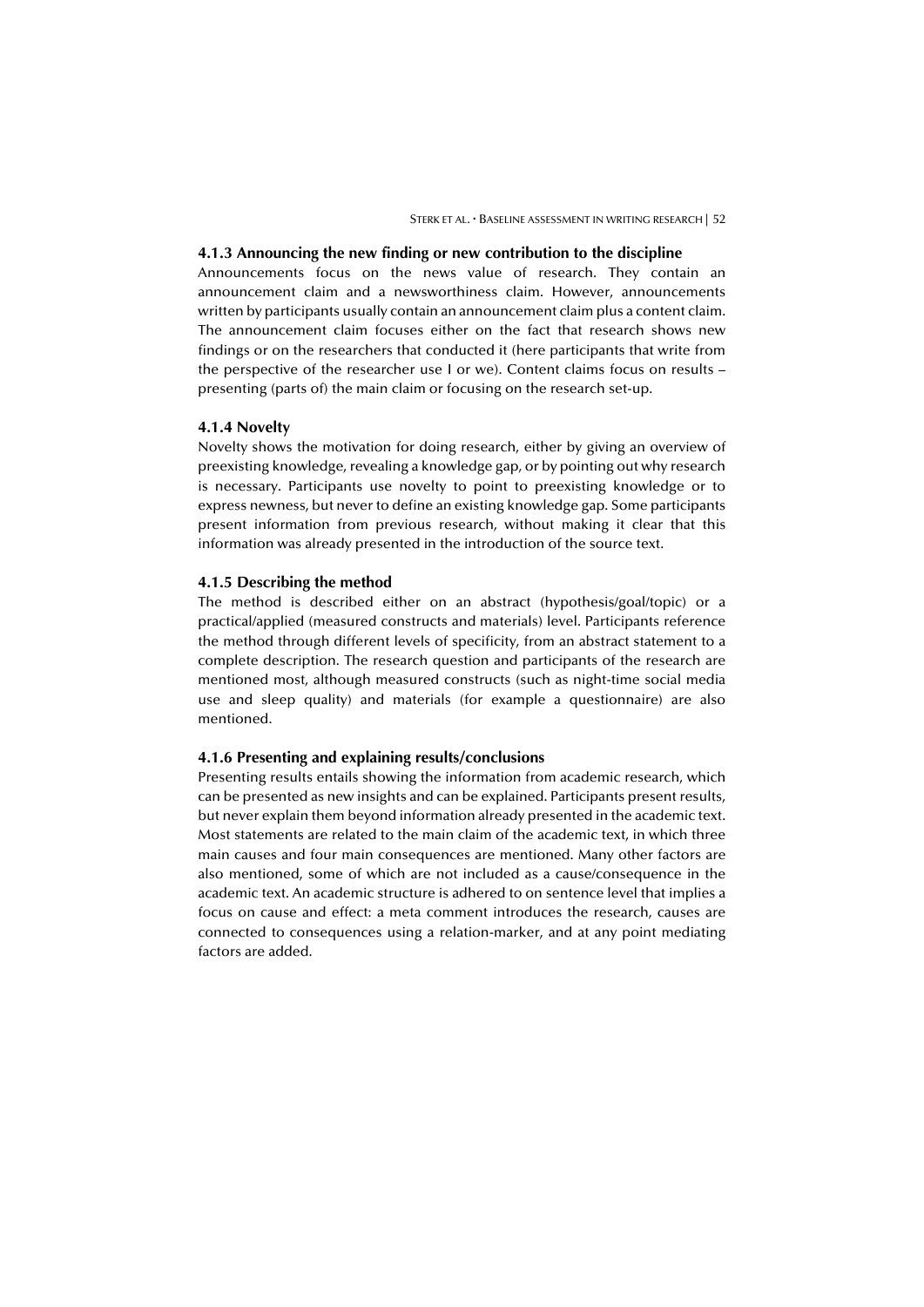#### **4.2 Tailor information to the reader**

#### **4.2.1. Applied implications**

Applied implications recontextualize knowledge beyond the scope of science, into everyday life, and readers are sometimes urged to take action. Participants use applied implications either for implications that mention teens and mental health (these implications are often research results that are reformed into implications), or society and parents. Alternatively, applied implications present a call to action to make conscious choices about social media or telephone use late at night.

## **4.2.2 Explanations**

Explanations are used to elaborate upon a term or idea. They consist of paraphrases, reformulations (specialist discourse is presented in more understandable language), explanations of definitions, or elaborations of terms and concepts. Participants use reformulations, abbreviations, or additional information, but only to elaborate upon concepts, never to explain specialist discourse. One often explained concept is FOMO (fear of missing out) – a term only mentioned in the introduction of the academic text.

## **4.2.3 Imagery**

Imagery consists of all types of explanatory elements that use figurative language, such as metaphors, analogies, comparisons, and idioms. Participants use metaphors, personifications, idioms, and similes. The use of imagery is always connected to teens and social media, and sometimes to the research process itself.

## **4.2.4 Examples from daily life**

Examples from daily life create a scenario to draw information into an everyday context in order to explain it. Participants use examples from daily life to recontextualize knowledge from the academic text about social media, telephones, parents, and tiredness. In these examples, participants refer to teens or parent-teen interactions, or use references to the readers or inclusive pronouns.

## **4.2.5 Hyperlinks**

Hyperlinks link to other online sources that contain explanations or additional information. None of the participants use a hyperlink.

## **4.2.6 Visuals**

Visuals attract attention or are used as visual explanatory elements. Visuals can include image captions and credits. None of the participants use a visual.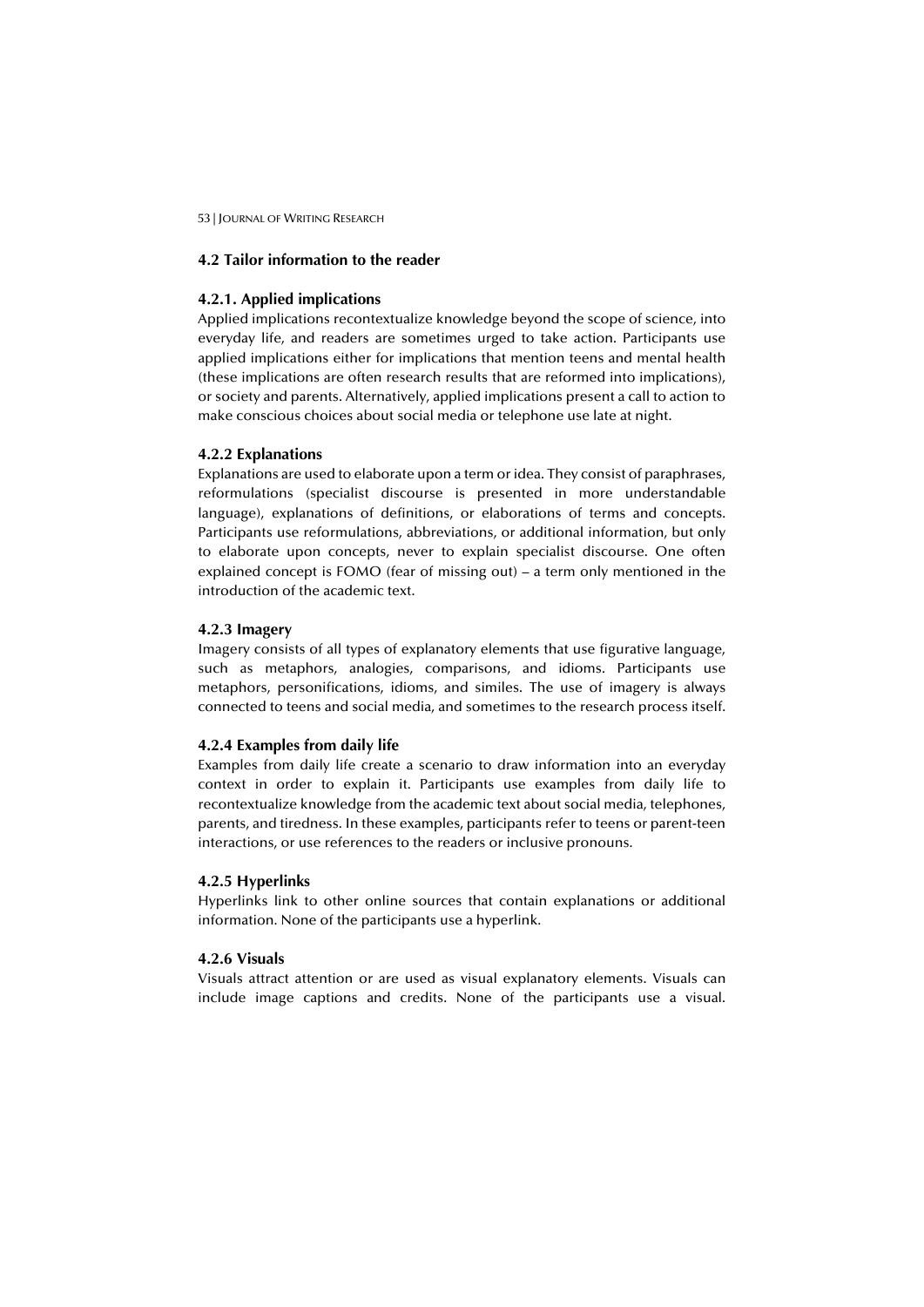## **4.3 Credibility**

#### **4.3.1 Scientific implications**

Scientific implications present the implications for actors involved in disseminating and publishing research. One participant uses scientific implication in the form of a call to action to further spread the results of the research.

#### **4.3.2 Mentioning more research is necessary/next step in research**

Mentioning more research is necessary consists of a mention citing the need for further research combined with an explanation of the next step in that research – although these two components can also be presented separately. Participants sometimes use a standalone remark that more action is necessary, however, more often, explanations are given for why that is so, including scientific or societal reasons.

# **4.3.3 Contribution of the research to science**

The contribution of the research to science highlights the significance of the results for the scientific community or the further development of science. Participants focus on academic contributions and refer to the novelty of the research, the lack of previous research, new insights, or the necessity of the research. Claims about a lack of previous research are factually incorrect as telephone use and social media have both been extensively researched.

## **4.3.4 Mention of statistics**

Statistics are used to underpin the credibility of the research and give insights into the research results. Participants use statistics either to detail the behavior of teens with respect to telephones or the effects this behavior has. The statistics mentioned are almost exclusively taken from the academic text and only used to present results.

#### **4.3.5 Giving the researcher an active voice/direct quotes from the researcher**

Direct quotes from researchers are used to establish credibility of popularizations. They are often presented in quotation marks and introduced through "the researcher says". None of the participants use a direct quote.

## **4.3.6 Lexical mention of the original research**

Lexical mentions are used to signal the credibility of the source, such as the position of the researcher in an academic institution. Participants use lexical mentions referring to the geographical location, the authors, the title of the paper, the academic institution, and the journal title.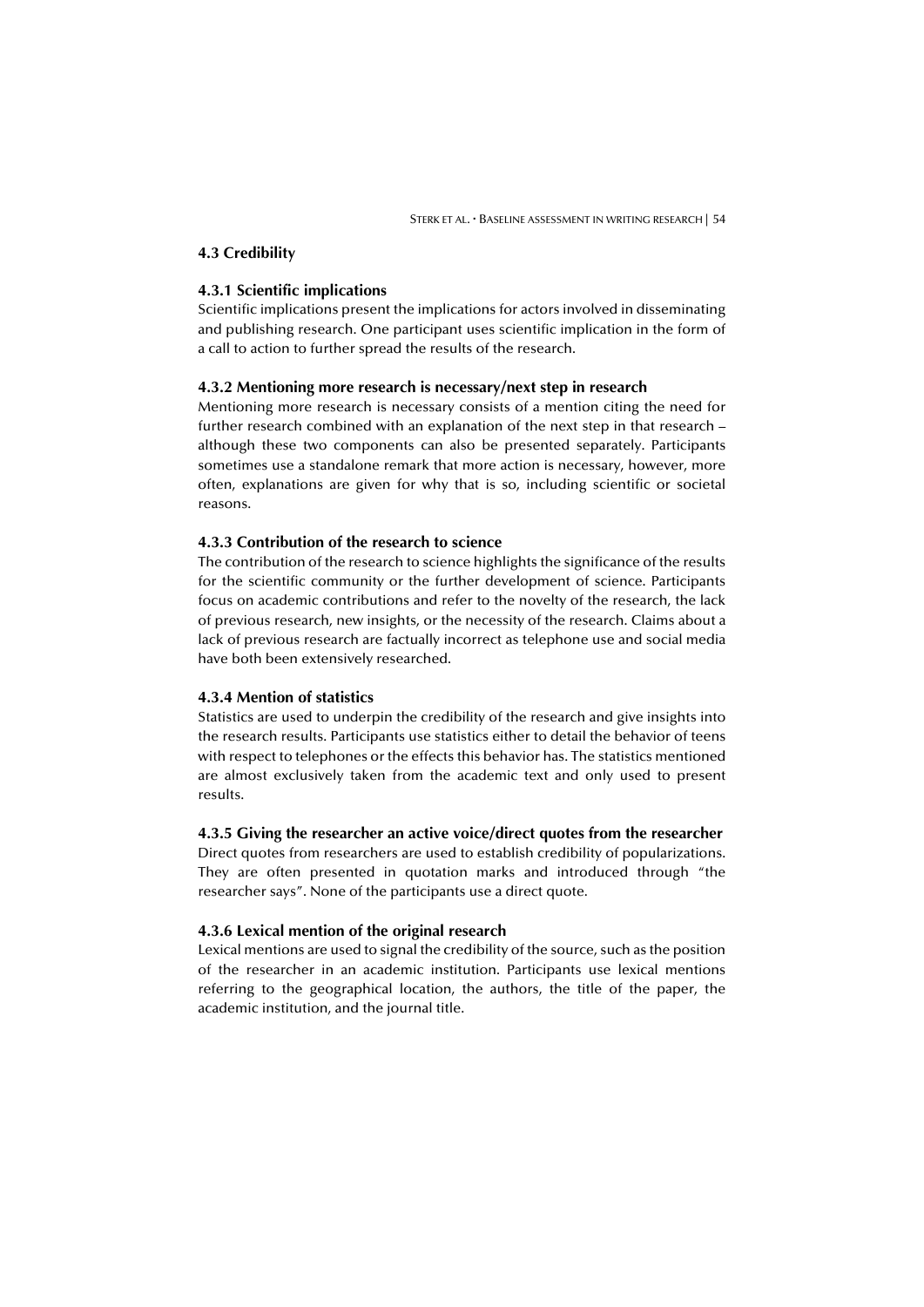## **4.3.7 Additional sources**

Additional sources are used to add information or underpin findings from a different perspective. Participants use additional sources for these two goals. Five participants included additional sources, while seven use sources mentioned in the academic text, but present them as additional sources. In some cases, reference is made to these sources in academic citations.

## **4.3.8 Link to the academic publication**

A link to the academic publication is either presented as an in-text hyperlink or in a separate sentence. None of the participants use such a link.

## **4.3.9 Direct quote from the academic publication**

A direct quote from the academic publication is a one-on-one quote. One participant uses a direct quote twice, presenting it verbatim, including original intext citations. This quote is used to explain the methodological choice to research adolescents and to present the main claim of the article.

## **4.3.10 In-text specification of a source**

With in-text specification of a source, the author clearly states the origins of information or a quote. None of the participants use in-text specification.

## **4.4 Stance**

#### **4.4.1 Opinion**

Opinions consist of any evaluative remark, either positive or negative, sometimes echoing the opinion a reader might hold. Participants use opinions both in favor of the research and to critique it. They only cover academic aspects of the research (mostly results), including their predictability or reliability. Methodological choices and the contribution to science are also often included in opinions.

#### **4.4.2 Stance markers**

Stance markers are used to comment on the certainty, doubt, reliability, or the limitations of a proposition. Such markers are also used to identify the source of information and to convey attitudes, feelings, value judgments, or expectations. Participants use stance markers to comment on a wide range of factors – from the value and order of magnitude of the findings of the study to its implications. They are also used to make it clear that new insights align with expectations or deviate from them, although they are used most often to comment on information and hardly ever to convey attitudes or feelings.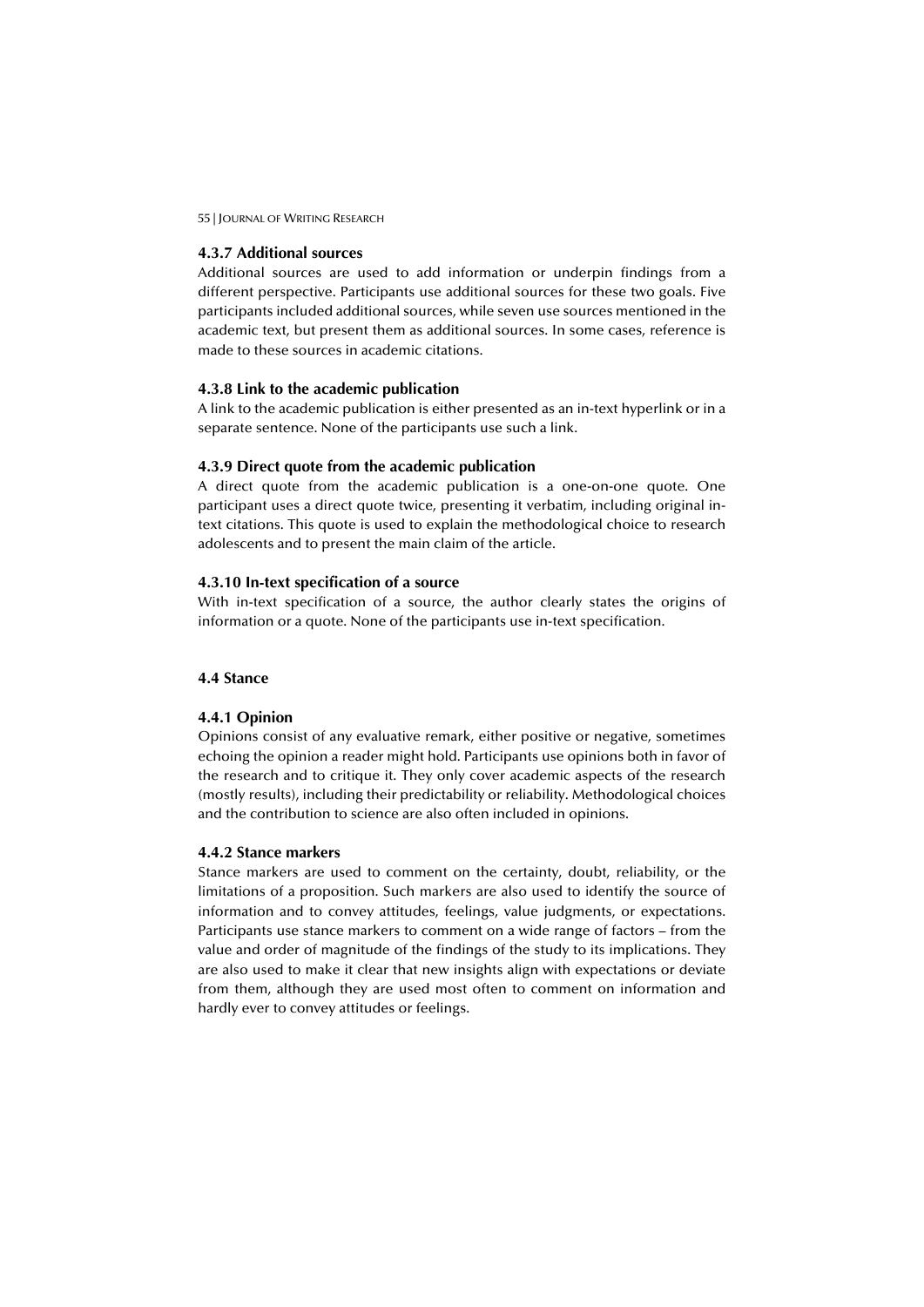## **4.5 Engagement**

#### **4.5.1 Titles/subheadings**

Titles and subheadings attract the attention of the reader, for example by presenting (part of) the main claim of the academic text or connecting it to everyday life. Participants mainly use titles that focus on the content and conclusion of the academic article (i.e., social media), and often use part of the academic title "#Sleepyteens". Some use a more academic register, while others employ more popularized language. In total, four participants used subheadings in addition to titles, while two used subheadings but no title.

#### **4.5.2 References to popular lore and beliefs, and popular culture**

References to popular lore, beliefs, and popular culture connect findings from the academic text to the audience's existing understanding of topics that they have gained through popular culture. Participants' references to popular culture are related to (technical) aspects of social media, such as cat videos or hashtags, while popular lore is referenced by connecting to widely held beliefs about social media.

## **4.5.3 Self-disclosure of the author's public or personal life**

Self-disclosure consists of examples from the daily, personal life of the author. Participants use self-disclosure for confessions about their personal life or explanations of personal choices connected to social media use.

## **4.5.4 Inclusive pronouns**

Inclusive pronouns create a shared group between reader and writer in which both parties share the same point of view, or a taken-for-granted view is presented. Participants mostly use inclusive pronouns to make a shared group of writer and reader, or to establish that some action is taken by everyone. They are often used to evoke other strategic moves, such as giving advice or presenting a call to action. Content-wise, these references are always related to social media.

#### **4.5.5 References to the reader**

References to readers are second-person pronouns used to represent the readers as actors in the interaction. Participants use references to the reader much like inclusive pronouns: to give information; to state a specific action is taken; or to spur the reader into taking action. As such, references to the reader are often used in applied implications. While in some cases the referent is clear (e.g., teens, the reader), in others it remains vague.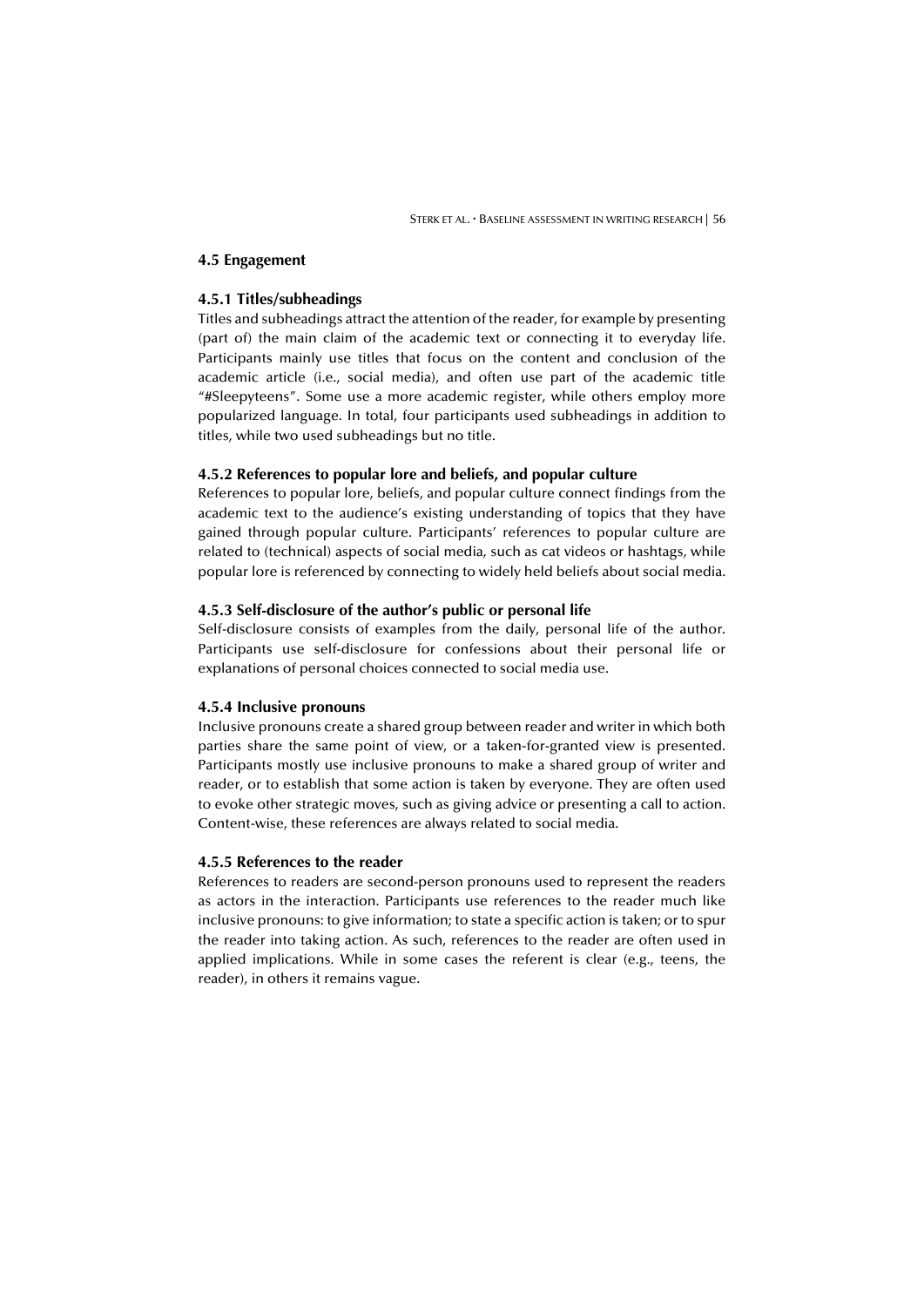#### **4.5.6 Giving non-researchers an active voice/direct quotes**

Where direct quotes from the researcher are employed for credibility, quotes from non-researchers construct engagement and are used to include the perspective of everyday life. None of the participants give non-researchers an active voice.

## **4.5.7 Features of conversational discourse**

Features of conversational discourse consist of any type of everyday language use, which are used to give the feeling of informality. Participants only use conversational discourse in parts of the text that do not detail results. The participants' abundant use (in some cases, overuse) of features of conversational discourse, especially within calls to action and anecdotes that form part of contextualizations, reveals their overall writing style to be inclined towards the use of colloquial language.

#### **4.5.8 Questions**

Questions are used to catch the attention of the reader and as an explanatory tool. Participants use questions to attract the attention of the reader, to appeal to their everyday interests, or to formulate a call to action. They are also used as a structure marker to introduce new information.

## **4.5.9 Humor**

The use of humor ranges from light teasing, to irony and sarcasm. In participants' texts, humor is used sparingly. It most often appears in the form of everyday life anecdotes or imagery. The use of humor is always connected to social media use.

#### **4.5.10 Explicit self-reference**

Explicit self-reference consists of singular or plural first-person pronouns, which are used to let the writer make their presence known in the text. In some cases, another actor in the text constructs self-reference, for example in a quote. Participants' use of explicit self-reference is in the context of claims about social media use. The only exception is when participants write in the role of the researcher, in which case they are used to talk about methods or results.

## **5. Discussion**

In this paper, a baseline assessment was conducted to determine both the baseline of popularization skills in undergraduate students, and the main components required of an educational program in popularization discourse. Participants were asked to write a science communication text about an academic article. Using a coding scheme for text analysis of popularization strategies, qualitative and quantitative insights were generated.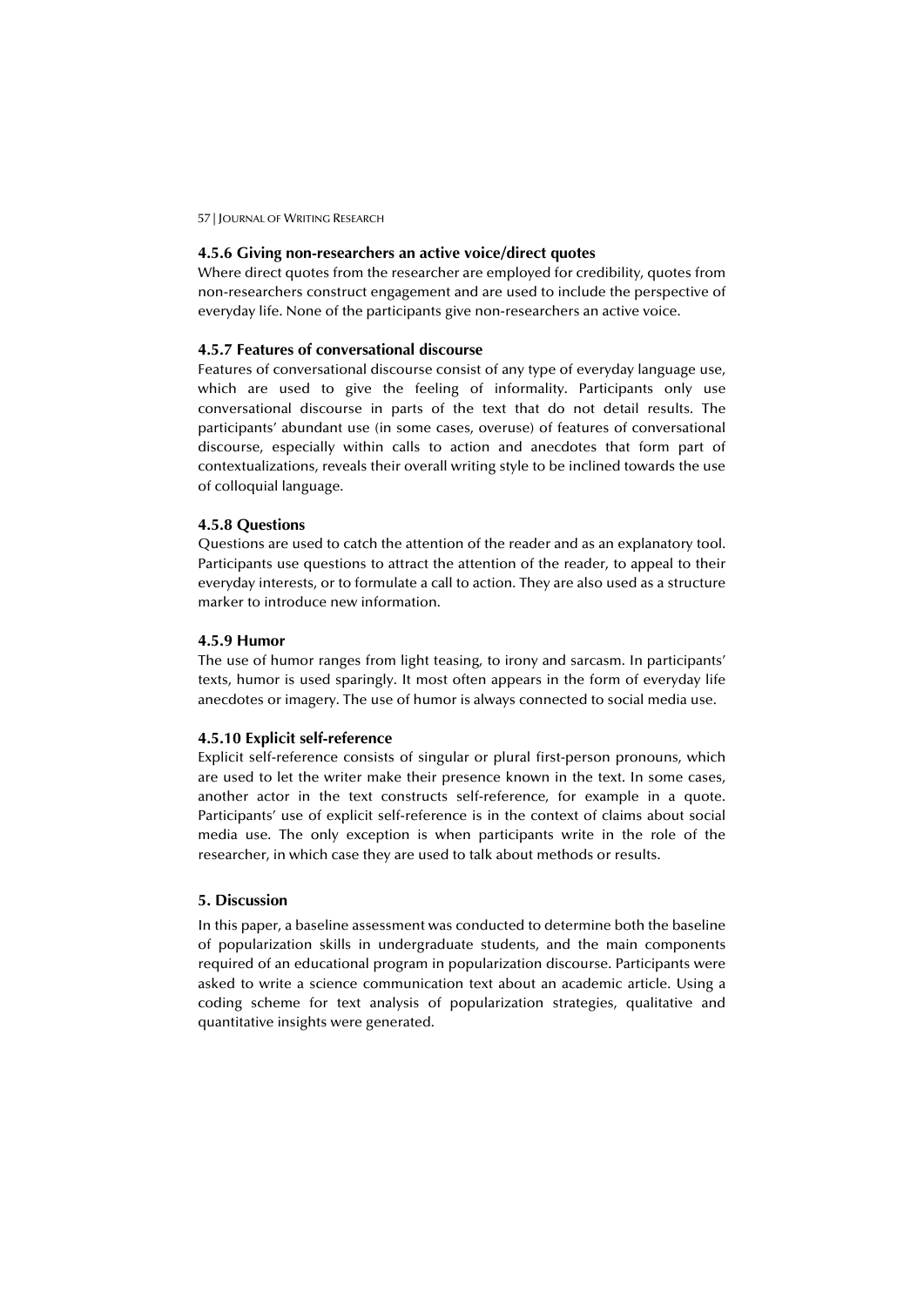#### **5.1 Baseline in popularization skills**

The first research question asked what the baseline of popularization skills is in undergraduate students that have just started their training. Texts mainly consist of subject matter strategies, with the exception of ledes. Especially results are used often and consistently throughout the texts. Many strategies appear often, but not consistent throughout the texts, such as examples from daily life, mention of statistics, lexical mention of the original research, and questions. Other strategies appear only sparingly, such as *references to popular lore, contribution of the* research to science, and humor. Strategies such as stance markers and titles appear often but make up only a tiny fraction of the overall text. How strategies are deployed roughly corresponds with their description in the coding scheme. It is interesting to note here that the use of *features of conversational discourse* moves beyond what would be seen in professional science journalism and appears rather as if participants are having a conversation with their friends. Furthermore, although the use of *contextualizations* matches the description in the coding scheme, their length of up to a paragraph is rather long compared to professional texts that achieve the same in only one or two sentences.

The texts do not adhere to the genre conventions of science communication because they bear no resemblance to newspaper articles, which tend to be written using an inverted pyramid – information is presented hierarchically, from highest to lowest importance. In the participants' texts, the information follows the chronology of the source academic article. Texts contain an introduction (contextualization – novelty – announcement), middle (results), and conclusion (applied implications). Opinions and scientific implications appear more towards the end of the texts. Strategies are often combined: *examples from daily life* are used in *contextualization*, whereas lexical mentions are combined with methods. Explanations, imagery, statistics, and all strategies part of the theme engagement (minus titles/subheadings) appear throughout the texts, but hardly ever in those passages detailing *results*, which is most clearly visible in the use of *features of* conversational discourse.

An exception to this structural homogeneity is the lack of an *announcement* to delineate between *contextualization* and *results* in some texts. Instead, the textual marker "but" ("maar" in Dutch) in combination with a *question* is used. These texts furthermore present a mix of *results*, background information, and contextualization. The writing assignment detailed no information about genre conventions, meaning genre knowledge was tested as much as actual writing skills. In this light, the homogeneity across texts is compelling: if participants lacked genre knowledge, heterogeneity between texts would be more likely.

The content deviates little from the academic text. All texts are firmly rooted in the topic of smartphone use in teens. Some deviations are visible towards parentchild interactions about smartphone use or the reader as a social media user.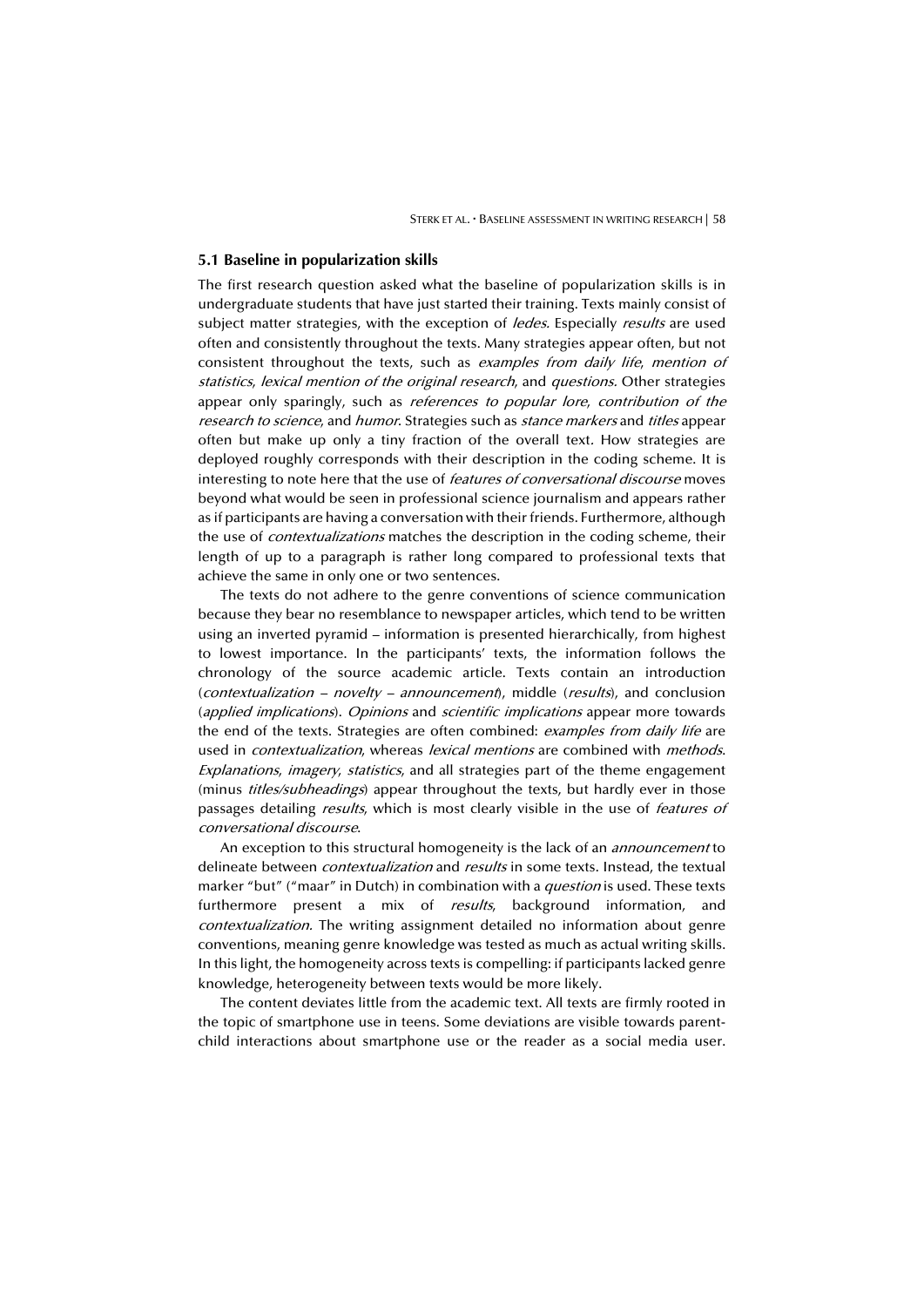Overall, texts rely heavily on information and ideas presented in the academic paper. The addition of participants' own materials, sources, or information is rare.

Not every strategy contains the same options for recontextualization. Some strategies rely on information from the academic text, such as *statistics*, method, and *results*. Here, correct representation becomes important. Yet four types of misrepresentations occur. First, truth claims contain misrepresentations, which is most visible in *results*. For example, consequences attributed to social media use are said to occur in adults, whereas the academic text describes consequences in adolescents only. Second, participants treated information in the introduction as results, hence misrepresenting background information as research findings. They also represent information from other sources as research findings. Finally, the participants' frame of reference is visible through the attention given to specific topics. Fear of missing out is mentioned twice (albeit briefly) in the introduction of the academic text but is not part of the method or research results. Yet, it is (incorrectly) still included as a measured construct by thirty participants. Seen in a broader context, these misrepresentations demonstrate the way in which participants read academic texts, and how they deal with information and truth claims. More generally, such misrepresentations show how participants think about ownership of information. In these cases, information is simply taken at face value: detached from academic authors, the research they conducted, and the work required to draw appropriate conclusions from research results.

Instead of relying on the academic source, other strategies primarily need writer input, such as *imagery, explanations, additional sources, opinion*, and all strategies part of the theme engagement. In these strategies, it is mostly creativity that is important. A clear delineation is visible between strategies that rely on information from the academic text and strategies that require author input. Both the structure and content of strategies relying on academic source material stick so close to that material that they are essentially academic. An example is *results*, where content (smartphone use) and structure (focus on cause and effect) mirror the academic source. Strategies that rely on writer input, on the other hand, occupy the other end of the spectrum: they are more colloquial than popularized, in parts written as if participants were chatting to their friends. This is shown in the following example, in which *conversational discourse* is used:

New research suggests that we can be more specific about the factors that lead to those consequences. Just in case parents haven't already got enough ammunition to enforce lower telephone use, eh! And anyway, how important can that one nonsense text be after ten o'clock?

The communicative context is ill-defined in most texts. This communicative context should be defined by the actors in the interaction, the roles they play, their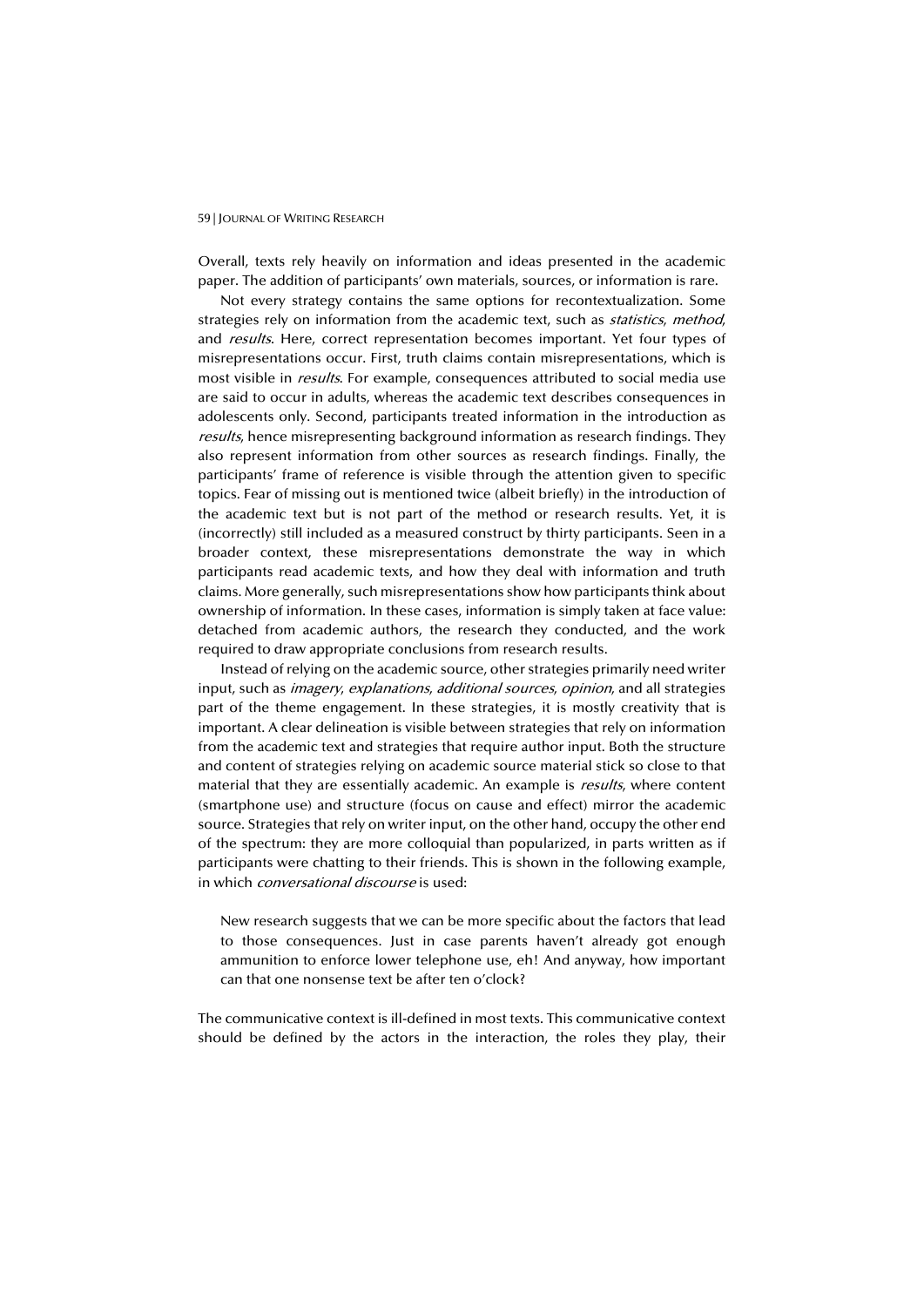knowledge, and the relevance of this knowledge in everyday life (Calsamiglia & Van Dijk, 2004). In most texts, the actors remain unclear, either as underpinned by implicitness in *references to the reader*, or by a mid-text switch between different actors (teens, adults, parents). Only the inclusion of the academic authors as actors in the form of *lexical references* is unambiguous.

The new and recontextualized context – one of everyday life in which smartphones/social media play an integral part – is not that far removed from the research results, and often successfully created through *contextualization* and examples from daily life. This ability to recontextualize is also connected to what Hyland (2010) refers to as proximity, namely the rhetorical features employed to display both authority about a topic and personal interest in it. The combination of results (authority) and strategies from the theme engagement (personal interest) – although in other ways responsible for the rift between academic and overly popularized texts described earlier – enables proximity.

## **5.2 Implications for the educational program**

The second research question addressed the insights that may be found from a baseline assessment for the development of an educational trajectory for popularization writing. Following the insights from section 5.1, the following themes can be distinguished.

## **5.2.1 Genre demands of popularization discourse**

Overall, the fact that some strategies are consistently underused, that the structure never follows the inverted pyramid method, and that strategies in the theme subject matter follow the strictness of academic guidelines, shows there is a lack of awareness about the genre demands of popularization discourse. Paying explicit attention to these demands will give students a frame of reference with which to work when writing in this genre. Put simply, if you are unaware of a strategy being acceptable within a genre, you are not very likely to use it. This might also explain, for example, the total lack of *hyperlinks* and *visuals* – two frequently used strategies in popularizations.

#### **5.2.2 Academic writing skills**

While paying attention to academic writing to develop popularization skills might feel counterintuitive, many of the issues found stem from a lack of awareness about the nature of academic writing. Underuse of the more academic strategies, such as contribution of the research to science or giving the researcher an active voice, suggests participants are either unaware that they can be used in popularized writing or simply lack the skills to employ them. Attention to academic writing will also ensure students are aware of the structure required of an academic article. This will help in distinguishing between *results* that are representable in popularized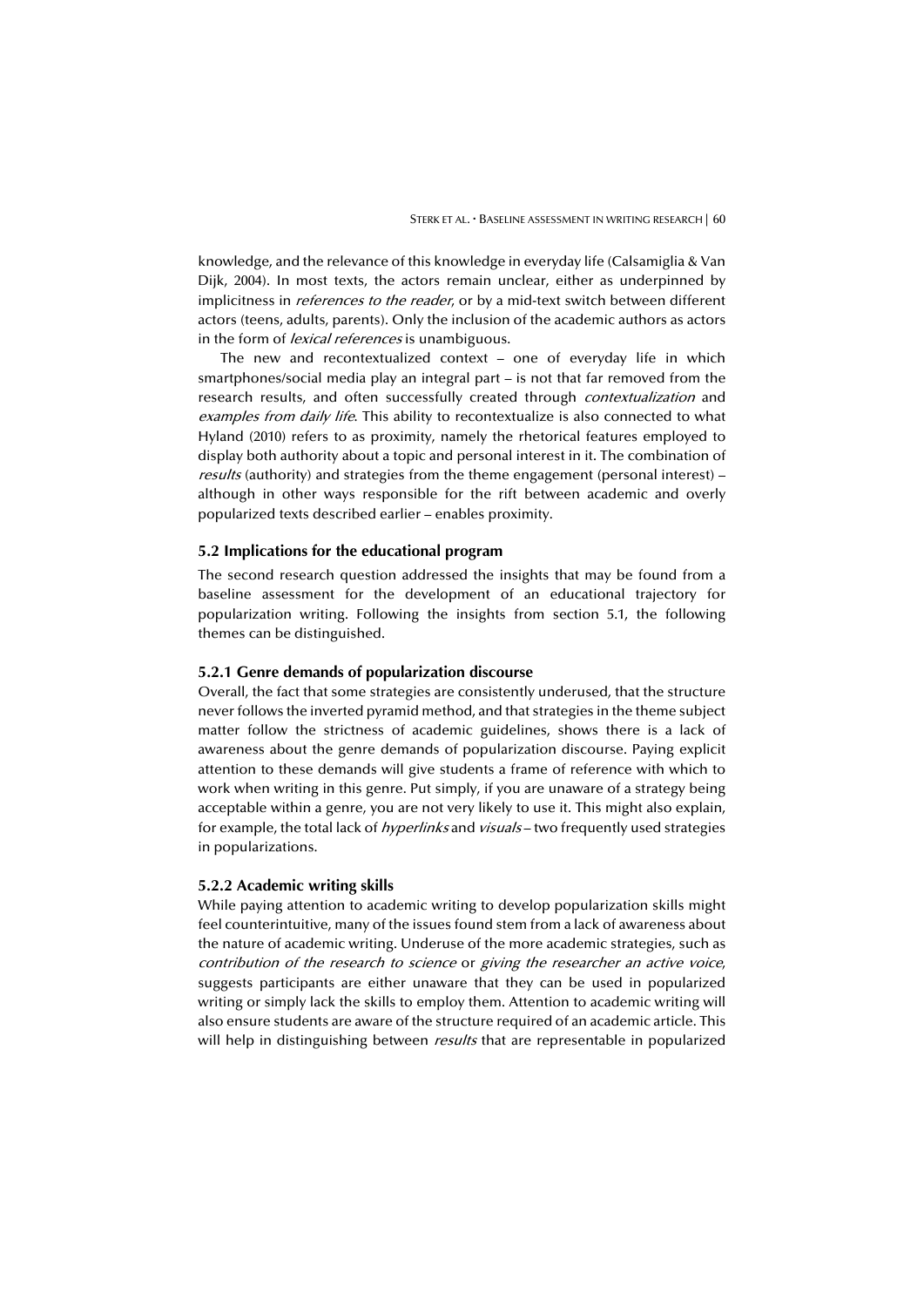writing, and background information from the introduction that is less so, as well as with the correct representation of the content and with the attribution of information from other sources.

#### **5.2.3 The genre changes between academic and popular discourse**

The recontextualization and reformulation necessary in the genre shift from academic to popularized writing needs specific attention. This includes explicitly teaching the use of *applied implications* as a means to recontextualize the impact of academic research toward everyday life, *additional sources* to offer more information, and *explanations* to offer clarity. Reformulation can be explicitly taught through *inclusive pronouns* and *references to the reader*, to help define the communicative context. Although *conversational discourse* already frequently appears, its use can be improved upon. Texts display a binary character: while some parts are strict and academic, others are colloquial and popularized. Paying attention to the genre switch between academic and popularized discourse can clarify how content- and style-focused strategies are successfully combined. In this manner, the focus might shift slightly from subject matter strategies towards other strategies that enable popularization.

#### **5.2.4 The role of the writer**

In most academic writing, the writer and their personal life and opinions remain implicit or even absent. This could explain why strategies such as *self-disclosure*, explicit self-reference, and opinion are underused. Participants might think they are not allowed to use these strategies. By showing students when and how selfexpression as the author is possible in popularizations, they can learn how and when to include details about their own lives and their personal opinions.

## **5.2.5 Style and narrative**

Strategies focusing on style and narrative are already used, such as humor, references to popular lore, imagery, references to the reader, inclusive pronouns, mention of statistics, and questions. However, they are employed sparsely and inconsistently. Paying more attention to style, narrative, and attracting the attention of the reader might enable students to add more of their own input and to adhere less strictly to the content provided by the academic source. This will also help to bridge the gap between academic and popularized language use.

Taken together, the five themes set out above may show students how to recontextualize and reformulate academic discourse into popularized discourse. As such, they could provide the basis for an effective educational program in popularization training.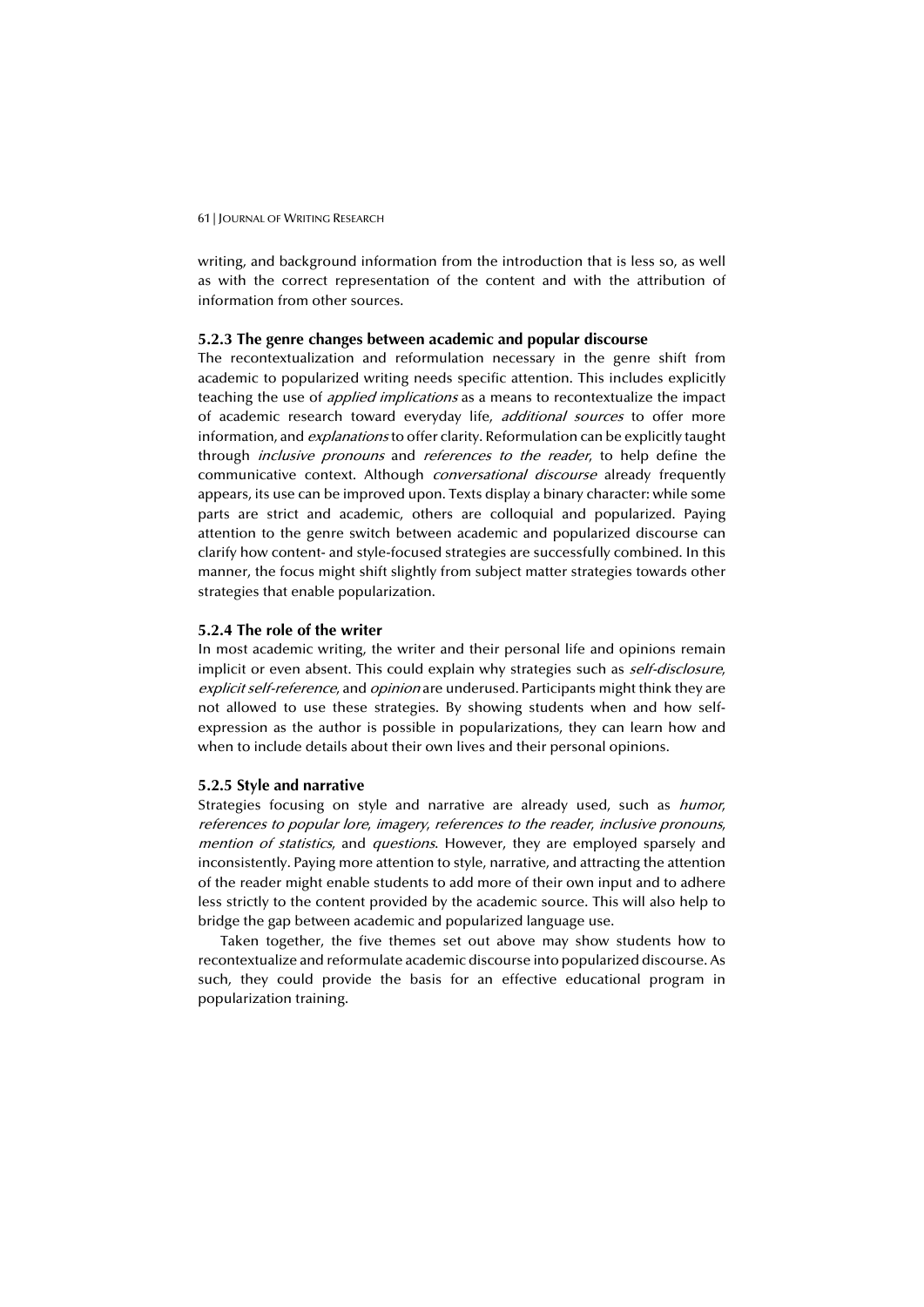## **6. Conclusion**

## **6.1 Empirical findings versus the literature**

Scarce use is currently made of baseline assessment in science communication research, making any connection to previous studies difficult. The findings of Shivni et al. (2021) in part concur with our own, showing that while students display a consistent degree of science communication skills, there is certainly room for improvement. More specifically, Shivni et al.'s (2021) findings suggest that courses in science communication should pay attention to understanding the audience, targeting narrower audiences, science communication theories, developing various communicative goals, and practicing with multiple media types. Mercer-Mapstone and Kuchel's (2015b) baseline assessment focusses on how communication skills are taught and assessed in undergraduate training. As their focus is on teaching materials instead of student skills, a direct comparison with our findings is impossible.

In two previous studies from the science communication field, a pretest was used. Rakedzon and Baram-Tsabari (2017) used a popular science genre index consisting of the sum of five scoring elements: catchy title, active voice, inverted pyramid structure, journalistic format, and explanation of jargon. Moni et al. (2007) used a mean Flesch Reading Ease (FRE) score to index text complexity from 0 (very hard) to 100 (easy). However, the summing of measures in these pretests makes a direct comparison difficult. Overall, participants perform from under measure to average measure on assessment points, and are thus already somewhat equipped to write popularizations, albeit in need of more training – insights also shared by this study.

The baseline assessment conducted in this study was used to describe the attributes of a specific educational context (see Wall & Horák, 2007) – i.e., the baseline of popularization skills in undergraduate liberal education students. This baseline assessment conforms to one of the four goals identified by Kyriakides (1999), namely that of identifying students' learning needs. However, the results from this study are unsuited to the measurement of *change* in performance (Wall & Horák, 2007). Our future research focusses on retesting (some of) these participants to measure educational progress – another of the four goals from Kyriakides (1999) – in a setting without explicit training. The insights gained from our study act at cohort level because they will be used to shape an educational program. Although we did not report individual results, they could in future still be used to adapt teaching to individual needs (Kyriakides, 1999).

#### **6.2 Limitations**

Although the goal was to test participants immediately at the start of their academic training, the earliest possibility was week four of the first or second teaching block.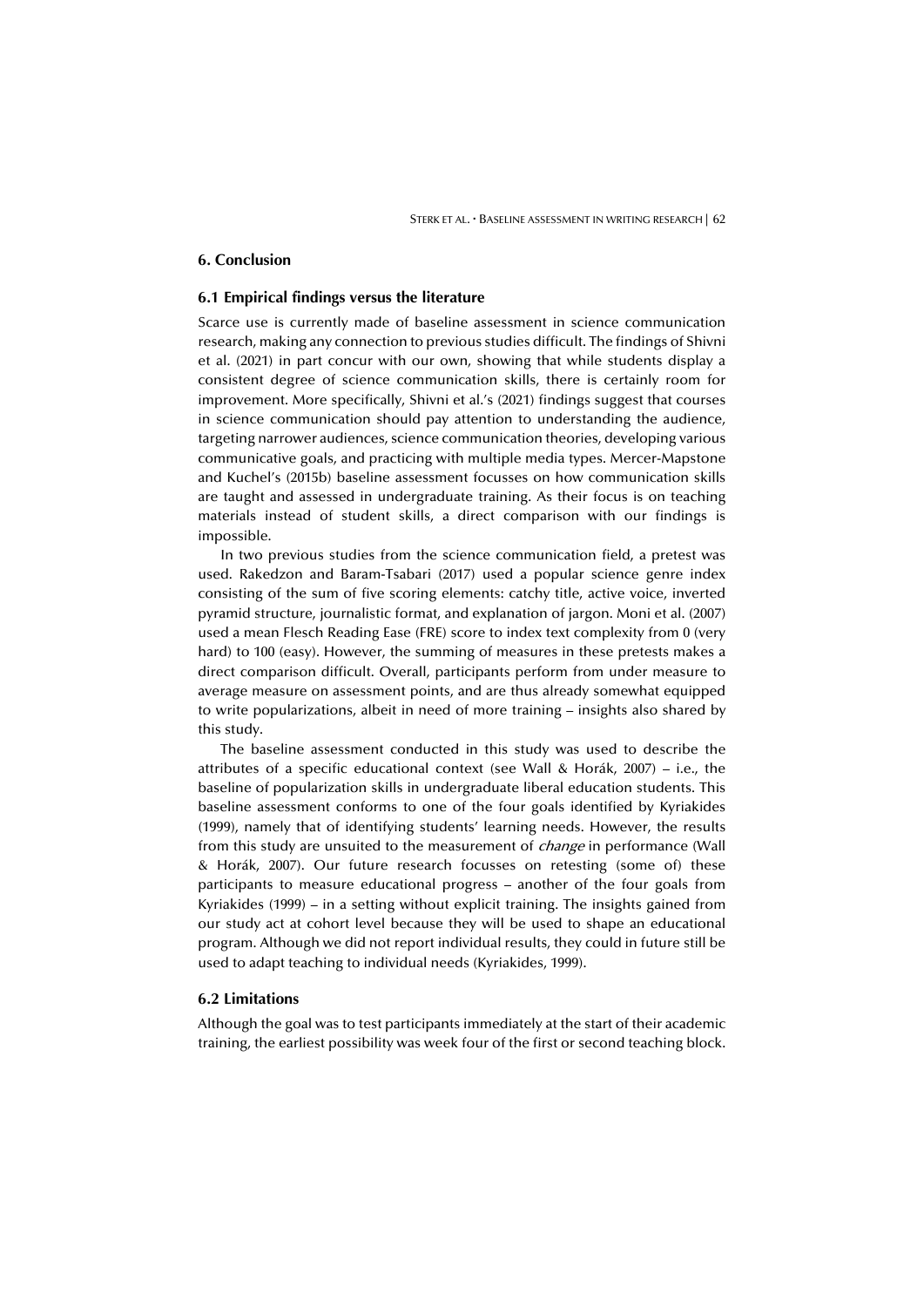Therefore, students had already experienced four sessions of The Writing Academy and had written one essay – both of which may have influenced their approach to writing. The course teaches academic skills and academic essay writing, using the book The New Humanities Reader (Miller & Spellmeyer, 2014). This book employs an essay style that includes a contextualized introduction, a three-paragraph body where common ground is found between different sources, and a societally engaged conclusion, presenting a call to action. Almost all texts in this study adhere to this structure rather than that of a newspaper article, and explicitly taught elements are found in many texts. It is therefore likely that *The Writing Academy* influenced our results.

The wording of the writing assignment influenced texts in multiple ways. Participants were asked to imagine themselves as authors of the academic publication, which complicated the writing assignment. With hindsight, a more obvious choice would have been to ask participants to write a science journalism text instead of a science communication text from the perspective of the researcher. This choice would also be supported by the fact that science journalism and science communication, in large part, require the same skills, and more importantly for the study at hand, the same textual strategies. In total, eleven out of 140 participants wrote their texts as if they were the researchers. They for example stated: "Our research shows that…". Some texts abstractly referenced the research (e.g., "Research shows that…"), meaning it was unclear from which perspective they were written. The choice for science communication also influenced the use of some strategies. Those participants that wrote from the perspective of the researchers had the strategy *active voice* unavailable, as it is difficult to quote yourself when you are already writing a text from the first person (singular or plural) perspective. It is also more difficult to use *lexical references* such as the researchers' names. Conversely, that same perspective made *explicit self-reference* easier to use.

Furthermore, the assignment explicitly asked the participants to convey the main findings, which could have put too much focus on *results*. Participants wrote in a Word template with the header "Title", thereby influencing the use of titles/subheadings. Use of this template might have also restricted participants' use of hyperlinks and visuals. Furthermore, writing a text in Dutch about an English source meant participants not only had to recontextualize and reformulate from an academic to a popular genre, but also translate into another language, which may well have impacted both the presentation of the content, and the use of strategies. While the academic text was rooted in the social sciences, the participants possess a multitude of disciplinary interests. This focus on social sciences research may have also impacted comprehension of the text for some participants.

The broad description of the target audience in the writing assignment might be a (partial) cause for the ill-defined communicative context and non-specificity of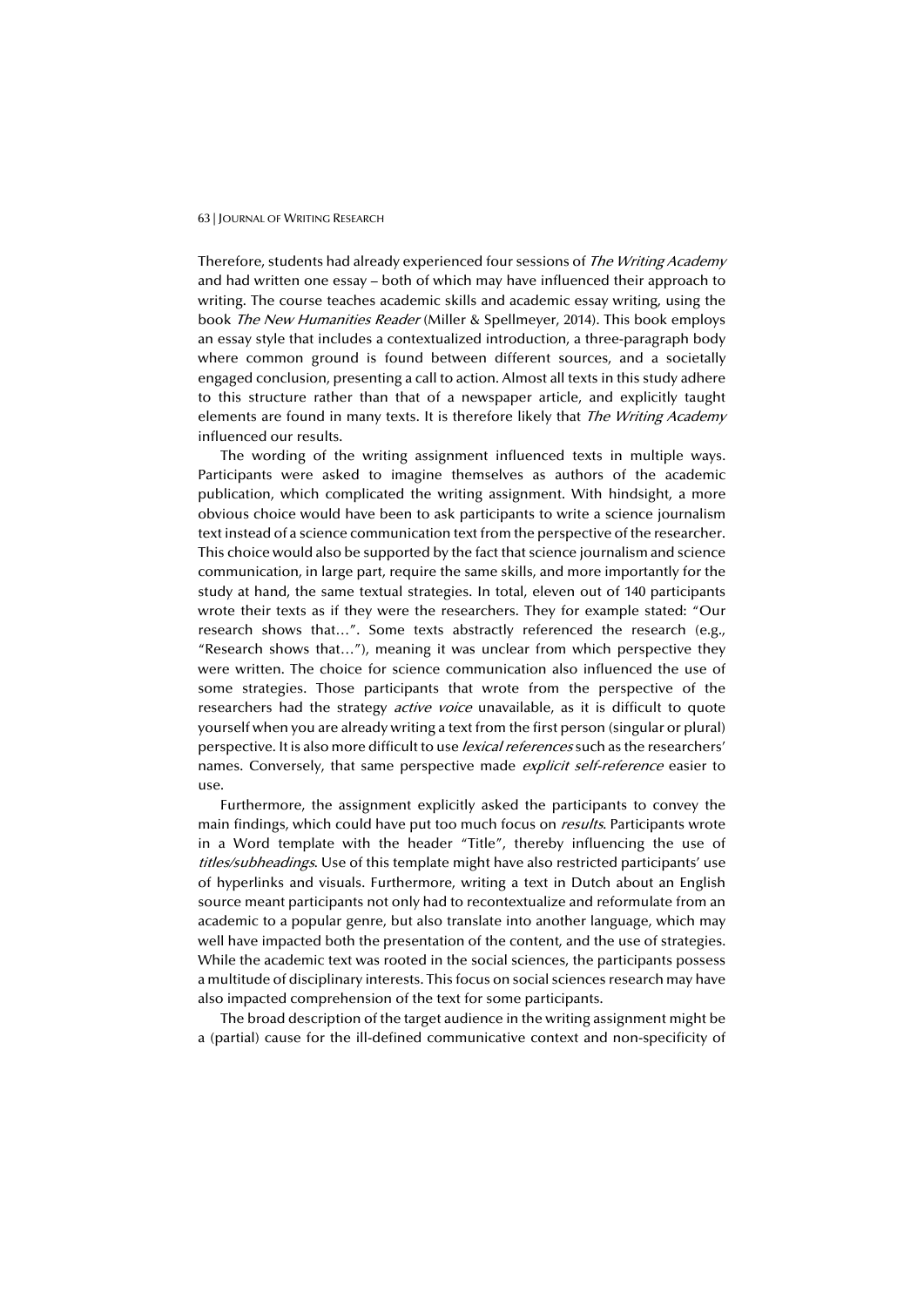references to actors in some of the texts. It could also explain the underuse of the strategies part of the theme credibility, as participants might either have felt these strategies were inapplicable to this broad target audience, or they did not use them due to confusion regarding the target audience.

Asking seminar teachers to conduct the research provided some further difficulties. First, a couple of mistakes were made in gathering the data. Some participants (4) only handed in their consent form and not their writing assignment and questionnaire. Others still (16) filled out the consent form incorrectly. Only those participants for whom we were able to solve these issues were included in the study. Furthermore, working with eight teachers made it difficult to determine if the research was conducted in exactly the same manner in each seminar group. Although informal deliberation about the implementation of the research did take place, we could also have systematically checked with each teacher, or planned a plenary feedback session.

#### **6.3 Implications**

#### **6.3.1 Methodological implications**

Currently, the science communication research field is preoccupied with identifying which skills would be best taught (see Bray et al., 2012; Mercer-Mapstone & Kuchel, 2015a), the description of educational material (see Bruno & Vercellesi, 2002; Kloepper, 2017; Sivey & Lee, 2008; Whittington et al., 2013), or testing the effectiveness of those materials (see Boynton, 2018; Mercer-Mapstone & Kuchel, 2016; Poronnik & Moni, 2006). However, these steps – identification, description, and testing – are devoid of argumentative power if knowledge about the base level of skills that students possess prior to training is not considered – a statement that is as true for baseline assessment and pretesting, as it is for both educational and experimental settings. In future research, it is paramount that this methodological insight be taken into consideration.

#### **6.3.2 Theoretical implications**

Returning to the insight from Myers (2003) presented in the introduction, scientific and popularization discourse should be seen as part of the same continuum, rather than as two distinct genres. Our study clearly shows the connection between the two discourses. However, it also reveals limitations in the popularization and academic writing skills of participants. This could imply that, instead of academic writing and popularized writing being two distinct genres requiring different writing skills, these skills are in fact (inter)related.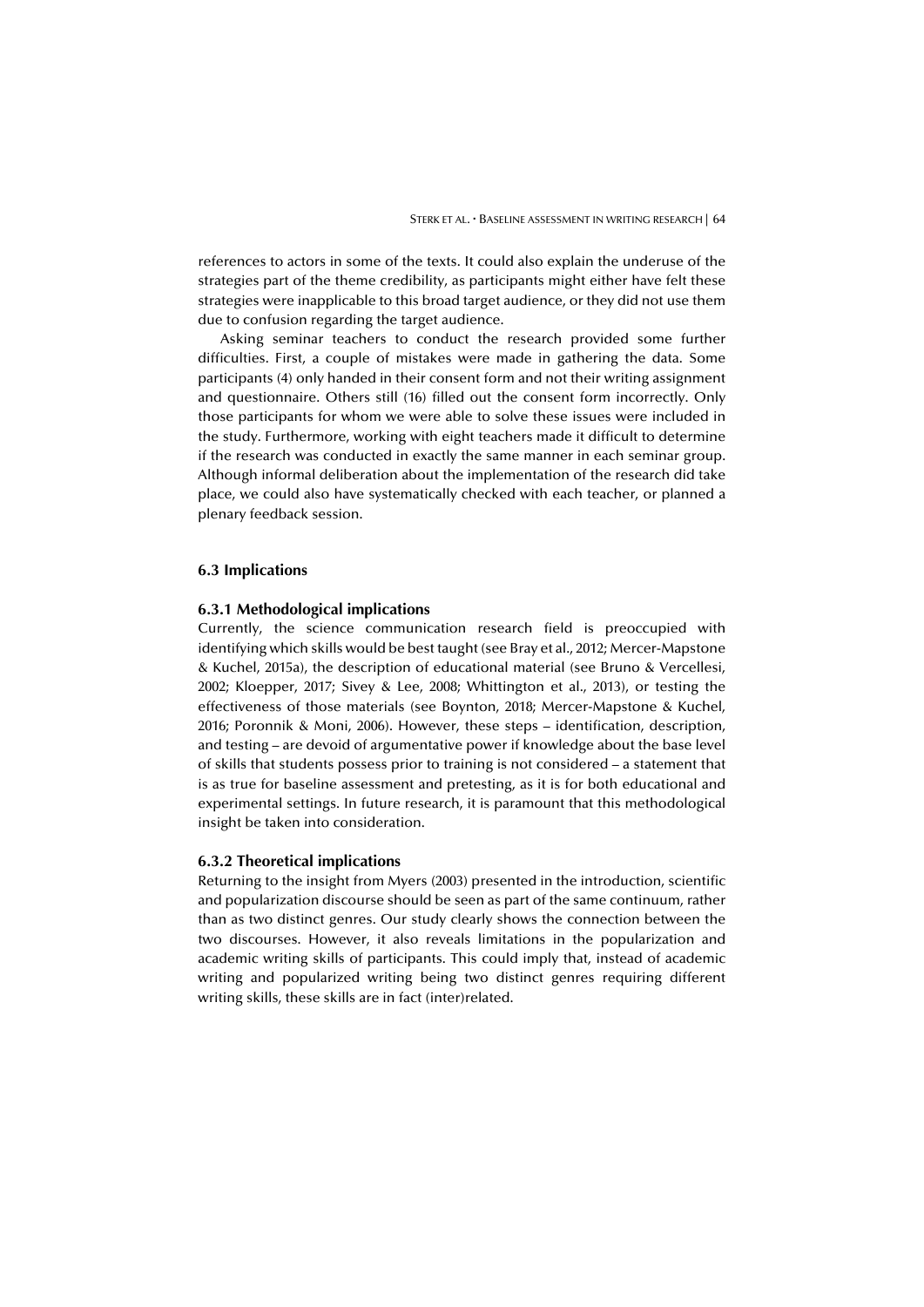#### **6.3.3 Practical implications**

Baseline assessment provides insight into student performance and student skills pre-training, so that an educational program and/or educational materials can be matched to meet the individual or collective needs of students. The five implications discussed in section 5.2 form a guiding framework in setting up new educational training for popularization discourse. Indeed, including academic writing skills into our educational program could have been seen as a counterintuitive step, had we not performed the baseline assessment.

#### **6.4 Future research**

Our goal in this study was to determine a baseline of popularization skills in firstyear undergraduate students at the start of their academic training to determine what form an educational program in popularization discourse should take. The study reveals five main areas upon which an educational program could focus. A logical next step in research is to develop and test an educational program that fits these themes. Alternatively, research could focus on the way in which popularization skills develop over time in an educational program that does not contain explicit popularization training but does train in academic writing. This way, the influence of training in academic writing on popularization skills can be measured. In future research, previous education should be taken into consideration, including (but not limited to [Dutch]) language and literature education at a secondary level. Skills do not develop in a vacuum, and such training will undoubtedly have an impact on writing skills and genre knowledge.

More generally, in the research field of science communication, future research should focus on further developing the use of baseline assessment studies and should include pretesting in experimental studies. In educational practice, the use of baseline assessment studies should be institutionalized. Baseline assessment is an indispensable tool, both in research and in educational settings.

This study added to the theoretical insights in the science communication research field by showing that even without explicit training in popularization discourse, undergraduate students are to some extent capable of using popularization strategies to recontextualize and reformulate academic discourse. At the same time, a lack in genre knowledge of both popularization discourse and academic discourse becomes visible. In terms of methodology, this study showed the importance of using baseline assessment as it constitutes an important first step in setting up an educational program – in our case one that focusses on popularization discourse and academic discourse genre conventions as much as on the switch between the two.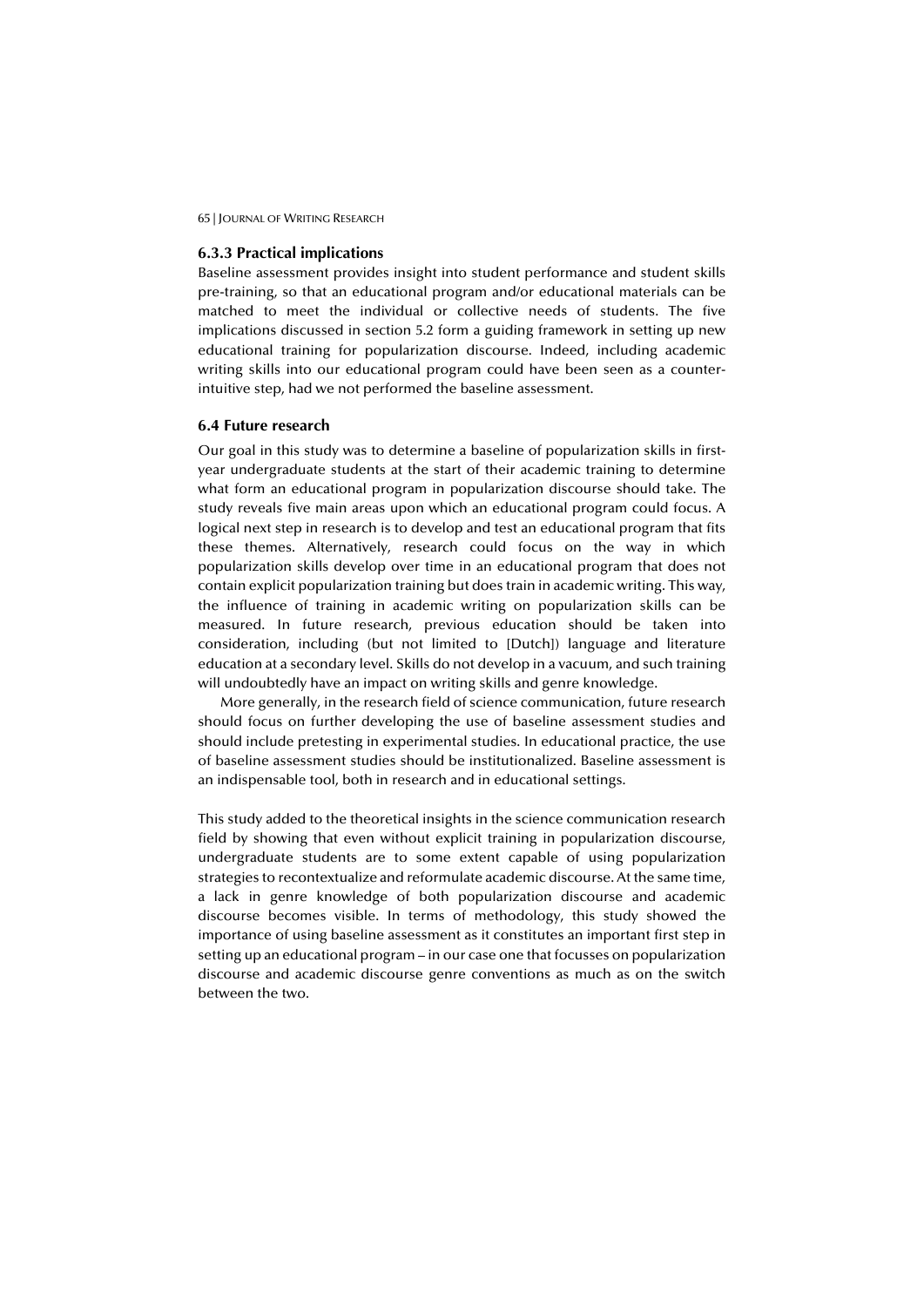## **Acknowledgements**

We would like to thank the editor and anonymous reviewers for their valuable feedback, and Clare Wilkinson (UWE Bristol, UK) for her advice about the set-up of this paper. We are grateful to the Liberal Arts and Sciences students who participated in this study and to the teachers who helped to conduct it.

#### **Note**

° In this paper, we use sources from the fields of science communication and discourse studies about the discourse of communicating academic insights to nonacademic audiences. Both fields use different terminology. Discourse studies uses the concepts (science) popularization or popularization discourse. The field of science communication uses the concepts science communication and science journalism. In this paper, the terminology of the relevant field is used.

#### **References**

- Baram-Tsabari, A., & Lewenstein, B. V. (2017). Science communication training: What are we trying to teach? International Journal of Science Education, Part  $B$ ,  $7(3)$ , 285-300. https://doi.org/10.1080/21548455.2017.1303756
- Berezow, A. (2017, March 5). Infographic: The best and worst science news sites. American Council on Science and Health. https://www.acsh.org/news/2017/03/05/infographic-bestand-worst-science-news-sites-10948
- Besley, J. C., & Tanner, A. H. (2011). What science communication scholars think about training scientists to communicate. Science Communication, 33(2), 239-263. https://doi.org/10.1177/1075547010386972
- Boettger, R. K. (2014). Explicitly teaching five technical genres to English first-language adults in a multi-major technical writing course. *Journal of Writing Research*,  $6(1)$ , 29-59. https://doi.org/10.17239/jowr-2014.06.01.2
- Bouwer, R., Koster, M., & Van den Bergh, H. (2018). Effects of a strategy-focused instructional programme on the writing quality of upper elementary students in the Netherlands. Journal of Educational Psychology, 110(1), 58-71. https://doi.org/10.1037/edu0000206
- Boynton, S. (2018). The appliance of science: The challenges of undergraduate science writing popular science. The Asian Journal of Applied Linguistics, 5(1), 4-18. Retrieved from: https://caes.hku.hk/ajal/index.php/ajal/article/view/513
- Braaksma, M., Rijlaarsdam, G., & Van den Bergh, H. (2018). Effects of hypertext writing and observational learning on content knowledge acquisition, self-efficacy, and text quality: Two experimental studies exploring aptitude treatment interactions. Journal of Writing Research, 9(3), 259-300. https://doi.org/10.17239/jowr-2018.09.03.02
- Bray, B., France, B., & Gilbert, J. K. (2012). Identifying the essential elements of effective science communication: What do the experts say? International Journal of Science Education, Part B, <sup>2</sup>(1), 23-41. https://doi.org/10.1080/21548455.2011.611627
- Bromley, A. P., Boran, J. R., & Myddelton, W. A. (2007). Investigating the baseline skills of research students using a competency-based self-assessment method. Active Learning in Higher Education, 8(2), 117-137. https://doi.org/10.1177/1469787407077992
- Brownell, S. E., Price, J. V., & Steinman, L. (2013a). A writing-intensive course improves biology undergraduates' perception and confidence of their abilities to read scientific literature and communicate science.  $A/P$ : Advances in Physiology Education,  $37(1)$ , 70-79. https://doi.org/10.1152/advan.00138.2012
- Brownell, S. E., Price, J. V., & Steinman, L. (2013b). Science communication to the general public: Why we need to teach undergraduate and graduate students this skill as part of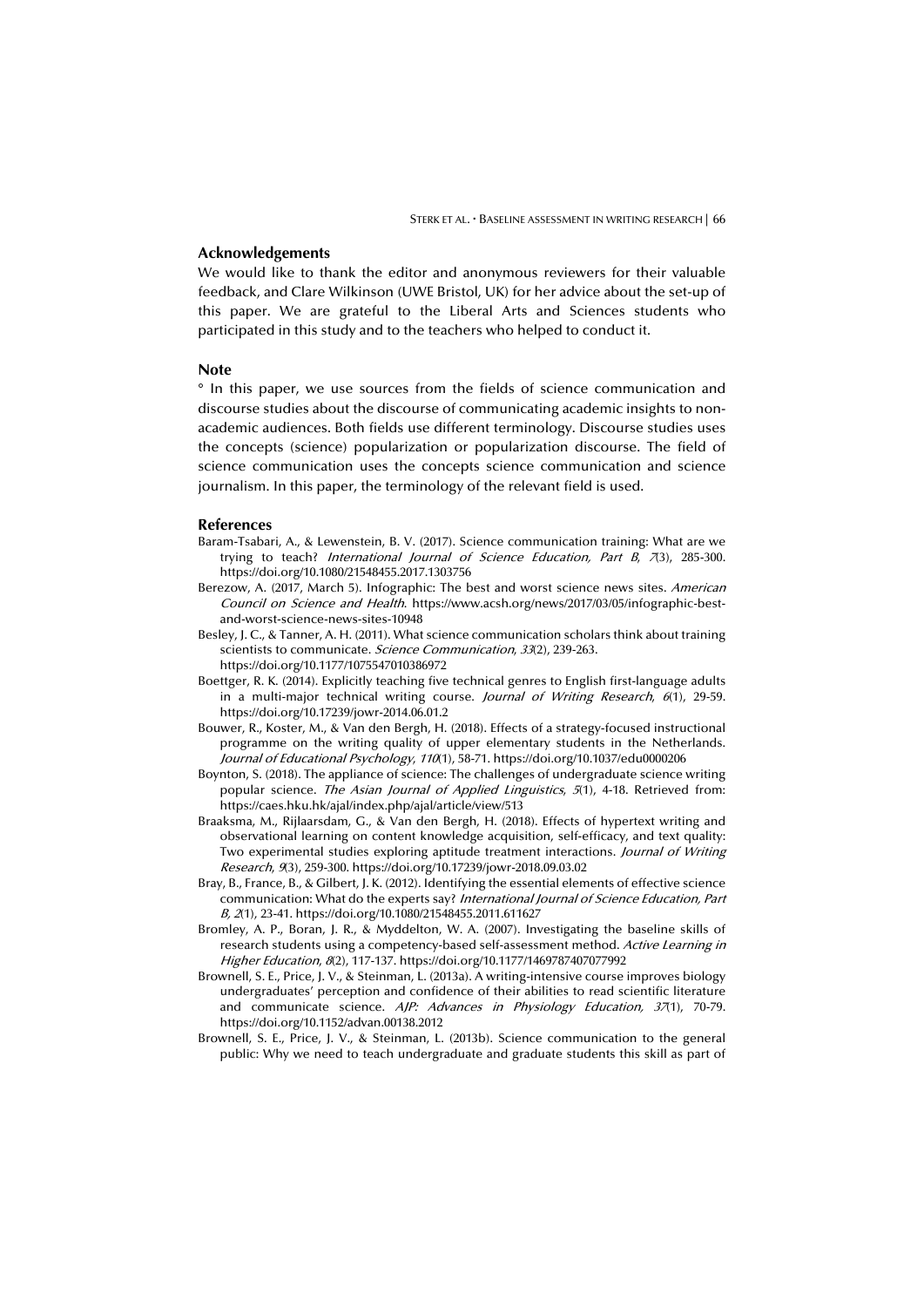their formal scientific training. Journal of Undergraduate Neuroscience Education, 12(1), E6-E10. Retrieved from: https://www.ncbi.nlm.nih.gov/pmc/articles/PMC3852879/

Bruno, F., & Vercellesi, L. (2002). Science information in the media: An academic approach to improve its intrinsic quality. *Pharmacology Research*, 45(1), 51-55. https://doi.org/10.1006/phrs.2001.0901

Calsamiglia, H., & Van Dijk, T. A. (2004). Popularization discourse and knowledge about the genome. Discourse & Society, 15(4), 369-389. https://doi.org/10.1177/0957926504043705

Ciapuscio, G. E. (2003). Formulation and reformulation procedures in verbal interactions between experts and (semi-)laypersons. Discourse Studies, 5(2), 207-233. https://doi.org/10.1177/1461445603005002004

- Cirino, L. A., Emberts, Z., Joseph, P. N., Allen P. E., Lopatto, D., & Miller, C. W. (2017). Broadening the voice of science: Promoting scientific communication in the undergraduate classroom. Ecology and Evolution, 7, 10124-10130. https://doi.org/10.1002/ece3.3501
- Early, J. S., & De Costa, M. (2011). Making a case for college: A genre-based college admission essay intervention for underserved high school students. Journal of Writing Research, 2(3), 299-329. https://doi.org/10.17239/jowr-2011.02.03.2

Gotti, M. (2014). Reformulation and recontextualisation in popularization discourse. Ibérica, <sup>27</sup>, 15-34. Retrieved from: https://www.researchgate.net/publication/288159802\_ Reformulation\_and\_recontextualization\_in\_popularization\_discourse

Graham, S. E., & Harris, K. R. (2014). Conducting high quality writing intervention research: Twelve recommendations. Journal of Writing Research, 6(2), 89-123. https://doi.org/10.17239/jowr-2014.06.02.1

- Graham, S. E., & Perin, D. (2007). A meta-analysis of writing instruction for adolescent students. Journal of Educational Psychology, 99(3), 445-476. https://doi.org/10.1037/0022-0663.99.3.445
- Heath, K. D., Bagley, E., Berkey, A. J. M., Birlenbach, D. M., Carr-Markell, M. K., Crawford, J. W., … Wesseln, C. J. (2014). Amplify the signal: Graduate training in broader impacts of scientific research. BioScience, 64(6), 517-523. https://doi.org/10.1093/biosci/biu051
- Hundey, E. J., Olker, J. H., Carreira, C., Daigle, R. M., Elgin, A. K., Finiguerra, M., … Wood-Charlson, E. M. (2016). A shifting tide: Recommendations for incorporating science communication into graduate training. Limnology and Oceanography Bulletin, 25, 109-116. https://doi.org/10.1002/lob.10151

Hyland, K. (2010). Constructing proximity: Relating to readers in popular and professional science. Journal of English for Academic Purposes, 9(2), 116-127. https://doi.org/10.1016/j.jeap.2010.02.00

- Kloepper, L. N. (2017). We need to teach science communication to graduate and undergraduate students. Here's how. Proceedings of Meetings on Acoustics, 30(1), 025003. https://doi.org/10.1121/2.0000569
- Koster, M., Tribushinina, E., de Jong, P. F., & Van den Bergh, H. (2015). Teaching children to write: A meta-analysis of writing intervention research. Journal of Writing Research,  $(72)$ , 249-274. https://doi.org/10.17239/jowr-2015.07.02.2
- Kuiper, C., Smit, J., De Wachter, L., & Elen, J. (2017). Scaffolding tertiary students' writing in a genre-based writing intervention. *Journal of Writing Research*, 9(1), 27-59. https://doi.org/10.17239/jowr-2017.09.01.02
- Kyriakides, L. (1999). Research on baseline assessment in mathematics at school entry. Assessment in Education: Principles, Policy & Practice, 6(3), 357-375. https://doi.org/10.1080/09695949992793
- Latimore, J. A., Dreelin, E. A., & Burroughs, J. P. (2014). Outreach and engagement education for graduate students in natural resources: Developing a course to enrich a graduate outreach requirement. Journal of Higher Education Outreach and Engagement, 18(3), 129-154. Retrieved from: https://www.researchgate.net/publication/274022968\_Outreach\_ and\_Engagement\_Education\_for\_Graduate\_Students\_in\_Natural\_Resources\_Developing a Course to Enrich a Graduate Outreach Requirement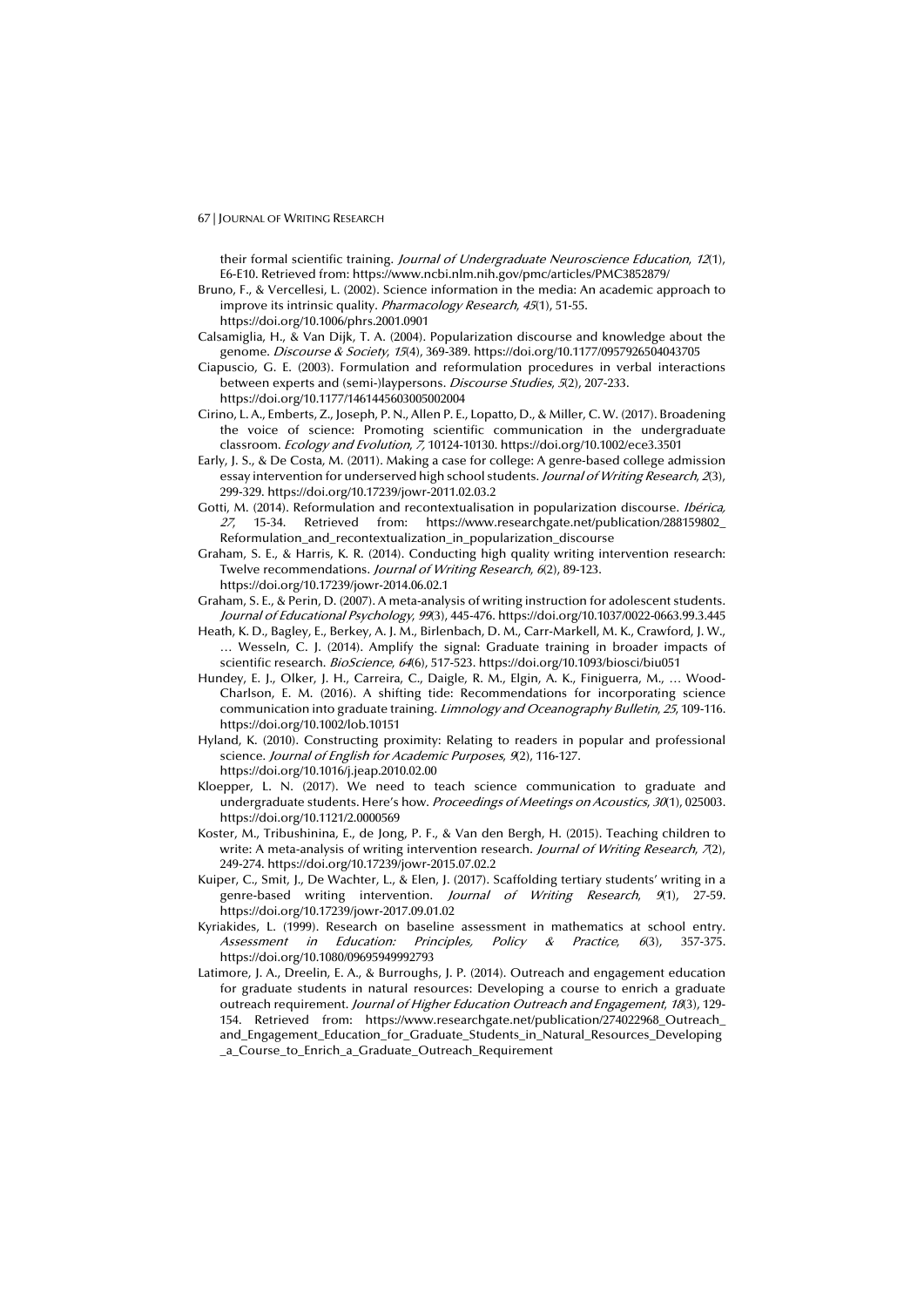- Luna, M., Villalón, R., Mateos, M., & Martín, E. (2020). Improving university argumentative writing through online training. Journal of Writing Research, 12(1), 233-262. https://doi.org/10.17239/jowr-2020.12.01.08
- Luzón, M. J. (2013). Public communication of science in blogs: Recontextualizing scientific discourse for a diversified audience. Written Communication, 30(4), 428-457. https://doi.org/10.1177/0741088313493610
- McHugh, M. L. (2012). Interrater reliability: The kappa statistic. Biochemia Medica, 22(3), 276- 282. https://doi.org/10.11613/BM.2012.031
- McKinnon, M., & Bryant, C. (2017). Thirty years of a science communication course in Australia. Science Communication, 39(2), 169-194. https://doi.org/10.1177/1075547017696166
- Mercer-Mapstone. L. D., & Kuchel, L. J. (2015a). Core skills for effective science communication: A teaching resource for undergraduate science education. International **Journal of Science Education Part B, 7(2), 181-201.** 
	- https://doi.org/ 10.1080/21548455.2015.1113573
- Mercer-Mapstone, L. D., & Kuchel, L. J. (2015b). Teaching scientists to communicate: Evidencebased assessment for undergraduate science education. International Journal of Science Education, 37(10): 1613-1638. https://doi.org/10.1080/09500693.2015.1045959
- Mercer-Mapstone, L. D., & Kuchel, L. J. (2016). Integrating communication skills into undergraduate science degrees: A practical and evidence-based approach. Teaching  $\&$ Learning Inquiry: The ISSOTL Journal, 4(2), 1-14. https://doi.org/10.20343/teachlearninqu.4.2.11
- Mellor, F. (2013). Twenty years of teaching science communication: A case study of Imperial College's Master's programme. Public Understanding of Science, 22(8), 916-926. https://doi.org/10.1177/0963662513489386
- Miller, R. E., & Spellmeyer, K. (2014). The new humanities reader (5th ed.). Cengage Learning.
- Moni, R. W., Hryciw, D. H., Poronnik, P., & Moni, K. B. (2007). Using explicit teaching to improve how bioscience students write to the lay public. Advances in Physiology Education, 31, 167-175. https://doi.org/10.1152/advan.00111.2006
- Myers, G. (2003). Discourse studies of scientific popularization: Questioning the boundaries. Discourse Studies, 5(2), 265-279. https://doi.org/10.1177/1461445603005002006
- Nutbrown, C. (1999). Baseline assessment of writing: The need for reconsideration. Journal of Research in Reading, 22(1), 37-44. https://doi.org/10.1111/1467-9817.00067
- O'Keeffe, K., & Bain, R. (2018). ComSciCon-Triangle: Regional science communication training for graduate students. Journal of Microbiology & Biology Education, 19(1), 1-7. https://doi.org/10.1128/jmbe.v19i1.1420

Poronnik, P., & Moni, R. W. (2006). The opinion editorial: Teaching physiology outside the box. Advances in Psychological Education, 30(2), 73-82. https://doi.org/10.1152/advan.00075.2005

- QSR International Pty Ltd. (Version 12, 2018). NVivo qualitative data analysis software. [Computer software].
- Rakedzon, T., & Baram-Tsabari, A. (2017). Assessing and improving L2 graduate students' popular science and academic writing in an academic writing course. *Educational* Psychology, 37(1), 48-66. https://doi.org/10.1080/01443410.2016.1192108
- Rietdijk, S., Janssen, T., Van Weijen, D., Van den Bergh, H., & Rijlaarsdam, G. (2017). Improving writing in primary schools through a comprehensive writing programme. Journal of Writing Research, 9(2), 173-225. https://doi.org/10.17239/jowr-2017.09.02.04

Saldaña, J. (2015). The coding manual for qualitative researchers (3rd ed.). SAGE Publications.

- Sammons, P., & Smees, R. (1998). Measuring pupil progress at key stage 1: Using baseline assessment to investigate value added. School Leadership & Management, 18(3), 389-407. https://doi.org/10.1080/13632439869574
- Schmidt, C. (2004). The analysis of semi-structured interviews. In U. Flick, E. von Kardoff & I. Steinke (Eds.), A companion to qualitative research (pp. 253-258). SAGE Publications.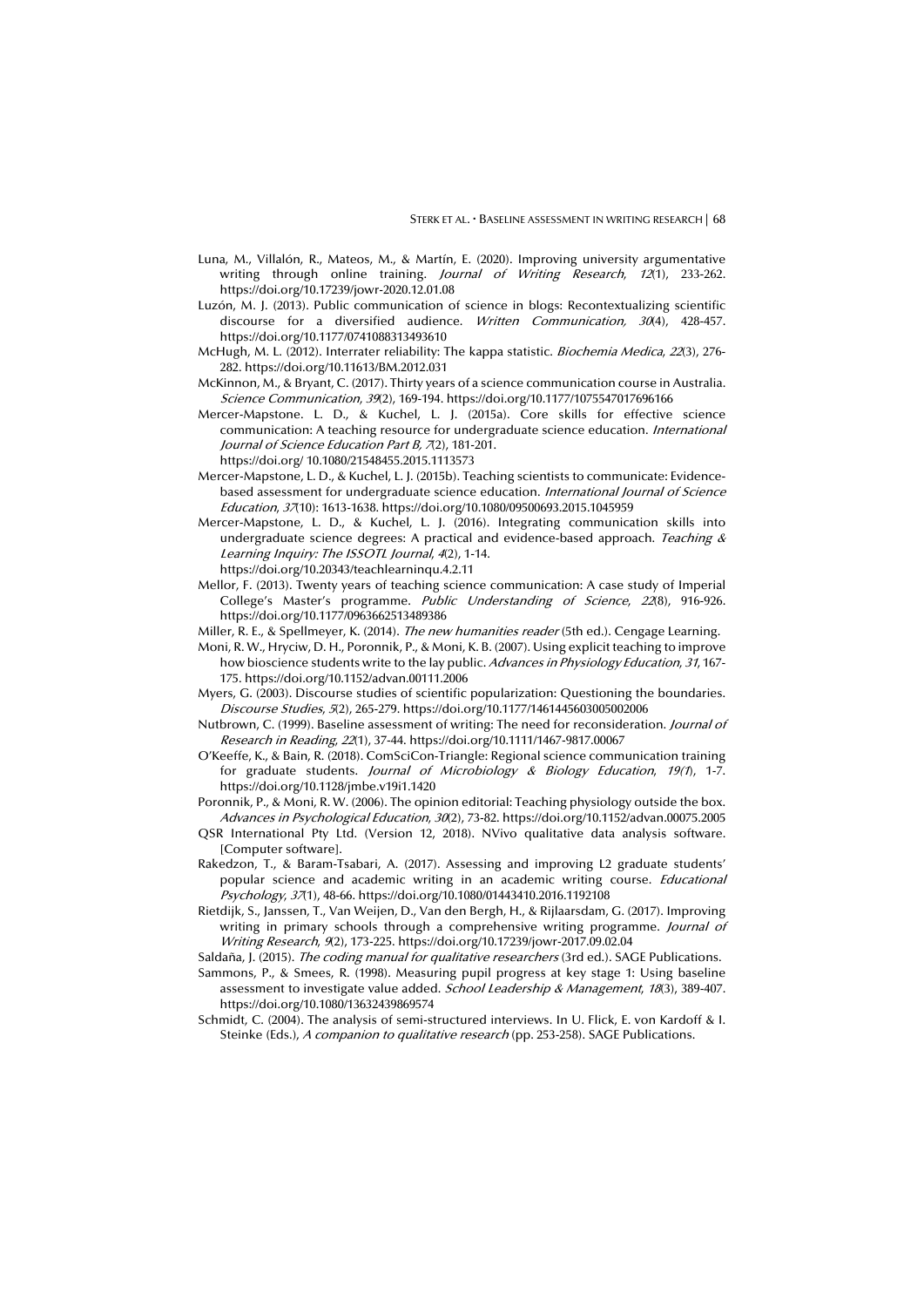- Shivni, R., Cline, C., Newport, M., Yuan, S., & Bergan-Roller, H. E. (2021). Establishing a baseline of science communication skills in an undergraduate environmental science course. International Journal of STEM Education, 8, Article 47. https://doi.org/10.1186/s40594-021- 00304-0
- Sivey, J. D., & Lee, C. M. (2008). Using popular magazine articles to teach the art of writing for nontechnical audiences. Journal of Chemical Education, 85(1), 55-58. https://doi.org/10.1021/ed085p55
- Sterk, F. M., Van Goch, M. M., Burke, M., & Van der Tuin, I. (forthcoming). Analyzing Popularization Discourse: Developing a Coding Scheme for Popularization Strategies.
- Trench, B. (2009). Masters (MSc) in science communication. Dublin City University. Journal of Science Communication, 8(1), C05. https://doi.org/10.22323/2.08010305
- Tymms, P. (1999). Baseline assessment, value-added and the prediction of reading. Journal of Research in Reading, 22(1), 27-36. https://doi.org/10.1111/1467-9817.00066
- Van Drie, J., Braaksma, M., & Van Boxtel, C. (2015). Writing in history: Effects of writing instruction on historical reasoning and text quality. Journal of Writing Research, 7(1), 123-156. https://doi.org/10.17239/jowr-2015.07.01.06
- Wall, D., & Horák, T. (2007). Using baseline studies in the investigation of test impact. Assessment in Education, 14(1), 99-116. https://doi.org/10.1080/09695940701272922
- Whittington, C. P., Pellock, S. J., Cunningham, R. L., Cox, J. R. (2013). Combining content and elements of communication into an upper-level biochemistry course. Biochemistry and Molecular Biology Education, 42(2), 136-141. https://doi.org/10.1002/bmb.20770
- Wilkinson, J. E., Johnson, S., Watt, J., Napuk, A., & Normand, B. (2001). Baseline assessment in Scotland: An analysis of pilot data. Assessment in Education: Principles, Policy & Practice, <sup>8</sup>(2), 171-192. https://doi.org/10.1080/09695940124706
- Woods, H. C., & Scott, H. (2016). #Sleepyteens: Social media use in adolescence is associated with poor sleep quality, anxiety, depression and low self-esteem. Journal of Adolescence, 51, 41-49. https://doi.org/10.1016/j.adolescence.2016.05.008
- Yeoman, K. H., James, H. A., & Bowater, L. (2011). Development and evaluation of an undergraduate science communication module. Bioscience Education, 17(1), 1-16. https://doi.org/10.3108/beej.17.7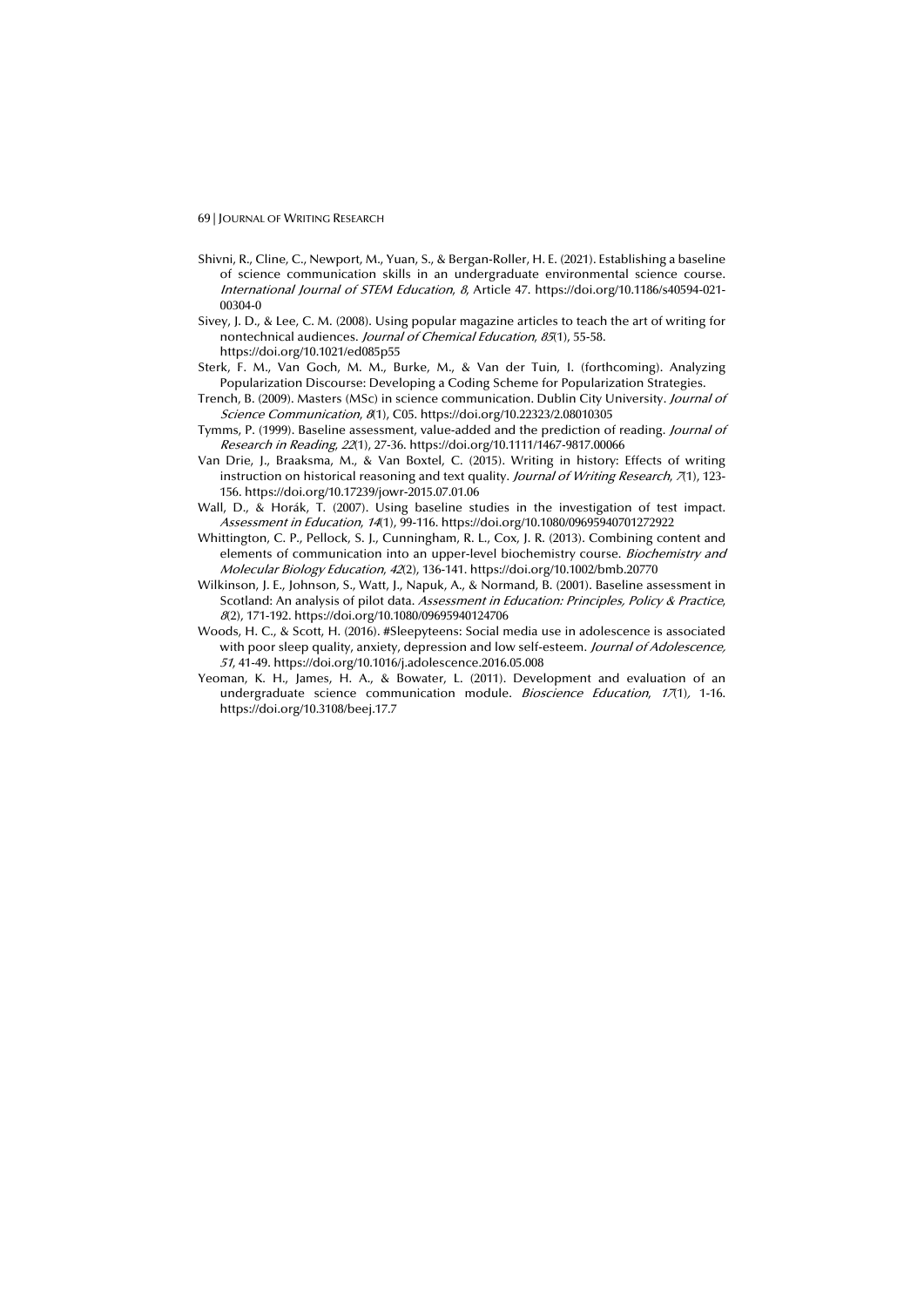# **Appendix: Supplement 1**

In this supplement, for each strategy an example is given (in italics), as well as a short explanation. If context is added for the example to make sense, the strategy under discussion is underlined.

| Strategy                                                                  | Example                                                                                                                                                                                                                                                                                                                                                                                                                                                                                                                                                                                                                                                                                                           |
|---------------------------------------------------------------------------|-------------------------------------------------------------------------------------------------------------------------------------------------------------------------------------------------------------------------------------------------------------------------------------------------------------------------------------------------------------------------------------------------------------------------------------------------------------------------------------------------------------------------------------------------------------------------------------------------------------------------------------------------------------------------------------------------------------------|
| Lede                                                                      | Ledes are not used by the participants.                                                                                                                                                                                                                                                                                                                                                                                                                                                                                                                                                                                                                                                                           |
| Contextualize the<br>research                                             | The discussion that grips thousands of Dutch households<br>usually starts off innocently: 'Hey, sweetie, haven't you already<br>spent an hour on your phone/laptop/etc.?' And it ends in<br>timers, endless comments that smartphones are not welcome<br>at the dinner table and checks whether the child is still texting<br>late at night. Of course, parents want the best for their<br>children and want to help them learn to handle the<br>temptations of technological innovation and social media is<br>now part of that in this modern society.<br>In terms of content, the focus is on a parent-child interaction<br>and on smartphone use. In terms of structure, the participant<br>uses an anecdote. |
| Announcing the new<br>finding or new<br>contribution to the<br>discipline | Research from the university of Glasgow into 467 Scottish<br>teenagers shows that the use of social media can lead to sleep<br>deprivation, reduced self-confidence, and a higher incidence<br>of anxiety and depression.<br>The announcement claim focusses on the research that was<br>conducted and its set-up, whereas the content claim focusses<br>on results.                                                                                                                                                                                                                                                                                                                                              |
| Novelty                                                                   | Lately, more research is being conducted into the connection<br>between social media use in adolescents and different aspects<br>of their wellbeing. Increasing evidence is becoming available<br>that social media use is connected to sleep quality,<br>depression, anxiety, and self-esteem issues in teenagers.<br>The novelty points to information from previous studies while<br>also referring to the main claim of the academic text.                                                                                                                                                                                                                                                                    |
| Describing the method                                                     | Research was conducted amongst 467 teenagers [participants]<br>to observe the effect of social media use [research question].                                                                                                                                                                                                                                                                                                                                                                                                                                                                                                                                                                                     |

*Table 1.* Examples in the theme subject matter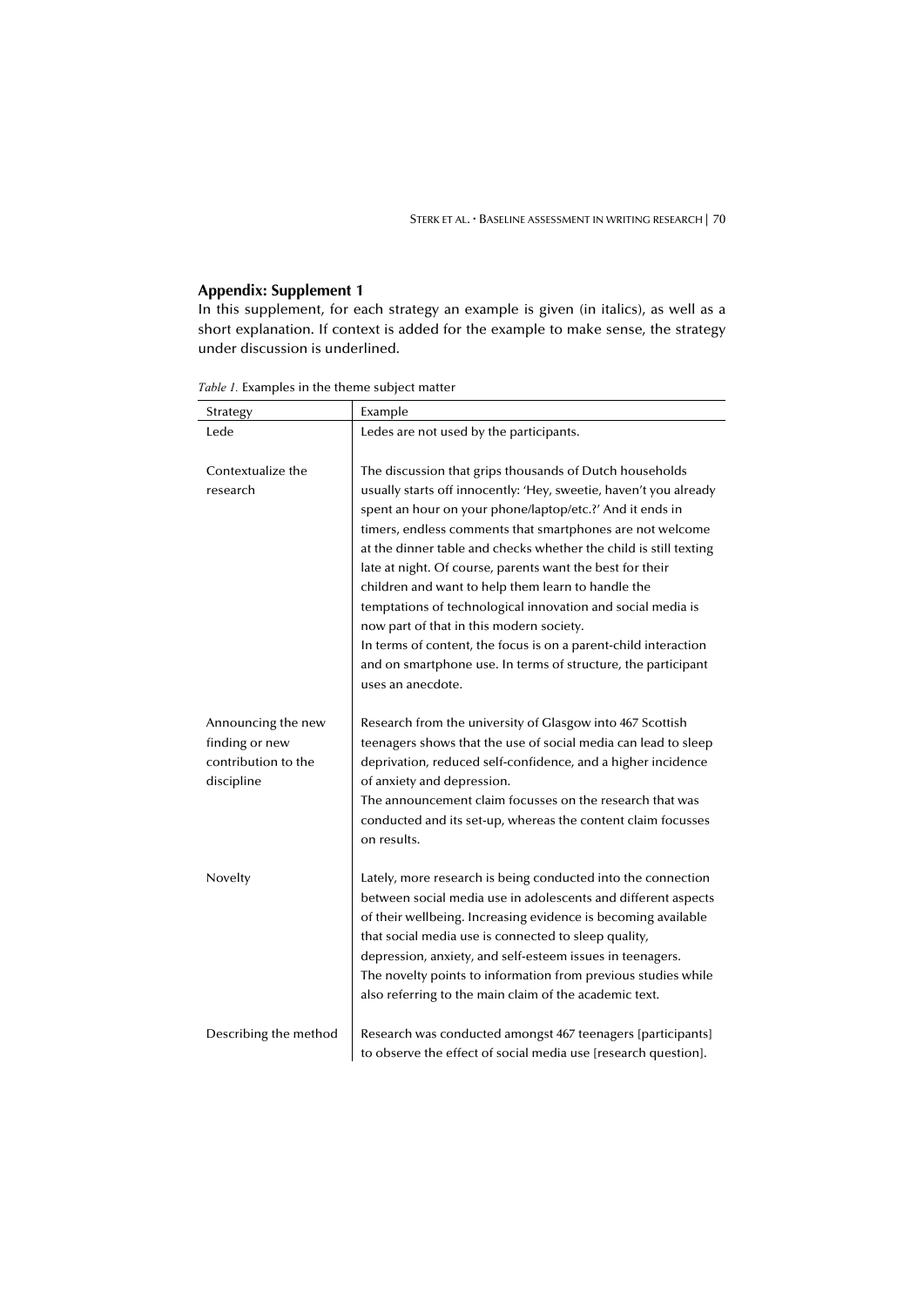|                                                     | This is done through a questionnaire [materials] among<br>teenagers aged between 11 and 17 years [participants].<br>The participants, research question, and materials are<br>described.                                                                                                                                                                                                                                                                                       |
|-----------------------------------------------------|--------------------------------------------------------------------------------------------------------------------------------------------------------------------------------------------------------------------------------------------------------------------------------------------------------------------------------------------------------------------------------------------------------------------------------------------------------------------------------|
| Presenting and<br>explaining<br>results/conclusions | Research among 467 Scottish adolescents between 11 and 17<br>years shows that overall and night-time specific social media<br>use, as well as emotional investment in social media, can be<br>connected to poorer sleep quality, lower self-confidence, and<br>higher levels of anxiety and depression.<br>Here the main causes and four main consequences<br>mentioned in the main claim of the academic text are<br>described. Compare the example to the academic original: |
|                                                     | "Adolescents who used social media more - both overall and<br>at night – and those who were more emotionally invested in<br>social media experienced poorer sleep quality, lower self-<br>esteem and higher levels of anxiety and depression" (Woods<br>& Scott, 2016, p. 41).                                                                                                                                                                                                 |
|                                                     | The structure of claims is shown in the following example:<br>Research shows [meta comment] that night-time use of social<br>media and emotional investment in social media [causes] can<br>be related to [relation between causes and consequences]<br>sleep quality, anxiety, depression, and self-esteem<br>[consequences] in youngsters [mediating factor].                                                                                                                |

*Table 2.* Examples in the theme tailor information to the reader

| Strategy             | Example                                                                                                                                                                                                                                                                                                                                                                                                                                                                                                        |
|----------------------|----------------------------------------------------------------------------------------------------------------------------------------------------------------------------------------------------------------------------------------------------------------------------------------------------------------------------------------------------------------------------------------------------------------------------------------------------------------------------------------------------------------|
| Applied implications | It is important to consider the results of the #Sleepyteens<br>research when we observe our social media behavior. It is<br>unlikely that we will stop using our smartphones because of<br>the results of this research, but it is important that we are<br>aware of the negative effects that social media might have.<br>This call to action mentions that we should make conscious<br>choices about social media. It uses inclusive pronouns to<br>create a shared group, including both reader and author. |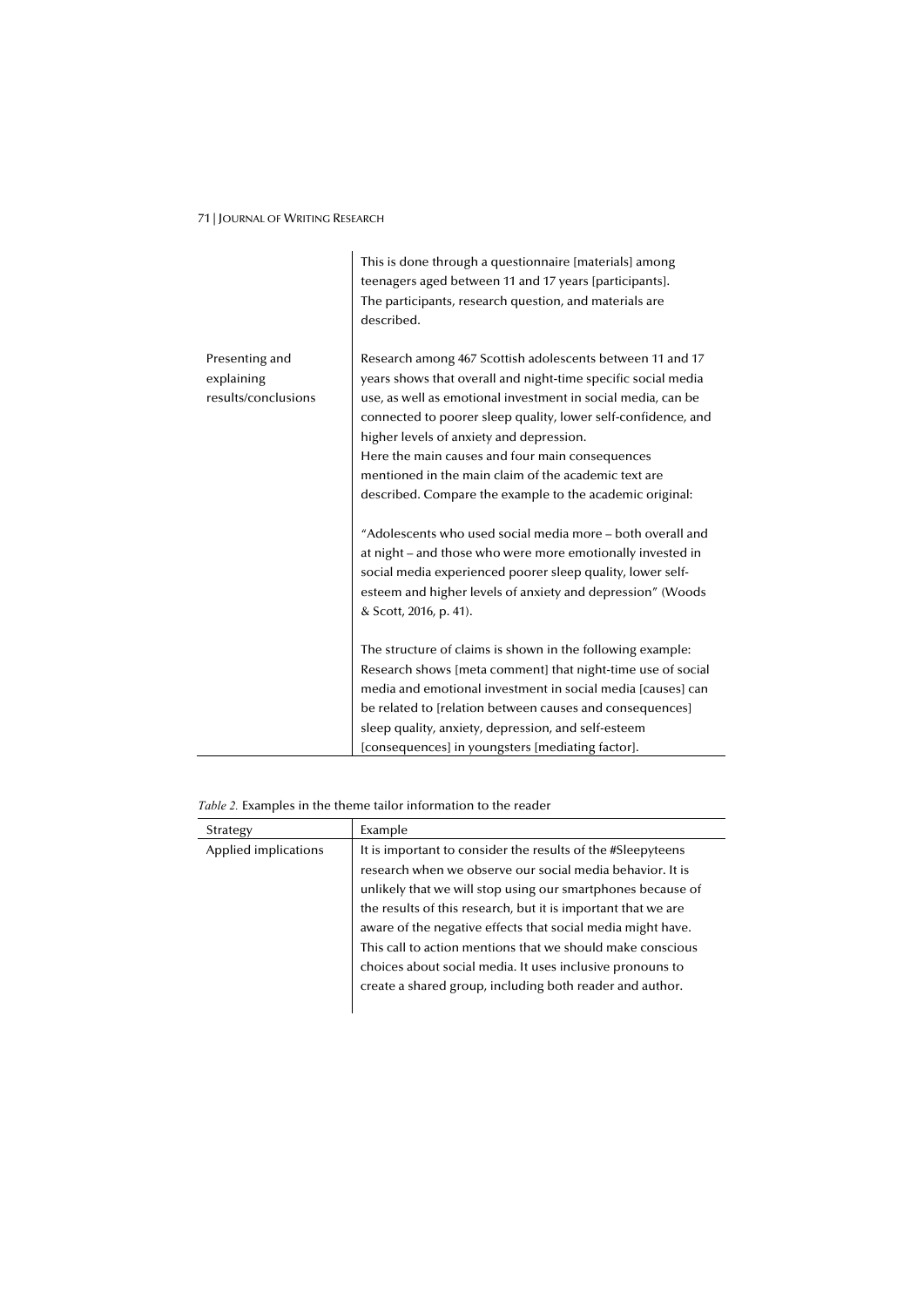STERK ET AL. **· BASELINE ASSESSMENT IN WRITING RESEARCH** | 72

| Explanations             | FOMO, fear of missing out. This means that people worry<br>about missing out on events and activities they see on the<br>social media feeds of friends and acquaintances.<br>Here, the abbreviation FOMO is explained.                                                                                                                                                                                                                                                                                  |
|--------------------------|---------------------------------------------------------------------------------------------------------------------------------------------------------------------------------------------------------------------------------------------------------------------------------------------------------------------------------------------------------------------------------------------------------------------------------------------------------------------------------------------------------|
| Imagery                  | As a parent, you would not welcome seeing your teenager<br>going out in the evening and spending a large portion of the<br>night surfing in the water. That would be far too dangerous!<br>You can't see very well, you are tired and less alert, and it<br>disrupts your sleep rhythm. Just like surfing on the water,<br>surfing the Internet at night, and especially on social media, is<br>just as dangerous for teenagers.<br>Here a comparison is made between web surfing and water<br>surfing. |
| Examples from daily life | Turn your phone off, you won't be able to sleep!' Many<br>parents with teenage or adolescent children will have heard<br>themselves saying this phrase.<br>A parent-child interaction is used to explain an example of<br>everyday smartphone/social media use.                                                                                                                                                                                                                                         |
| Hyperlinks               | Hyperlinks are not used by the participants.                                                                                                                                                                                                                                                                                                                                                                                                                                                            |
| Visuals                  | Visuals are not used by the participants.                                                                                                                                                                                                                                                                                                                                                                                                                                                               |

# *Table 3.* Examples in the theme credibility

| Strategy                                                             | Example                                                                                                                                                                                                                                                                                                                                                                                                                                                                       |
|----------------------------------------------------------------------|-------------------------------------------------------------------------------------------------------------------------------------------------------------------------------------------------------------------------------------------------------------------------------------------------------------------------------------------------------------------------------------------------------------------------------------------------------------------------------|
| Scientific implications                                              | It is important to further spread the results of this research<br>and to gain them more recognition. This way, the parents of<br>teenagers and others in their environment are aware that<br>these problems exist, and they know where they come from.<br>The scientific implication is used as a call to action to further<br>spread the results of the research $-$ a claim that is made within<br>the context of the wider implications of the research within<br>society. |
| Mentioning more<br>research is<br>necessary/next step in<br>research | In the future, to be able to properly establish what the<br>influence of social media exactly is on the mood of teenagers,<br>more research will be necessary into the relation between<br>social media and poor sleep quality, anxiety, and depression,                                                                                                                                                                                                                      |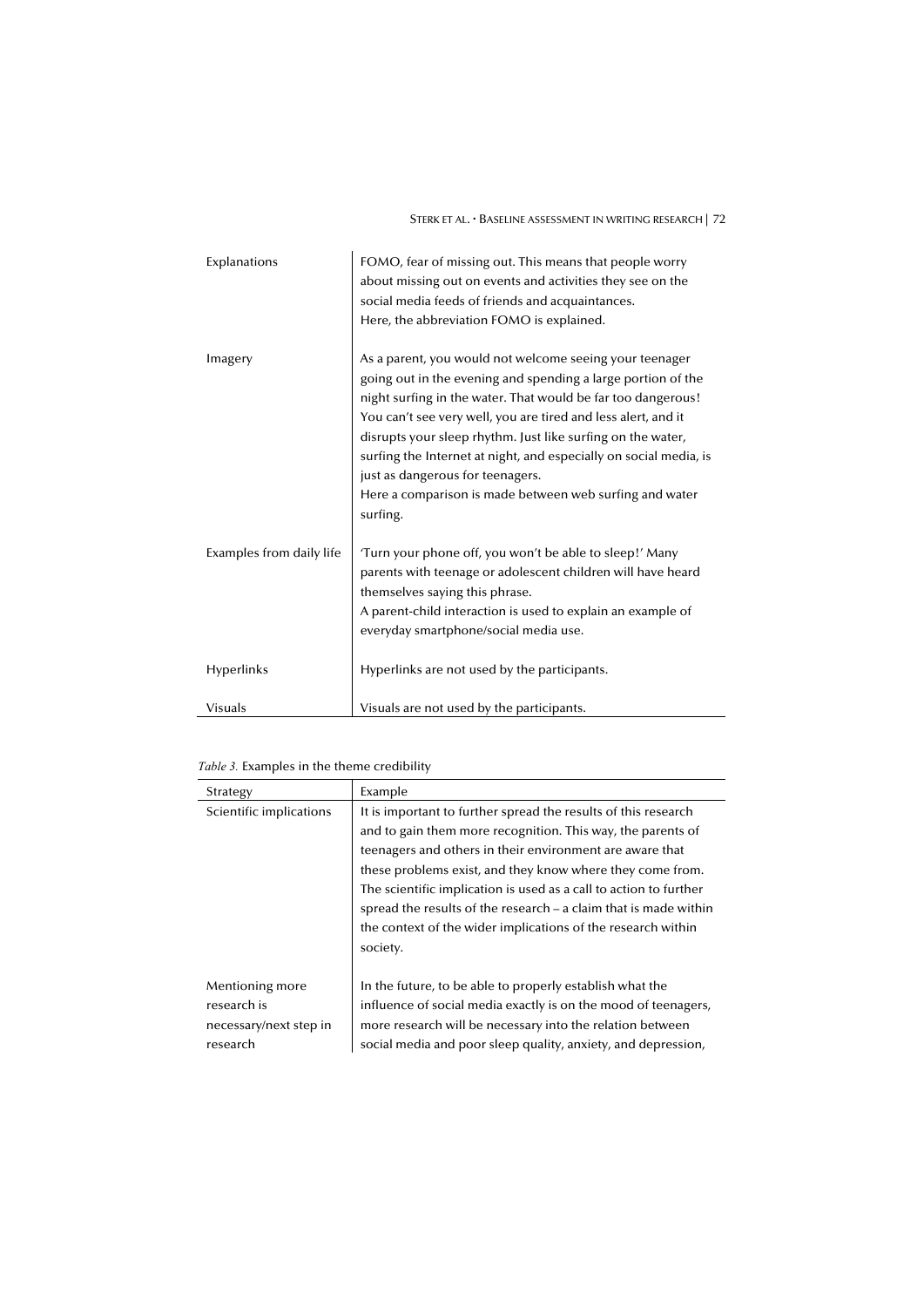|                                                                                  | so they can get appropriate help when they need it, while<br>enjoying all the benefits that social media has to offer.<br>Both a societal and a scientific reason are given to explain why<br>more research is necessary.                                                                                                                                                                                                                                                                                                                                                                                                                                                                                                                                                                                                                                                                                                                     |
|----------------------------------------------------------------------------------|-----------------------------------------------------------------------------------------------------------------------------------------------------------------------------------------------------------------------------------------------------------------------------------------------------------------------------------------------------------------------------------------------------------------------------------------------------------------------------------------------------------------------------------------------------------------------------------------------------------------------------------------------------------------------------------------------------------------------------------------------------------------------------------------------------------------------------------------------------------------------------------------------------------------------------------------------|
| Contribution of the<br>research to science                                       | Because social media has not been around for that long, little<br>scientific research has been carried out.<br>The contribution to science made by the research is explained<br>by mentioning a lack of previous research.                                                                                                                                                                                                                                                                                                                                                                                                                                                                                                                                                                                                                                                                                                                    |
| <b>Mention of statistics</b>                                                     | The research showed that 97% of the 467 participants regularly<br>uses social media, of which 47% show signs of anxiety, 21%<br>signs of depression, and 35% signs of sleep deprivation.<br>This is a simple representation of the way in which the<br>statistical analysis of results is explained in the source text:<br>"Mean scores and standard deviations for each measure are<br>presented in Table 1.97% of participants indicated that they<br>used social media. 35% of participants were classed as poor<br>sleepers, with a PSQI score greater than 5 (Buysse et al., 1989).<br>PSQI scores were positively skewed, so were transformed – by<br>taking $log 10$ (score $+1$ ) – to meet normality assumptions for all<br>further analysis. 47% of participants were classed as anxious<br>and 21% as depressed, according to the HADS cut-off score of<br>8 or above (Zigmond & Snaith, 1983)" (Woods and Scott, 2016,<br>p. 44). |
| Giving the researcher<br>an active voice/direct<br>quotes from the<br>researcher | Giving the researcher an active voice is not used by the<br>participants.                                                                                                                                                                                                                                                                                                                                                                                                                                                                                                                                                                                                                                                                                                                                                                                                                                                                     |
| Lexical mention of the<br>original research                                      | In the research "#Sleepyteens: Social media use in<br>adolescence is associated with poor sleep quality, anxiety,<br>depression and low self-esteem" [title], Heather Cleland<br>Woods and Holly Scott [researchers], researchers at the<br>university of Glasgow [university], researched how the social<br>media use of adolescents can be linked to their mental health.<br>Here lexical mentions include the title of the publication,<br>researchers, and university.                                                                                                                                                                                                                                                                                                                                                                                                                                                                    |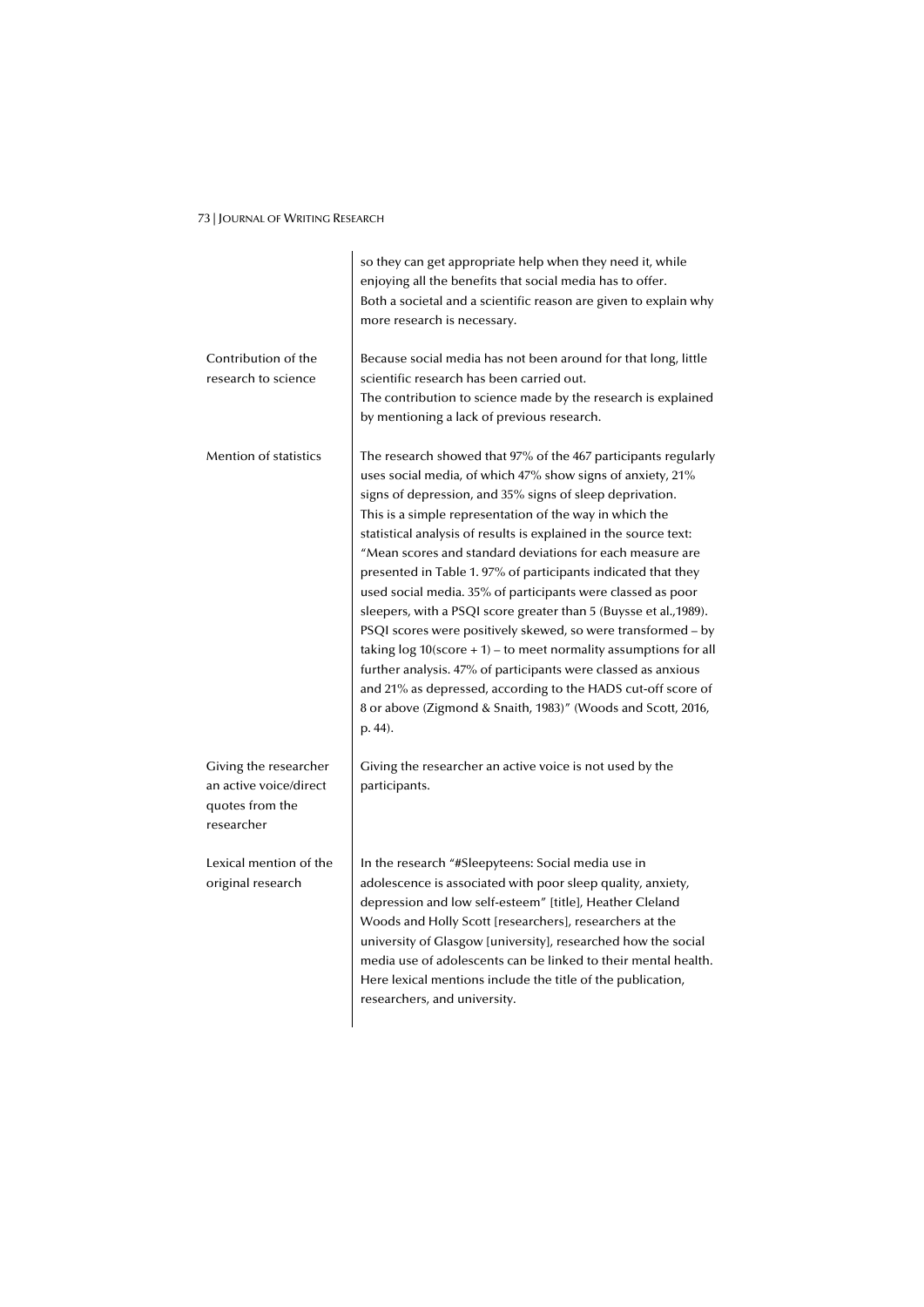STERK ET AL. • BASELINE ASSESSMENT IN WRITING RESEARCH | 74

| <b>Additional sources</b>                     | Today, about 90% of adolescents use social media such as<br>Twitter, Facebook, and Instagram (Duggan & Smith, 2013).<br>A source from the academic text is presented as an additional<br>source and referenced through in-text citation.                                                                                                                                                                                                                                                                                                                            |
|-----------------------------------------------|---------------------------------------------------------------------------------------------------------------------------------------------------------------------------------------------------------------------------------------------------------------------------------------------------------------------------------------------------------------------------------------------------------------------------------------------------------------------------------------------------------------------------------------------------------------------|
| Link to the academic                          | Links to the academic publication are not used by the                                                                                                                                                                                                                                                                                                                                                                                                                                                                                                               |
| publication                                   | participants.                                                                                                                                                                                                                                                                                                                                                                                                                                                                                                                                                       |
| Direct quote from the<br>academic publication | The adolescent is the focus of this research because they<br>represent the generation that has to deal with social media<br>most and that also grew up with it. Furthermore, it is one of<br>the most (mentally) vulnerable periods in your life:<br>'Adolescence is a vulnerable period where individuals are at<br>risk for low self-esteem (Orth et al., 2015) and the onset of<br>anxiety and depression (McLaughlin & King, 2015).<br>A direct quote is used to underpin the explanation of the<br>methodological choice to conduct research into adolescents. |
| In-text specification of a                    | In-text specifications of a source are not used by the                                                                                                                                                                                                                                                                                                                                                                                                                                                                                                              |
| source                                        | participants.                                                                                                                                                                                                                                                                                                                                                                                                                                                                                                                                                       |

# *Table 4.* Examples in the theme stance

| Strategy       | Example                                                           |
|----------------|-------------------------------------------------------------------|
| Opinion        | There are enough leads for further research, but it is clear that |
|                | the use of social media has a strong influence.                   |
|                | This opinion comments on the reliability of the results.          |
|                |                                                                   |
| Stance markers | An important new aspect that was found in this research.          |
|                | This has a gigantic negative influence.                           |
|                | The first example comments on the value of results while the      |
|                | second shows an order of magnitude.                               |

# *Table 5.* Examples in the theme engagement

| Strategy           | Example                                                         |
|--------------------|-----------------------------------------------------------------|
| Titles/subheadings | #Sleepyteens, social media influences the wellbeing of teens    |
|                    | Burning eyes and sleepless nights                               |
|                    | The first title relates to the main claim of the academic paper |
|                    | and is written in a more academic register, whereas the         |
|                    | second is more journalistic in tone.                            |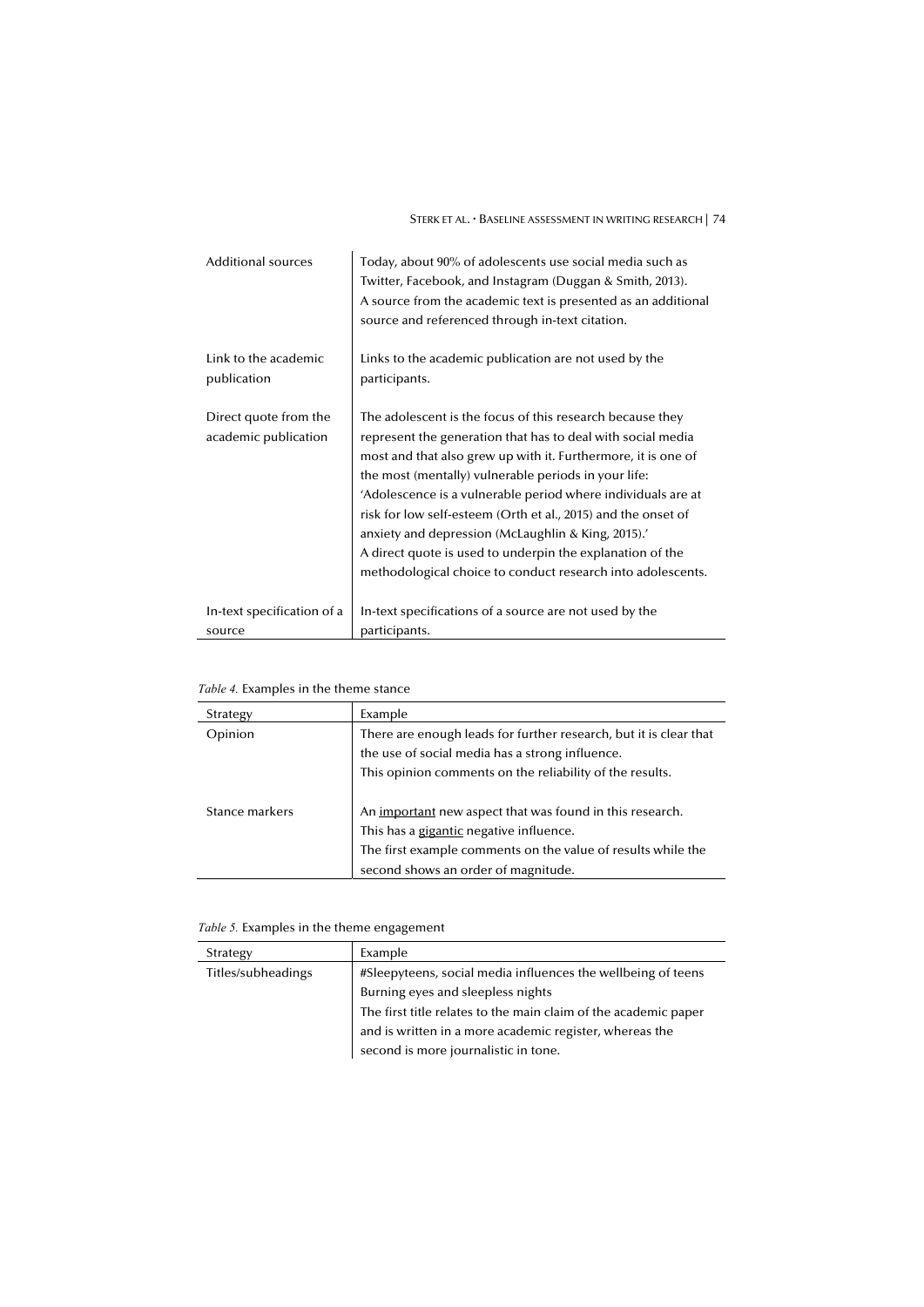| References to popular<br>lore and beliefs, and<br>popular culture | Cat videos on YouTube, pictures of food on Facebook, and<br>nonsense messages<br>Old, grumpy people have believed for years that all that<br>Facebooking and Twittering cannot be good.<br>The first example is a reference to popular culture; the second<br>refers to popular lore.                                                                                                                                                                                                                                                                                          |
|-------------------------------------------------------------------|--------------------------------------------------------------------------------------------------------------------------------------------------------------------------------------------------------------------------------------------------------------------------------------------------------------------------------------------------------------------------------------------------------------------------------------------------------------------------------------------------------------------------------------------------------------------------------|
| Self-disclosure of the<br>author's public or<br>personal life     | I must admit that I use social media more often than I would<br>want. Luckily, I know that I am not the only one.<br>Self-disclosure is used for a confession about the author's<br>personal life, which is connected to social media use.                                                                                                                                                                                                                                                                                                                                     |
| Inclusive pronouns                                                | We all spend a ridiculous amount of time checking our<br>Instagram feeds or scrolling through a Facebook page,<br>because if we do not, a fear arises in us that we are missing<br>out.<br>In this example an inclusive "we" is used to describe a shared<br>action.                                                                                                                                                                                                                                                                                                           |
| References to the<br>reader                                       | Maybe you will sleep a lot better if you put your phone aside<br>every now and then.<br>Almost everyone between 12 and 25 knows the phenomenon:<br>You lie in bed, and you are staring at your phone or laptop for<br>way too long. You try to go to sleep, but you keep thinking<br>about all the information you need to process, and you fall<br>asleep restlessly.<br>The first example is a reference that is focused on getting the<br>reader to act. The second example makes it clear that a certain<br>action is taken by the reader (but more broadly, by everyone). |
| Giving non-researchers<br>an active voice/direct<br>quotes        | Giving non-researchers an active voice is not used by the<br>participants.                                                                                                                                                                                                                                                                                                                                                                                                                                                                                                     |
| Features of<br>conversational<br>discourse                        | You will recognize this: Just before going to bed there is a<br>video on YouTube that catches your attention because of its<br>over-the-top title: BECOMING INDEPENDENT PART 2 & HOW<br>TO MAKE BABYFOOD. Two hours later, you are startled from<br>the immersive images of a dancing giraffe wearing sunglasses.<br>Features of conversational discourse are used in an anecdote<br>describing an everyday life example.                                                                                                                                                      |